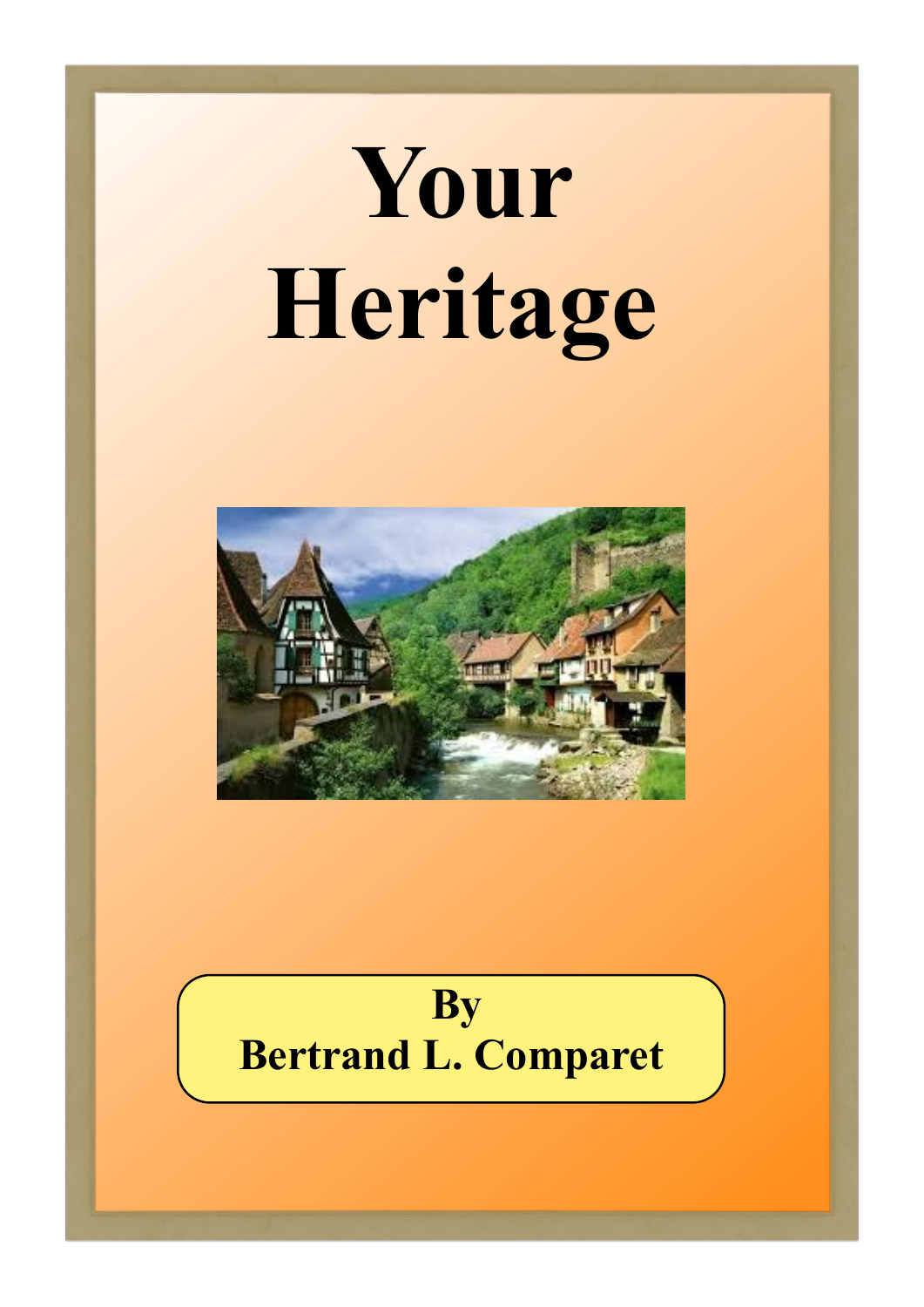## **Your Heritage By Bertrand L. Comparet**

## **INTRODUCTION**

**MUCH IS HEARD** in this day of the word **ANTI-SEMITIC**<br>The word is a creation of the modern Pharisees who are<br>blacken the name or reputation of Christians seeking to protect and defend **UCH IS HEARD** in this day of the word **ANTI-SEMITIC** The word is a creation of the modern Pharisees who are anti-Christian. The purpose of the creation was to "smear" or their faith from the onslaughts of those who would destroy it.

The word "Semitic" is derived from the patriarch Shem, and is correctly applied to people descended from him. All true Israelites (NOT Jews, as this booklet shows) are therefore Semites; and today these are the great White Christian nations of the Western World. The Jews (as the second half of this booklet shows) are not Semitic at all, as their Canaanite and Khazar ancestors were not descendants of Shem. Their smear accusation "anti-Semitic" against all who oppose Jewish seizure of Palestine is, therefore, false. (Indeed, the Arabs - who are half Semitic - can truthfully accuse the Jews of anti-Semitism!)

That fact is quite obvious. It has been said that Communism seeks to make black white and white black. The word anti-Semitic is just one example of such mis-use and intended opposite meaning, in an effort to attach an ill-sounding term which should be self-applied, to him or them who are actually quite the opposite in viewpoint.

It is one purpose of this booklet to bring to the reader accurate Biblical and historic proof of the error applied in the use of the term anti-Semitic. It is hoped that much confusion, purposely created as camouflage, will be clarified in the minds of Christians by the careful reading and study of the material so excellently presented by the author.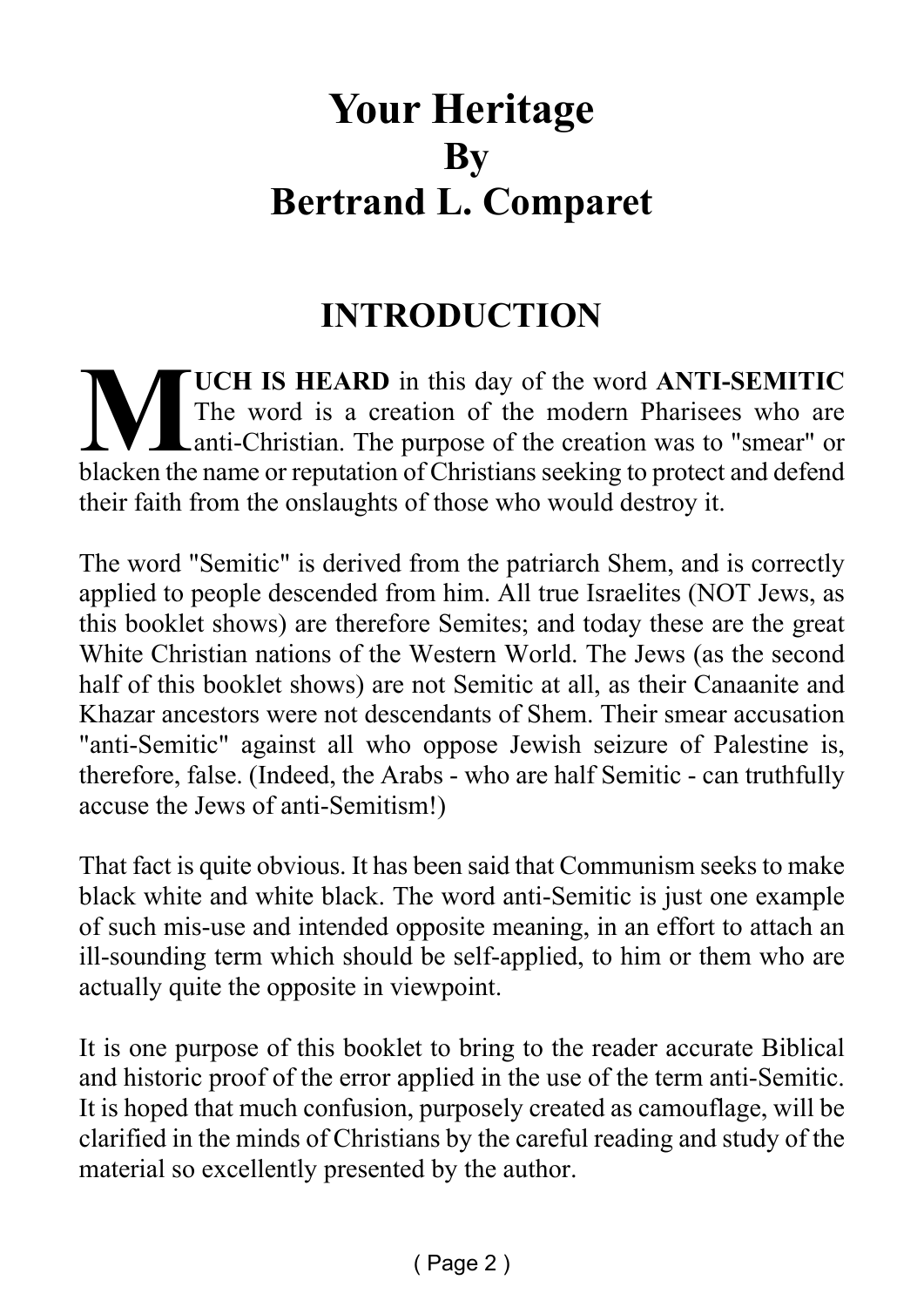## **ISRAEL' S FINGERPRINT**S

The Bible is written about, and addressed to, God's people, "Israel." It is the history of their past, the prophecy of their future, the law of their relation to their God, and the promise of God's eternal care of them, The common misconception, that "the Jews are Israel, or all that remains of them," has made the Bible meaningless, and most of it apparently false, to those who hold this mistaken belief. It is just as though you took a good history of the United States, but wherever the name "United States" appeared therein, you erased it and wrote "China" in its place. As a history of China, it would be obviously false; but if you applied it to me right nation, it would be clearly true.

The Bible's history of Israel's past is known to be accurate; and its prophecies of Israel's future have been fulfilled in every detail, down to the present day. When the police have the fingerprints of a wanted man, they know that the man whose fingerprints match those they have is the man they seek. Likewise, when we find the people to whom God has fulfilled all of His promises and prophecies to Israel, we have found Israel! Today, the Anglo-Saxon-Scandinavian and Germanic nations have Israel's finger-prints in every detail.

When we realize that WE ARE ISRAEL, the Bible becomes full of meaning for us: it is our history, it contains God's promises to us. It gives us courage to face the. terrible upheaval into which all the world is being drawn. If you will only read the Bible with an open mind, taking no man's word for it, but proving for yourself what the Bible says, then comparing that with what you know of present-day history, you will see that WE are God's People Israel, and that, however terrible the trial ahead, we will be brought safely through it when we turn to God.

FIRST - Let us briefly review the ancient history of Israel God first made His promises of wonderful blessings to Abram, changing his name to "Abraham," meaning "Father of Nations." Note that this is in the plural nations. God repeated His promises to Abraham's son, Isaac; and again to Isaac's son Jacob, whose name God changed to ''Israel,'' which means ''He will rule with God."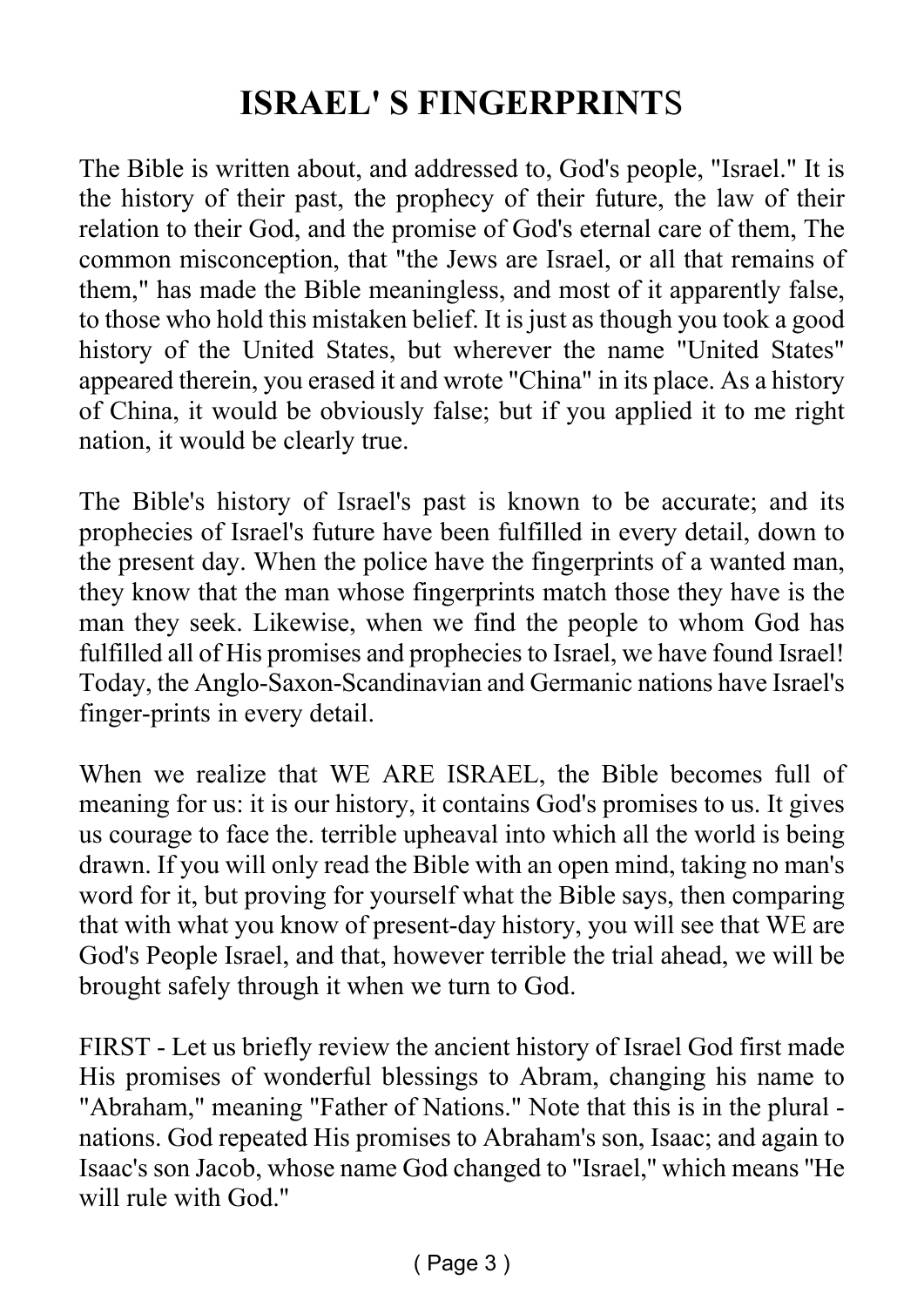Israel had twelve sons. The descendants of each son became in time a Tribe, under its ancestor's name: thus, all the descendants of Dan became the Tribe of Dan, all the descendants of Benjamin became the Tribe of Benjamin, etc. For many centuries, all members of all the twelve tribes collectively were known as the "children" - that is, descendants of Israel. However, do not confuse this with the later "House," or Kingdom, of Israel, about which I will have more to say later.

Israel and his twelve sons, with their families, went into Egypt, as you will remember; and after about 2 1/2 centuries, their descendants left Egypt in the Exodus, under the leadership of Moses. For several generations they were ruled by "Judges" appointed by God. Later, they unwisely copied the customs of the surrounding nations and demanded a King; so Saul became their first king, ruling the twelve tribes as a single nation. This unified nation of twelve tribes (like the United States of fifty states) continued until the death of Solomon, in 975 BC., when it broke into two nations, Israel and Judah .

1st Kings 11-12 tell us how Solomon finally fell into idolatry, misgoverned the people and burdened them with excessive taxes. (Yes, they babbled about "New Deals" and "Great Societies" in those days, too!) When his son Rehoboam succeeded Solomon as King, in 975 BC. the weary people petitioned him to ease their burdens; but being vain and arrogant, and surrounded by a lot of "bright" young Jewish advisors (even as today!), he threatened to make their load heavier.

The exasperated people of the ten Northern tribes revolted, and set up their own. independent kingdom under Jeroboam, the son of Nebat, which is told in detail in 1st Kings, Chapters 11 and 12 and 2nd Chronicles 10 and 11 Rehoboam, the son of Solomon had left in his Kingdom only the two Southern tribes, Judah and Benjamin, with some of the Levites, who were the priests: and this Southern Kingdom was never thereafter known as "Israel," but only as the House (or Kingdom) of Judah. The Northern, ten-tribed kingdom was thereafter called the House (or Kingdom) of Israel. Just as the Southern kingdom Judah, took its name from the Tribe of Judah. which WiL5 the ruling Tribe, so also the Northern Kingdom of Israel was sometimes called "Ephraim" in the prophecies, be-cause the Tribe of Ephraim was the most powerful tribe in it. The histories and destinies of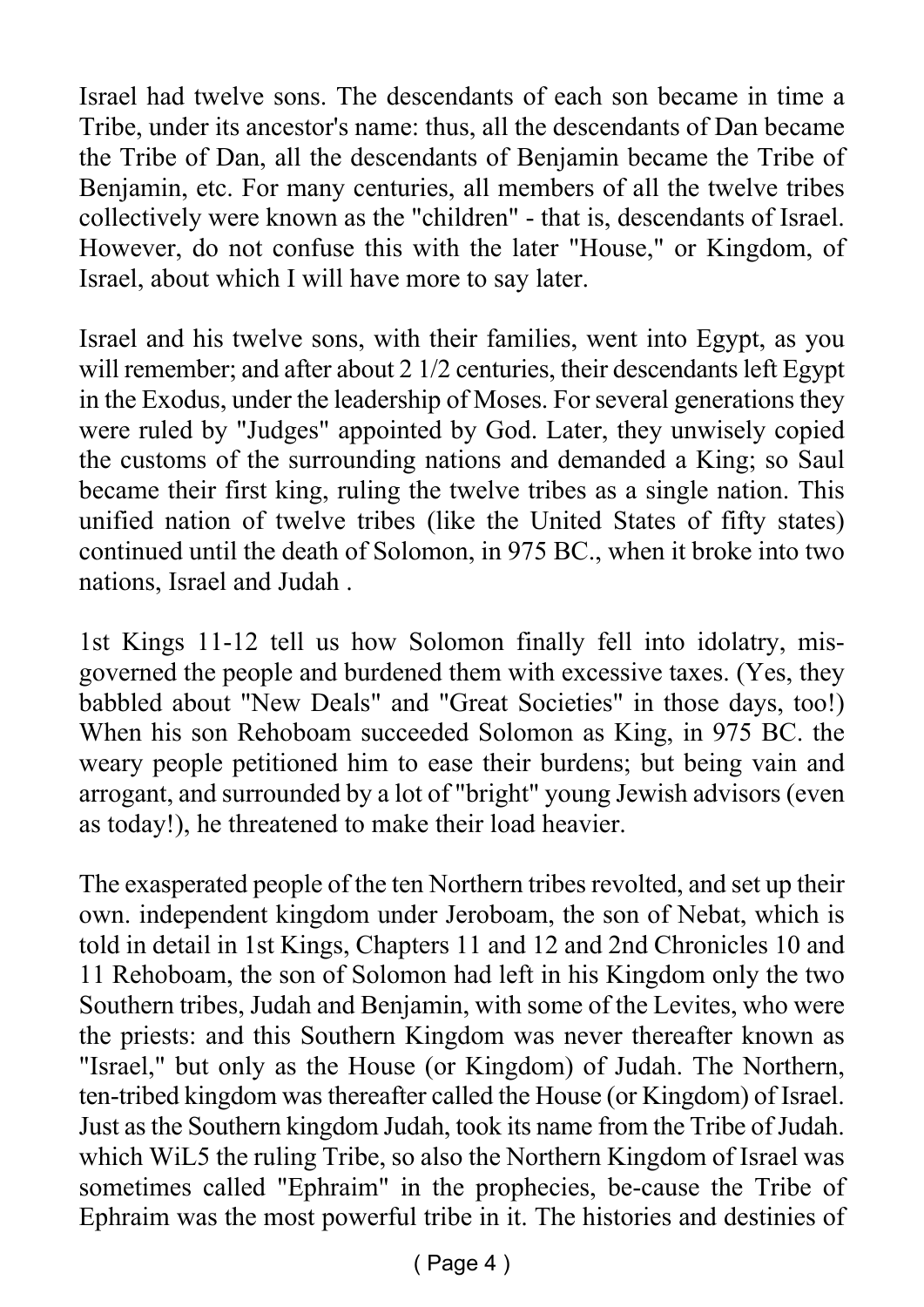the two kingdoms were thereafter separate: they engaged separately in foreign wars and treaties, and were sometimes at war with each other, as the Book of Kings and Chronicles record.

From the time of this separation, 975 BC., the Bible very carefully distinguished between the Southern, two tribed nation of Judah and the Northern, ten-tribed nation of Israel. This distinction is kept clear, both in the historical record of what is past and the prophetic record of what is to come. It would take another volume to cover them all; but for a few examples, see the following: the distinction is made historically in 2nd Samuel 19:40-43; 1st Kings 14:19-21; 15:1-33; 16:b; 2nd Kings 3:1-9; 2nd Chronicles 16:1; 25:5-10; and many others. The distinction is kept clear in prophecies in Isaiah 7:1-9; 11:12-13; Jeremiah :3:6-18; 5:11; 11:10-17; 13:11; 18:l-6; 19:1-13; Ezekiel 37:16-22; Daniel 9:7; Hosea 1:11; 4:15; 5:9-15; Amos 1:1; Micah 1:5; Zechariah 8:13; 10:6-8; and many others.

Just as we must carefully distinguish between the two nations of Israel and Judah, so also we must carefully distinguish between the nation of Judah and the Jews.

Both Israel and Judah were carried into captivity - but separately, and at different times, by different conquerors, and taken to different places. Israel was conquered by Assyria between 740 and 721 BC., and by 715 BC. all of its people had been deported and resettled in what we now know as Armenia, northwestern Iran, and the region near Baku, around the southern end of the Caspian Sea. The Assyrians brought in other people and settled them in Samaria, the southern halt of Israel's old Palestinian land, to which the people of Israel never returned. See 2nd Kings 17. From this time onward, the historical parts of the "authorized" or King James version of the Bible do not record the further history of Israel; but in the Apochrypha, 2nd Esdras 13:39-46 records their further journey to "Ar Sereth" (the valley of the River Sereth, a northern tributary of the Danube River, in modern Romania, which still bears the name Sereth.")

At the conclusion of this deportation of Israel from its Palestinian home, the Assyrian king Sennacherib also invaded the southern kingdom of Judah and captured all the smaller Cities in it, everything except Jerusalem.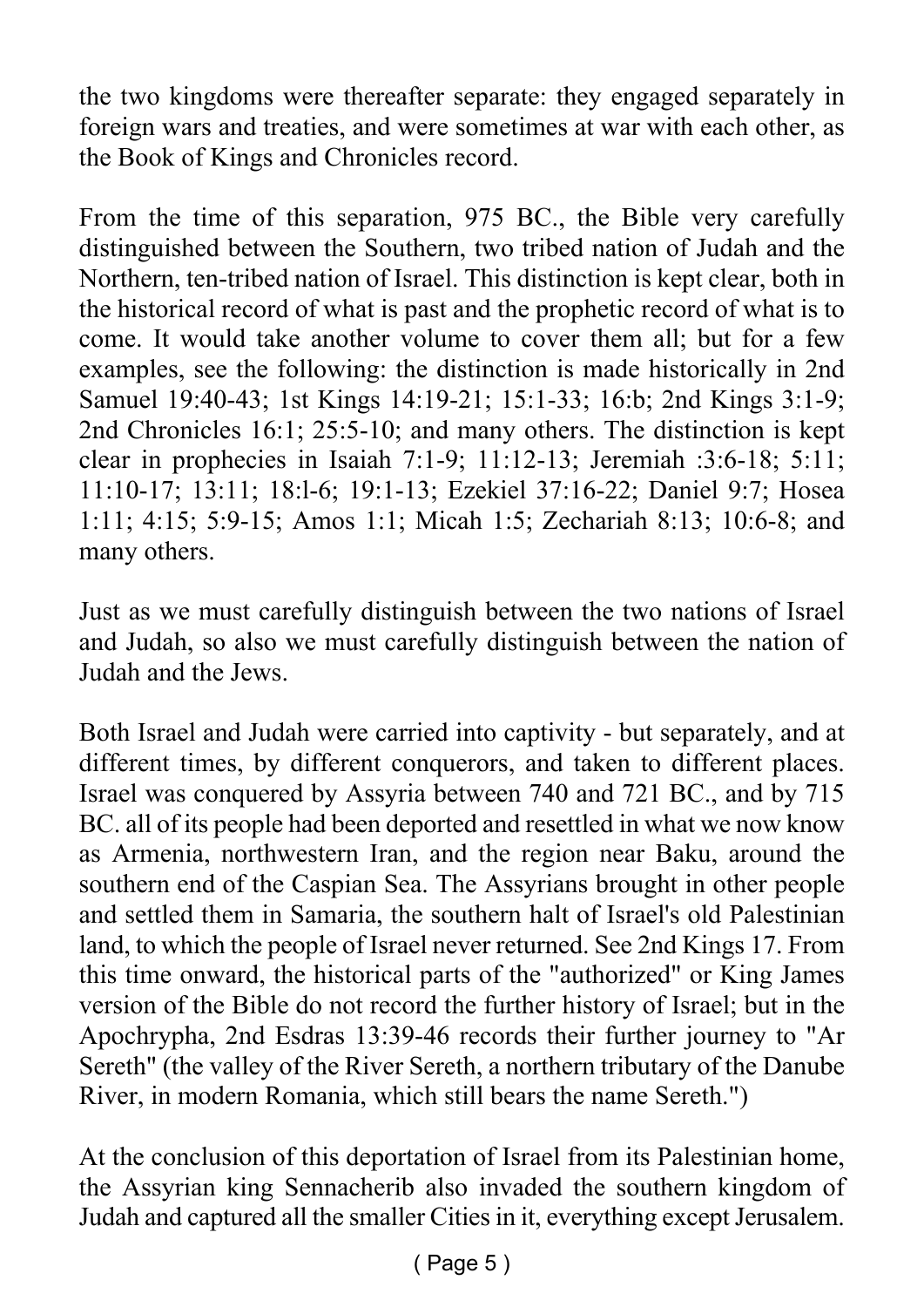The people of these smaller cities were deported, along with the people of the northern Kingdom of Israel. Sennacherib's own record of this invasion says that he deported 200,150 people from the southern Kingdom of Judah. 2nd Kings 18:13 and Isaiah 36:1 mention his capture of these cities. Thus the Assyrian deportation of Israel included the entire population of the northern Kingdom of Israel and a considerable representative share of the southern Kingdom of Judah. From this time on, these people became the so-called "Lost Ten Tribes of Israel." (As we shall see, God took good care of them, as lie had promised, and you who are reading this are among their descendants.)

The Kingdom of Judah on the other hand, did not go into captivity until 606 to 585 BC., and was conquered by Babylon, not Assyria. They were deported to the City of Babylon and settled nearby, a little south of Baghdad, in what is now southern Iraq. Not quite all of them were deported, a few of the poor being left behind to cultivate the land, and no other people were brought in to settle the land. (See 2nd Kings 24-25.) This Babylonian captivity of Judah lasted 70 years, as had been prophesied by Jeremiah 20:4-5; 25:11-12; 29:10. After the fall of Babylon, King Cyrus allowed all who wished to return to Palestine, beginning in 536 BC. (See 2nd Chronicles 36:20-23.) Ezra1-2 records that only 42,360 returned, and their descendants (who have never been called "Jews" until their Babylonian conquerors gave them that name) lived in Palestine until the destruction of Jerusalem by the Romans under Titus in AD. 70. This reconstructed nation, sometimes called "Jewish" was the "70 weeks" nation with the evil destiny "to finish the transgression," prophesied in Daniel 9:24. In AD. 70, those who had survived the terrible wars ceased to be a nation at all, and became scattered wanderers in all lands.

There is not one word in either the Bible or secular history to suggest that Israel either was destroyed or that they went (town to Babylon and joined Judah in the Babylonian captivity; and the Jews themselves testify that the genealogy of those who returned from Babylon shows no one from any tribe but Judah, Benjamin, and Levi, the members of the Kingdom of Judah. To the contrary, it was well known at the beginning of the Christian era that Israel **THEN EXISTED IN GREAT NUMBERS:** Josephus' great history, "Antiquities of the jews" Book 11, Chapter 5, speaks of them as "an immense multitude, beyond the Euphrates River." The prophetic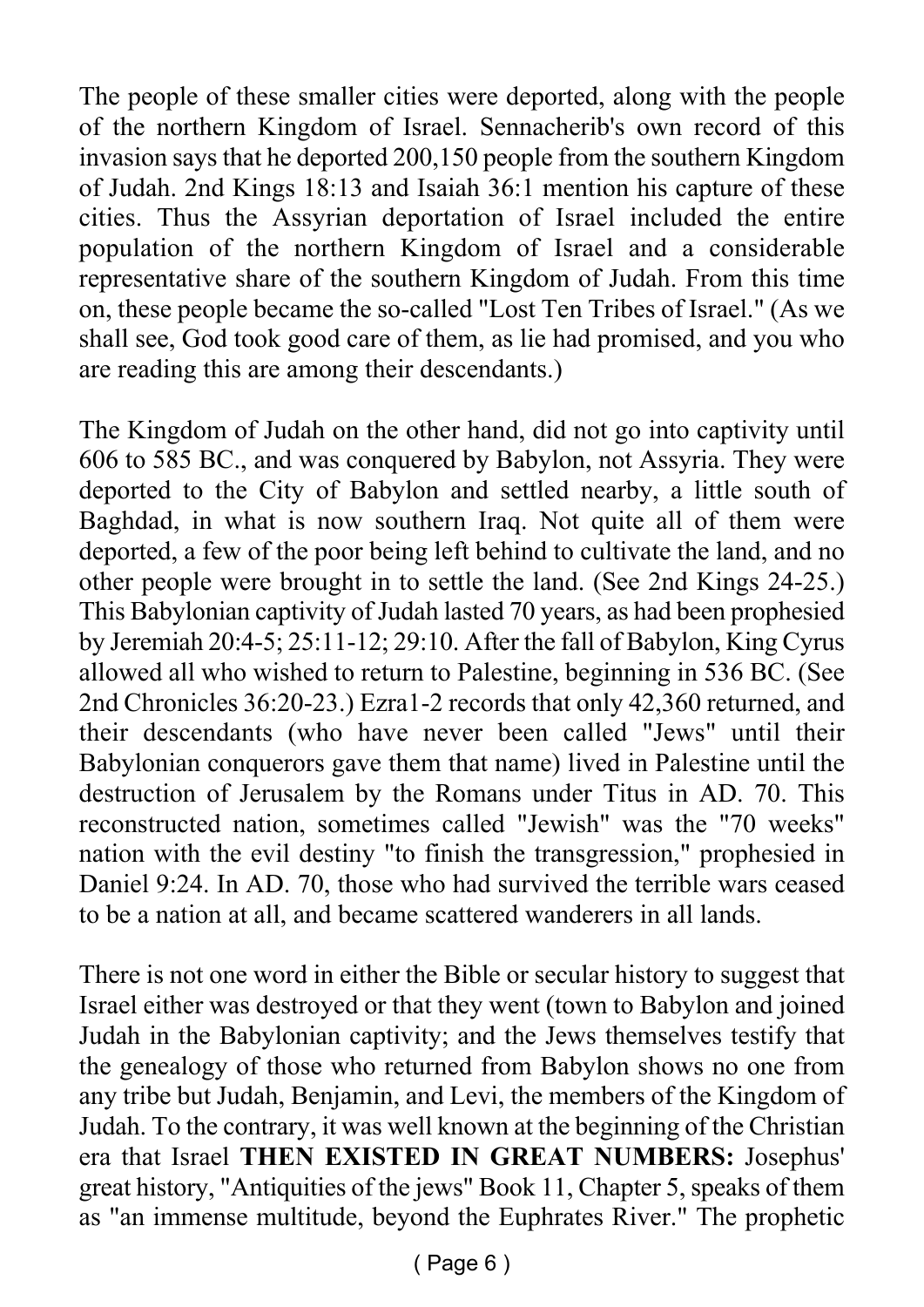parts of the Bible still continue to prophecy the great future of Israel several generations after they had vanished into the Assyrian captivity: Isaiah prophesied until 698 BC., Jeremiah until 588 BC. Ezekiel to 574 BC., and Daniel to 534 BC. Jesus Christ was well aware of the existence of Israel, separate and apart from Judah and the Jews; see Matthew 10:5-6. Again, compare John 7:35; 11:49-52, which cannot refer to Judah or the Jews, as the Jews were not yet "dispersed" or "scattered abroad" and would not be for another 40 years; only Israel was "dispersed" out of its own land.

The complete and permanent destruction of the Jewish nation by the Romans under Titus, and their subsequent troubles as outcasts in every land, are not a failure of the prophecies and promises to Israel, but an accurate fulfilment of the prophecies about the Jews. With the history of these nations in mind, let us examine God's promises and prophecies about Israel in the Bible.

God's promises to Abraham were unconditional. God must fulfil them or break His word. Consider what God said, in Genesis 12:2; 13:16; 15:5; 17:3-7, 19; and 22:16-18: "And I will make of thee a great nation, and I will bless thee and make thy name great: and thou shalt be a blessing: And I will make thy seed as the dust of the earth; so that if a man can number the dust of the earth, then shall thy seed also be numbered. As for Me, behold, My covenant is with thee, and thou shalt be a father of MANY nations. And I will establish MY covenant between Me and thee, and thy seed after thee in their generations, for an EVER-LASTING COVENANT. Look now toward heaven, and count the stars, if thou be able to number them; and He said unto him, so shall thy seed be. BY MYSELF HAVE I SWORN, saith the Lord . . . that in blessing I will bless thee, and in multiplying I will multiply thy seed as the stars of the heaven and as the sand which is upon the seashore; and thy seed shall possess the gate of his enemies."

God did not say that He would do this "IF" or "PERHAPS" - these were all UNCONDITIONAL promises. Those promises which were made at Mt. Sinai on condition that men should obey Cod's laws, were the promises made through Moses, relating to health, prosperity, peace, etc. The promises to Abraham were UNCONDITIONAL and absolute; and in the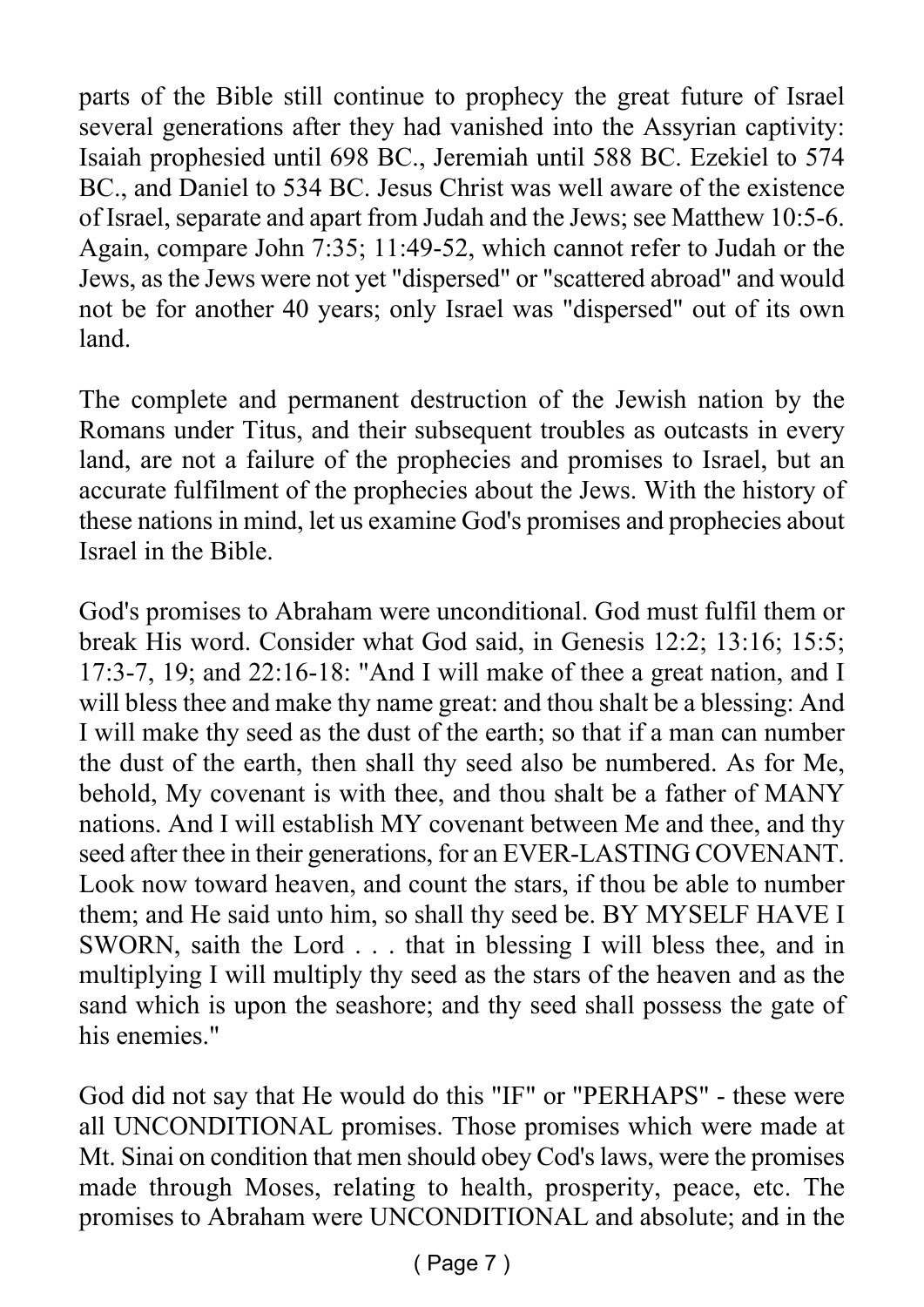New Testament, Paul tells us that these "the law, which was 430 years after, cannot disannul, that It should make the promises of none effect." (Galatians 3:17.) If the Bible is true, if God's word is good, then these promises must be good.

God repeated these promises **UNCONDITIONALLY** to Isaac, in Genesis 26:3-5: "Sojourn in this land and I will be with thee, and will bless thee; for unto thee and thy seed I will give all these countries; and **I WILL PERFORM THE OATH WHICH I SWORE UNTO ABRAHAM, THY FATHER.** And I will make thy seed to multiply as the stars of heaven, and will give unto thy seed all of these countries; and in thy seed shall all the nations of the earth be blessed."

Again, in the 28th, and 35th chapters of Genesis, **GOD REPEATED HIS PROMISES, UNCONDITIONALLY,** to Jacob, Israel our ancestor; "I am the Lord God of Abraham, thy father, and the God of Isaac, the land wheren thou liest, to thee will I give it, and to thy seed; and thy seed shall be as the dust of the earth; and thou shalt spread abroad to the west, and to the east, and to the north, and to the south; and in thee and in thy seed shall all the families of the earth be blessed. And Behold, I am with thee, and will keep thee in all places whither thou goest, and will bring thee again into this land, **FOR I WILL NOT LEAVE THEE UNTIL I HAVE DONE THAT WHICH I HAVE SPOKEN TO THEE OF.** Be fruitful and multiply; a nation and **A COMPANY OF NATIONS** shall be of thee, and kings shall come out of thy loins."

There can't be any evasion of these promises; and God has always honoured them. Even when the children of Israel worshiped the Golden Calf while Moses was on Mt. Sinai, receiving the ten commandments, God did not destroy them, for the sake of these promises. (See Exodus 32:7-14.) In many places, the New Testament recognized these promises as being still in full effect; for example, in Hebrews 6:13,17, "For when Cod made promise to Abraham, because He could swear by no greater, He swore by Himself . . . Wherein God, being willing more abundantly to show unto the heirs of promise the immutability of His counsel, confirmed it with an oath." Again in Romans 11:1-2; 9:4-5; and 15:8 Paul tells us "I say then, Hath God cast away his people? God forbid! For I also am an Israelite, of the seed of Abraham, of the Tribe of Benjamin. God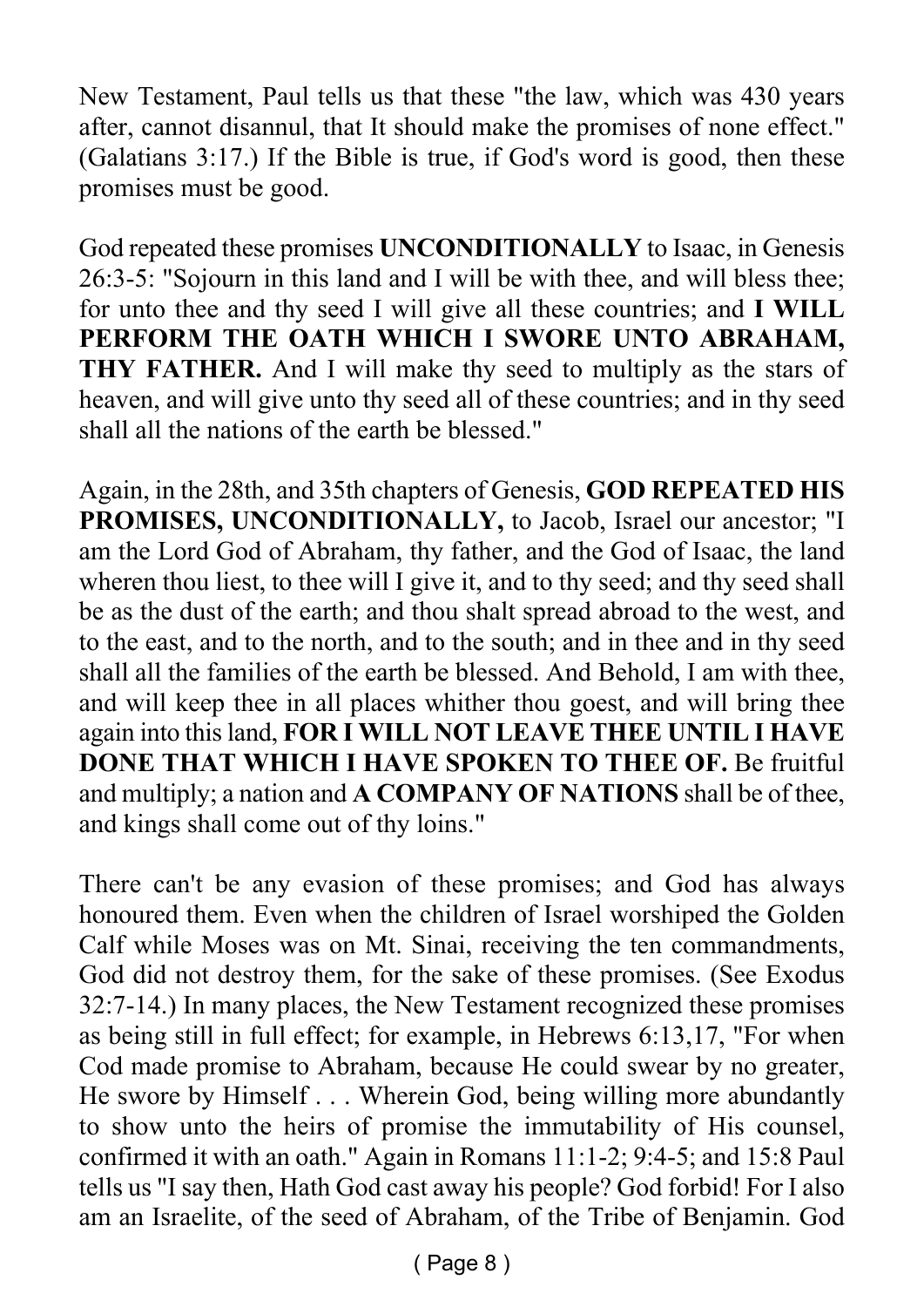hath not cast away His people which he foreknew... Who are Israelites, to whom pertaineth the adoption, and the glory, and the covenants, and the giving of the law, and the service of God, and the promises; whose are the Fathers, and of whom as concerning the flesh Christ . . . Now I say that Jesus Christ was a minister of the circumcision for the truth of God, to confirm the promises made unto the fathers.

**SO THESE ARE THE PROMISES OF GOD: IF THEY ARE FALSE, THEN THE BIBLE IS FALSE: BUT IF THEY HAVE BEEN FULFILLED, THEN THE PEOPLE TO WHOM THEY WERE FULFILLED ARE THEREBY IDENTIFIED AS ISRAEL**. But the separate, and very different prophecies relating to the Jews show that the promises and prophecies to Israel had no reference to the Jews. Let's look at a few of them.

**ISRAEL WAS TO HAVE A CHANGE OF NAME, WHILE THE JEWS' NAME WAS LEFT TO THEM AS A CURSE.** In Isaiah 65:13-15, God tells the Jews: "And ye shall leave **YOUR** name **FOR A CURSE TO MY CHOSEN: FOR THE LORD GOD SHALL SLAY THEE,** and **CALL HIS SERVANTS BY ANOTHER NAME**." Who are God's servants? In many places God repeats this: "But thou, ISRAEL, are MY servant . . . Thou art My servant: I have chosen thee, and not cast thee away." For example, see Isaiah 41:8-10; 43:1, and 10; 44:1-2, 21-22; etc. This has been fulfilled, ISRAEL is no longer called by its old name; but the Jews have retained their name for "a reproach and a proverb, a taunt and a curse," as Jeremiah 24:9 says.

**AGAIN, THE JEWS WERE TO BE KNOWN BY THEIR FACES.** Isaiah 3:9 says: "**THE SHOW OF THEIR COUNTENANCE DOTH WITNESS AGAINST THEM**, and they declare their sin as Sodom, they hide it not. Woe unto their soul! For they have rewarded evil unto themselves." To this day, the Jew is known by his face, and even getting his nose bobbed can't always hide it:**IT IS A WITNESS AGAINST HIM** - While Israelis not so marked.

**ISRAEL WAS TO BECOME A GREAT NATION AND ALSO A COMPANY OF NATIONS, AND TO BE A NATION FOREVER, AND TO HAVE A KING FOREVER.** See Genesis 35:11; Jeremiah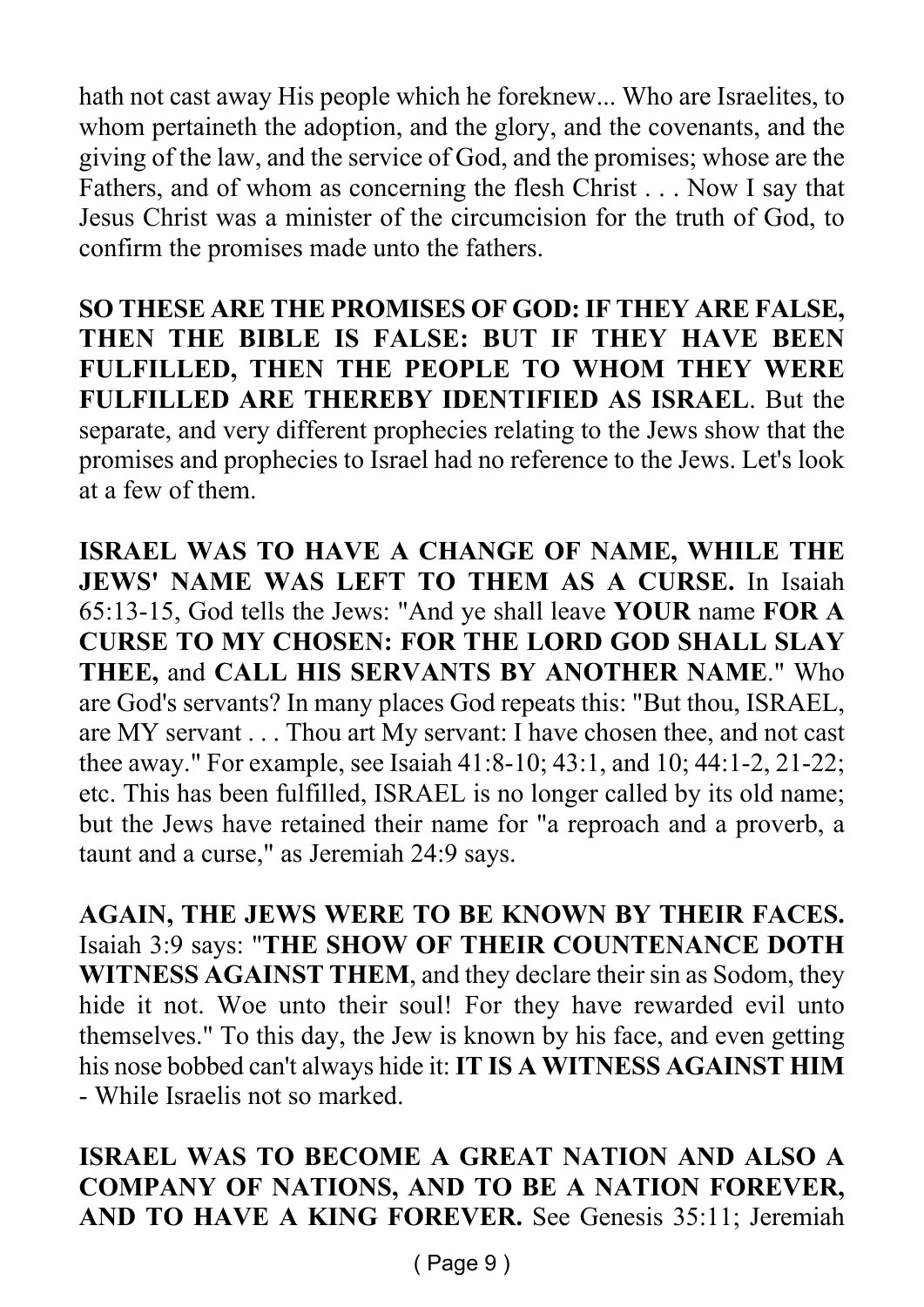31:35-37; 33:17; Psalm 89:3-4; Isaiah 9:7; Luke 1:32-33; etc., which say, "A nation and a company of nations shall be of thee . . . Thus saith the Lord, which giveth the sun for a light by day, and the ordinances of the moon and of the stars for a light by night . . . If those ordinances depart from before Me, saith the Lord, then the seed of Israel shall cease from being a nation before Me forever . . . For thus saith the Lord; David shall never lack a man to sit upon the throne of the House of Israel." Since the sun, moon and stars still shine, these promises must be still in effect; and they cannot possibly apply to the Jews, who never were "a company of nations" and who ceased to be a nation at all in AD. 70. On the other hand, Israel has fulfilled all of this, as we shall see.

**GOD SAID THAT THE JEWS WERE TO BE DESTROYED AS A NATION, AND TO BECOME SCATTERED OUTCASTS IN ALL LANDS.** In the 18th Chapter of Jeremiah, God used the parable of the potter making a clay bottle on the potter's wheel; and on the first trial, the bottle was spoiled; so the potter mashed it back into a lump and tried again, and on the second trial he made a perfect bottle. God said that He would re-make Israel into the kind of nation he wanted, just as the potter had done with the soft clay. But in the next chapter, Jeremiah 19, God told the prophet to get an earthen bottle which had been burned hard, and to assemble the elders and important men of Jerusalem. Then God said; "Then shalt thou break the bottle in the sight of the men that go with thee, and shall say to them, Thus saith the Lord of hosts: Even so will I break this people and this city, as one breaketh a potter's vessel that cannot be made whole again."

Again in Jeremiah 15:4 and 24:29, God said of the Jews. "And I will cause them to be removed into all the kingdoms of the earth, because of Manasseh, the son of Hezekiah, the King of Judah, for that which he did in Jerusalem. And I will deliver them to be removed into all the kingdoms of the earth for their hurt, to be a reproach and a proverb, a taunt and a curse, in all the places whither I shall drive them:" In fulfilment of this, after the 70 weeks (or 490 years) of Daniel 9:24 were completed, Titus the Roman General destroyed Jerusalem in AD. 70; The Jews were broken as a nation, and have had no king of their own. In John 19:15 they spoke truly. "we have no king but Caesar."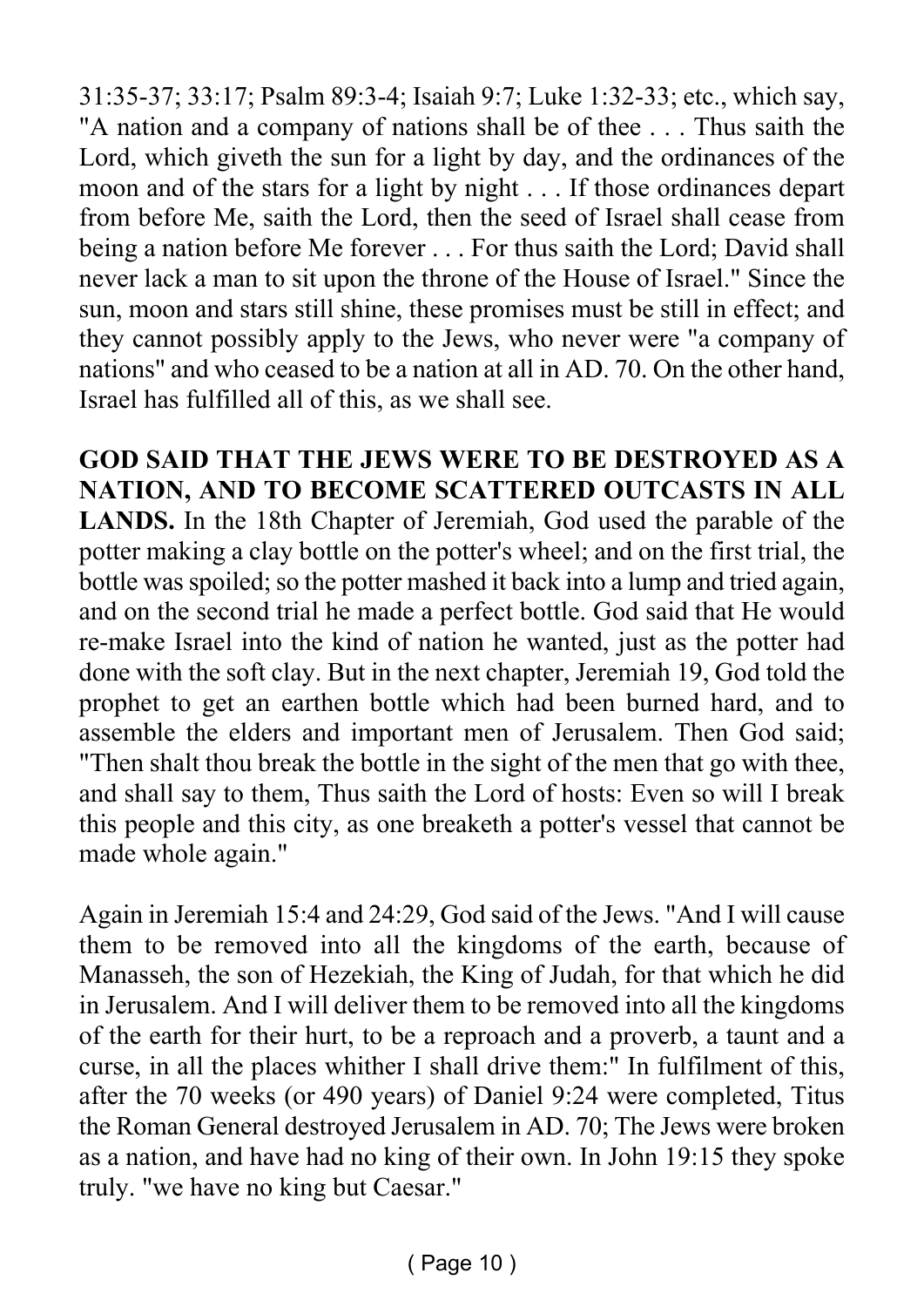Israel was to become a very numerous people: besides the many statements of this in Genesis chapters 13, 15, 22, 26, and 28, it is repeated in Hosea 1:10: "yet the children of Israel shall be as the sand of the sea, which cannot be measured or numbered. The Jews on the other hand, were to be reduced to a remnant. In Ezekiel 5:11-12 God said: "Wherefore, as I live, said the Lord God, Surely because thou hast defiled My sanctuary with all thy detestable things, and with all thine abominations, therefore will I also diminish thee: neither shall Mine eyes spare, neither will I have pity. A third part of thee shall die with the pestilence, and with famine shall they be consumed in the midst of thee; and a third shall fall by the sword round about thee: and I will scatter a third part into all the winds, and I will draw out a sword after them." See also Jeremiah 15:4-9, etc.

The total Jewish population of the world is estimated to be about 16 million people, today - almost exactly what it was estimated to be just before Hitler's completely mythical massacre of six million Jews who were not killed at all. They are not so prolific that in 20 years they could increase their numbers by 60%, as would have to be the case if the alleged massacre was true. To conceal this fact, the Jews now seek to falsify the records: you will remember that in our 1960 census, it was not permitted to ask anyone his religion, so you couldn't find out that 5,000,000 of the supposedly dead 6,000,000 had been illegally admitted to the United States. But this 16 million is certainly **NOT** "as the stars of tile heaven or as the sand which is upon the seashore" for numbers.

For another thing, **ISRAEL WAS TO BECOME BLIND TO ITS IDENTITY**. In Romans 11:25, paul comments that "blindness in part is happened to Israel." This is fulfillment of Isaiah 42:19-20, "Who is blind, but my servant? Or deaf, as My messenger that I sent? . . Seeing many things, but thou observeth not: opening the ears, but he heareth not." You remember that God's servant is Israel. The Jews, on the other hand, are not blind to their identity: they know their origin and their history although they try to fool you into thinking that they are Israel - and they generally have succeeded in this deception.

**AGAIN**, Israel **WAS TO RECEIVE THE NEW COVENANT - CHRISTIANITY**: Jeremiah 31:33 prophecied it, and in Hebrews 8:10 Paul quotes it in proof of this: "But this shall be the covenant that I will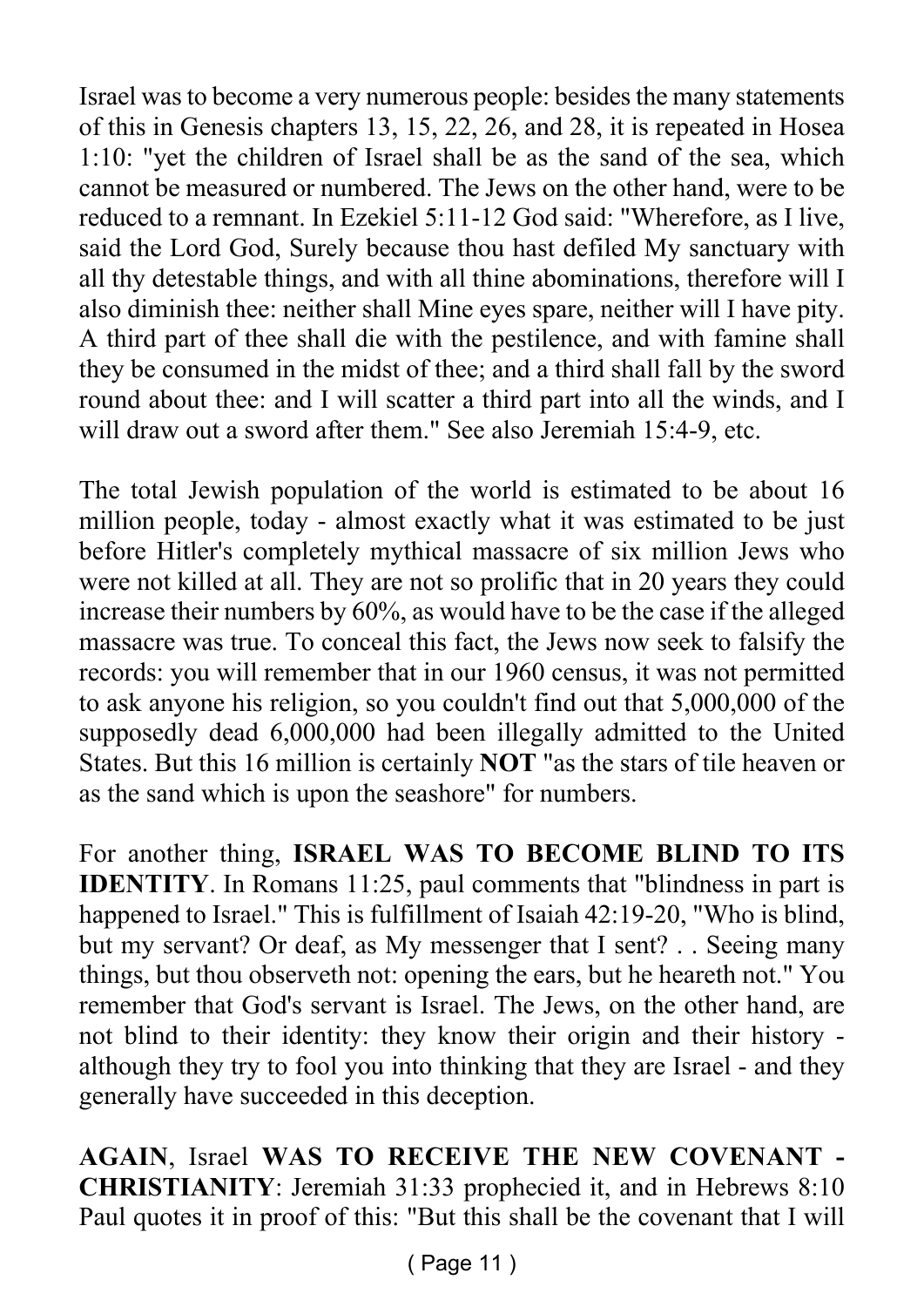make with the House of Israel: after those days, saith the Lord, I will put My law in their inward parts, and write it in their hearts, and I will be their God and they shall be My people." Have the Jews received the new covenant? Of course not?. As the beloved Apostle John said, in I John 2:23, "Whosoever denieth the Son, the same hath not the Father." And in John 15:23, Jesus Christ Himself said, "He that hateth ME hateth My Father also."

The Jews **DO NOT FULFIL ANY OF THE PRINCIPAL PROPHECIES CONCERNING ISRAEL. THEREFORE, THE JEWS ARE NOT ISRAEL**.

**DOES ISRAEL EXIST TODAY? OR HAS GOD VIOLATED ALL OF HIS PROMISES?**

#### **YES, ISRAEL EXISTS TODAY: FOR THE ANGLO SAXON, SCANDINAVIAN AND GERMANIC PEOPLES HAVE RECEIVED THE FULFILMENT OF GOD'S PROMISES AND PROPHECIES.**

**FIRST: THEY ARE A GREAT NATION AND A COMPANY OF NATIONS, ALL OF THE SAME RACE**. The United States is the largest civilized nation in the world; its population is exceeded only by China, India, and Russia; it is the richest, the most advanced, the most benevolent in its policies, and has the greatest degree of liberty of any large nation. Between the two world wars, the former British Empire was officially reorganized into the "British Commonwealth of Nations;" Canada and Australia are independent nations.

The Scandinavian and Germanic nations arc of the same blood, have largely the same customs, and can be identified historically as the peoples who furnished most of the population of the British Isles and its colonies and the United States.

**SECOND: THEY ARE VERY NUMEROUS, as the prophecies said** Israel would be. In the last two centuries, the population of the United States has increased from a mere handful to over 200,000,000 of whom about 150,000,000 are **WHITE CHRISTIANS** of Anglo-Saxon-Scandinavian Germanic stock. In the last three centuries, the population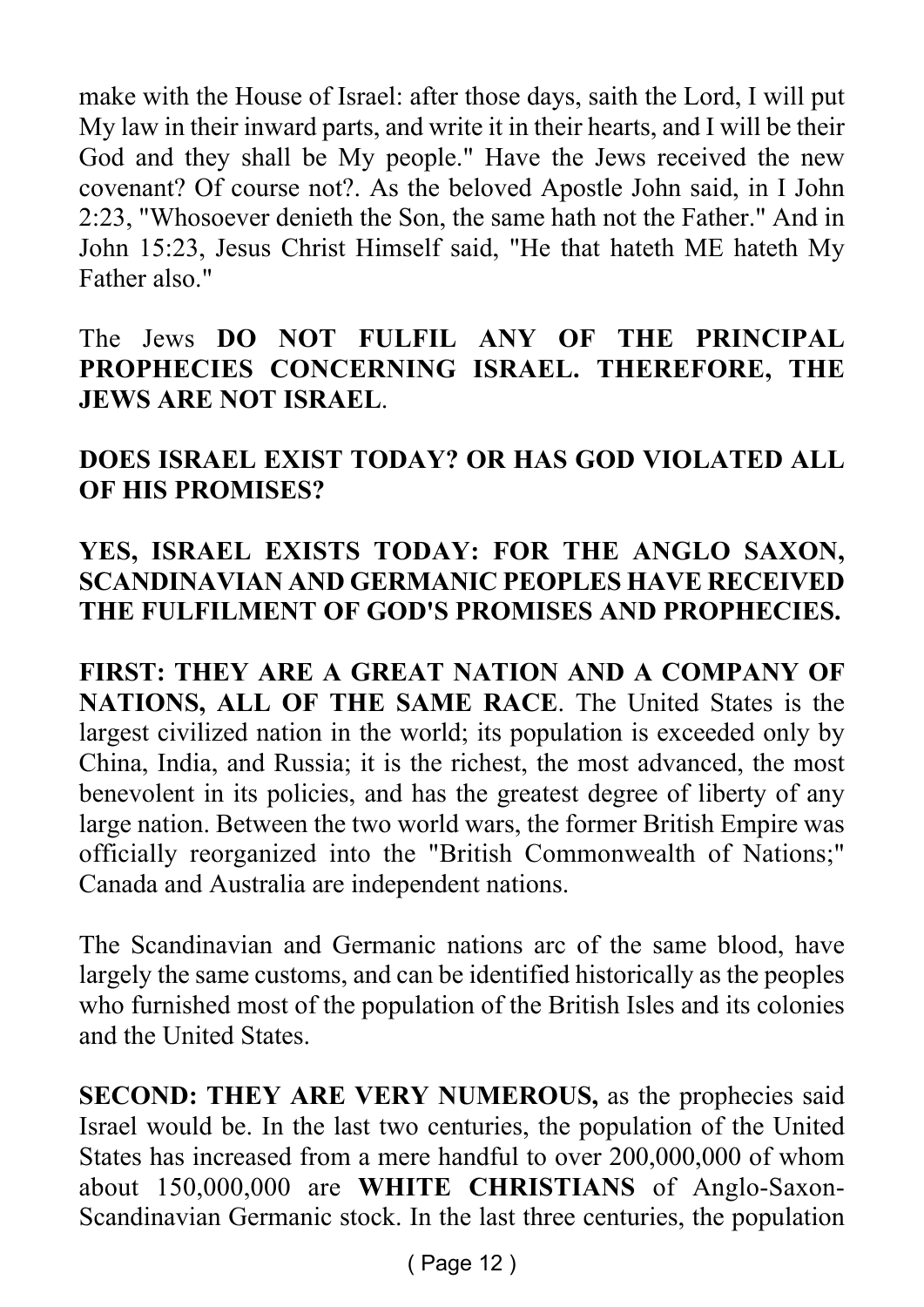of the British Isles and their colonies of Canada and Australia increased from about 5, 000,000 to over 70,000, 000 Anglo-Saxons. The nations of Germany, Austria, Holland, Denmark, Norway, Sweden, and Finland add about 96,000,000 more. So the total number of the Anglo-Saxon-Scandinavian-Germanic peoples is well over 300 million.

**THIRD: THEY ARE A MARITIME PEOPLE,** Of the descendants of Israel, Numbers 24:7 prophecies: "His seed shall be in many waters:" and Psalm 89:25 says: "I will set his hand also in the sea, and his right hand in the rivers." The world's greatest navies are those of the United States and Britain: the greatest merchant marine fleets are those of Britain, and Norway (and until recently, the United States.)

**FOURTH: THEY ARE THE GREATEST MILITARY POWERS.** Jeremiah 51:20 gives God's word: "Thou art my battleaxe and weapons of war: for **WITH THEE** will I break in pieces the nations, and **WITH THEE will** I destroy kingdoms." Throughout history this has been true. A century after being taken captive by Assyria, the peoples of Israel (then generally known as Scythians) had bled Assyria white by their constant warfare against it, so that Assyria was an easy push-over victory for the Medes and Persians, just before they turned their attention to Babylon. It was the Israel tribes on their march to Europe, as the Visigoths, Ostrogoths, and Vandals who crushed the Roman Empire. In 713, at Tours, Anglo-Saxon Israel destroyed the invading hordes of Muslins, Jews and Moors. In the 13th Century they defeated the Tartar, Mongol, "Jewish" Khazar hordes under Genghis Khan. Later they conquered Turkey and Japan. Not without heavy cost - for the promises of **EASY** Victory were made through Moses and were conditional upon keeping the law. But the promise of **FINAL** Victory to shatter the enemy (even with heavy cost) is unconditional. This has been fulfilled consistently to only one people, those whom we identify as Anglo-Saxon Israel.

**FIFTH: "THEY POSSESS THE GATES OF THEIR ENEMIES.**" You will remember that this was one of God's promises we found in Genesis 22:17. Obviously, this doesn't mean a wooden gate in some person's front yard, but the "gateways" of hostile nations the great water-ways of the world. Consider the fact that the Anglo-Saxon nations, and **THEY ALONE,** have power to close **EVERY** important water "gate"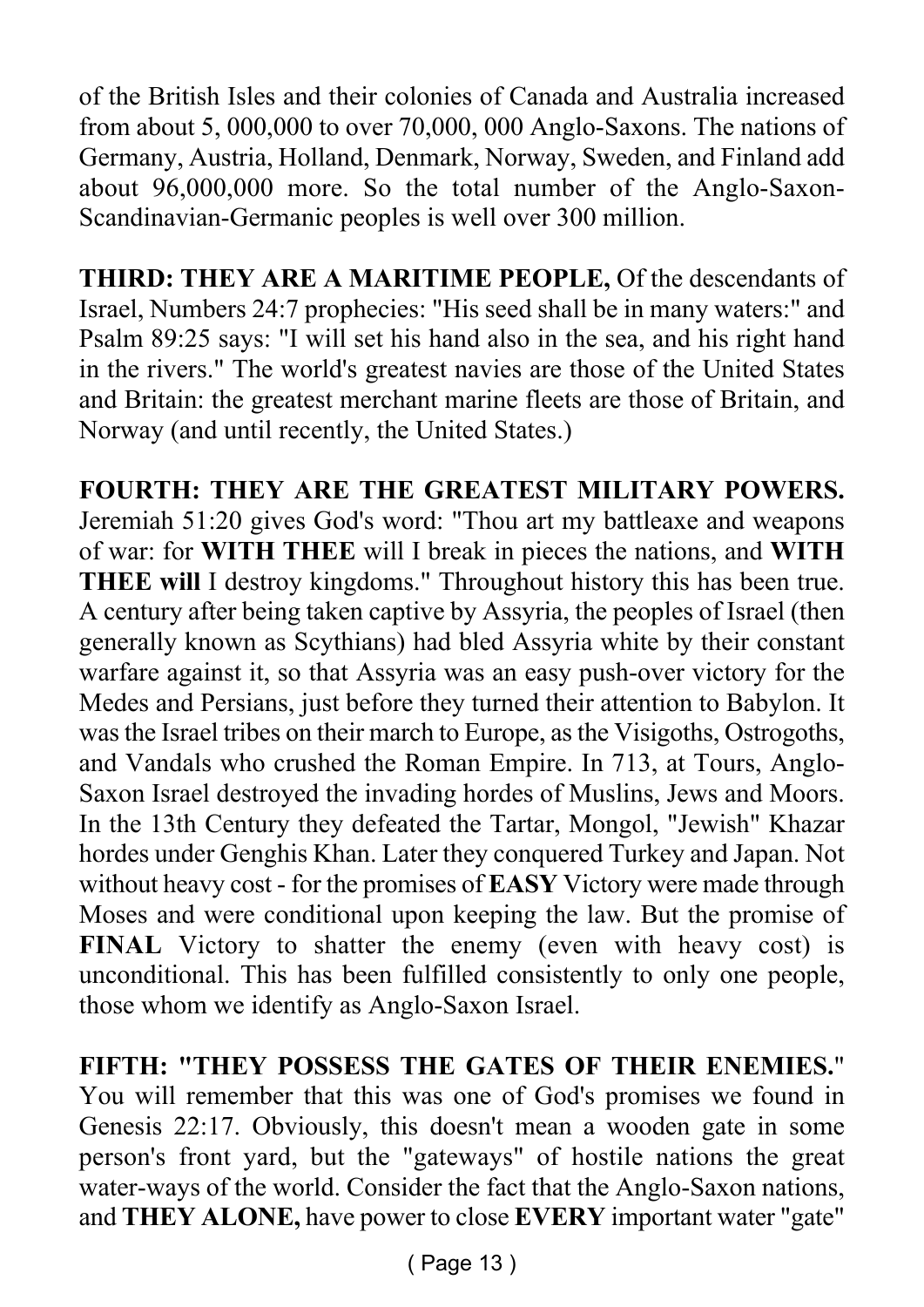in the world. American and British fleets based at Scotland, the Orkney Islands, Gibraltar, Malta, Aden, Capetown, Australia, Singapore, the Philippines, Hawaii, San Francisco and Puget Sound, Panama, the Falkland Islands, Hampton Roads, and Iceland - these dominate and can close the Skagerrak and Baltic Sea, the North Sea, the English Channel, the Straits of Gibraltar, the Mediterranean, the Suez Canal, the Indian Ocean, the waters around Southeast Asia and the East Coast of Asia, the coasts of Africa and around the Cape of Good Hope, the coasts of North and South America, the Straits of Magellan and around Cape Horn, and all trade routes across the Atlantic, Pacific and Indian Oceans. They have proved this by actually doing it in two world wars.

**SIXTH: THEY "POSSESS THE DESOLATE HERITAGES" OF THE EARTH**. In Isaiah 49:8 God says: "Thus saith the Lord: In an acceptable time have I heard thee, and in a day of salvation have I helped thee: and I will preserve thee, and give thee for a covenant of the people, to establish the earth, to cause to inherit the desolate heritages." No one else has so successfully developed the colonies which were desolate when they first occupied them. Compare what the United States has done in its Southwestern States with Mexico, similar land, with fully as great undeveloped riches, separated from us by only an imaginary line. Compare British Africa with the African colonies of all other nations -and especially compare it with the dismal savagery of the Negroes! Compare the development of Palestine and Iraq while under British rule, with Turkey, Arabia, Iran, etc.

**SEVENTH: THEY HAVE EXPANDED IN COLONIES IN ALL DIRECTIONS.** Deuteronomy 32:8 says: "When the Most High divided to the nations their inheritance, when He separated the sons of Adam, He set the bounds of the people according to the number of the children of Israel." Genesis 28:14 says, "Thou shalt spread abroad to the west, and to the cast, and to the north, and to the south: and in thee and in thy seed shall all the families of the earth be blessed." Isaiah 54:2-3 tells us, "Enlarge the place of thy tent, and let them stretch forth the curtains of habitation; spare not, lengthen thy cords and strengthen thy stakes: for thou shalt break forth on the right hand and on the left; and thy seed shall inherit the nations, and make the desolate cities to be inhabited:" Their colonies were established in every sea, in Europe, North and South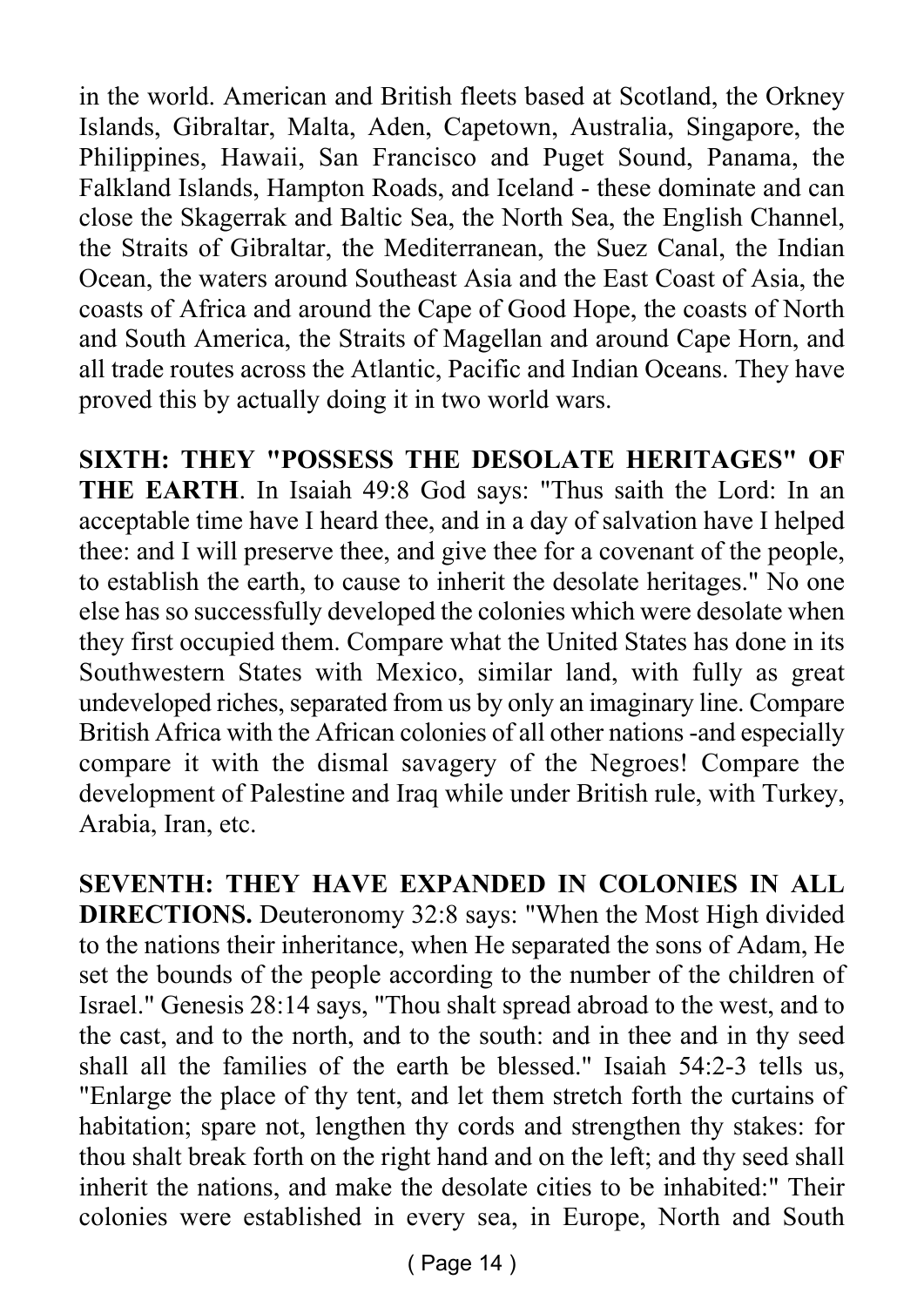America, Africa, Australia-New Zealand, and Asia. Who else has ever had such colonies? All the ancient empires were insignificant compared to this. Since we have allowed the Jews to teach us to turn our backs on God, we have unwisely abandoned our colonies; and the chaos in the world today is largely a result of our failure to obey God's commands to occupy and rule the uncivilized peoples. However, even this was also prophetic (though that is another subject.)

**EIGHTH: THEY HAVE MAINTAINED THE CONTINUITY OF THE THRONE OF DAVID**. David's descendants continued on the throne in Jerusalem until King Zedekiah was taken prisoner to Babylon, at which time all his sons were slain. But the prophet Jeremiah took the king's daughters, first to Egypt (as we read in Jeremiah 43:6) and from there, by way of Spain to Ireland, where Zedekiah's daughter, Tea Tephi, was married to Eochaidh, the Heremon (or Chief King) of Ireland. Eochaidh was a descendant of Zarah, one of the twin sons of Judah, while David was a descendant of Pharez, the other twin. Killing all of Zedekiah's sons did not end the dynasty, as it was established law in Israel ever since they first entered Palestine, that when a man died leaving no sons, his daughters received the entire inheritance. The two king lines of the Tribe of Judah were united in this marriage; and the lineage is clearly traced in the histories of Ireland, Scotland, and England, unbroken down to the present British Queen Elizabeth. Thus the prophecy that David's descendants should always be on the throne over an Israelite nation has been fulfilled - and by the Anglo-Saxon nations ONLY.

This has covered but a tiny fraction of Biblical proof that the Anglo-Saxon-Scandinavian, and Germanic people are the Israel of the Bible. Scholars have found nearly 100 prophecies concerning Israel which have been fulfilled by this one group of, people. When you consider that the United Nations now recognizes over 100 member nations, the odds against any one nation fulfilling the first of these prophecies is obviously 100 to 1. The odds against that same nation fulfilling both the first and second prophecies again multiplies this by 100, making ten thousand to one; and the odds against the same nation fulfilling the first, second, and third prophecies becomes. one million to one. Well, you figure it out; keep on multiplying by 100 - oh, even 50 more times. But even that isn't all; a

---------------------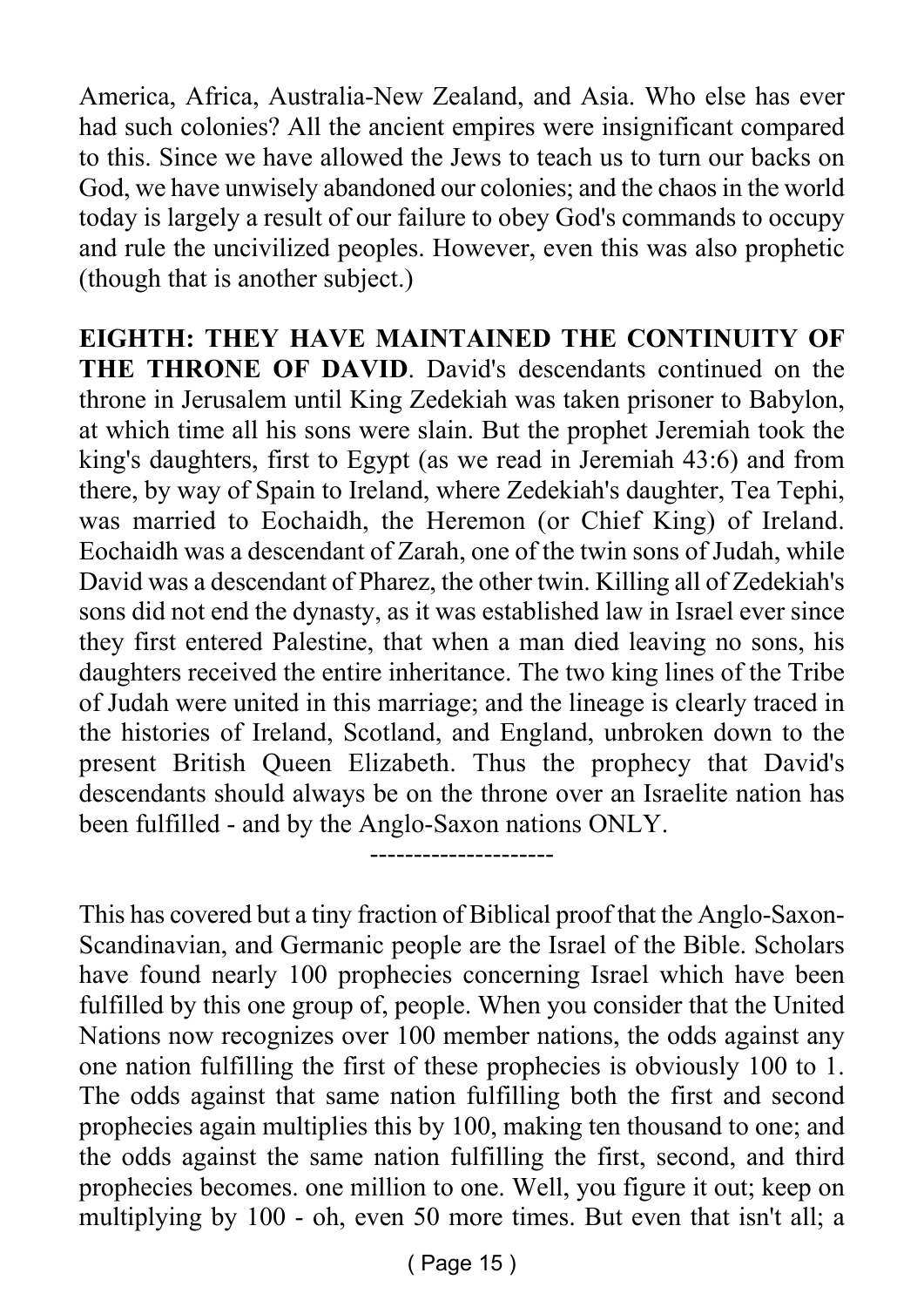group of nations all the same blood have done this. Not a random assortment, like China and Spain, or Egypt and Brazil; but all of the same racial group. So this again multiplies the odds. Do you think that this could have happened by mere accident?

And if you do think that this was pure accident, then WHAT HAS BECOME OF GOD'S PROPHECIES AND PROMISES? Was he too ignorant to know that he couldn't make good on His word, that all the things He had promised to Israel never got there but were all taken by other people? No, I don't think that God made any failures or any mistakes. He promised and Prophesied many things about Israel. They have all come to pass; and they have all been made good to the same racial group of nations.

#### **THIS PEOPLE HAS ISRAEL'S FINGERPRINTS**

---------------------

There is also the other line of proof of the identity of these people, by tracing historically their migration into Europe, and from there Into their colonies. But that is another subject, much longer than the one just covered.

#### **WHO ARE THE JEWS?**

The identification of the Anglo-Saxon-Scandinavian Germanic peoples as the surviving members of the peoples of Israel, leaves us with two other questions to answer:

#### **1. WHO ARE THE JEWS? 2. WAS JESUS CHRIST A JEW?**

To answer these questions, we must first define what we mean by "Jew." The muddled thinking of most people on this subject is due to the fact that they never know just what they do mean by "Jew" - sometimes they mean a Jew by religion, regardless of his race (for Negroes, Chinese and Japanese have all been converted to Judaism); or sometimes they mean a Jew by race, regardless' of his religion (for example, Premier Ben Gurion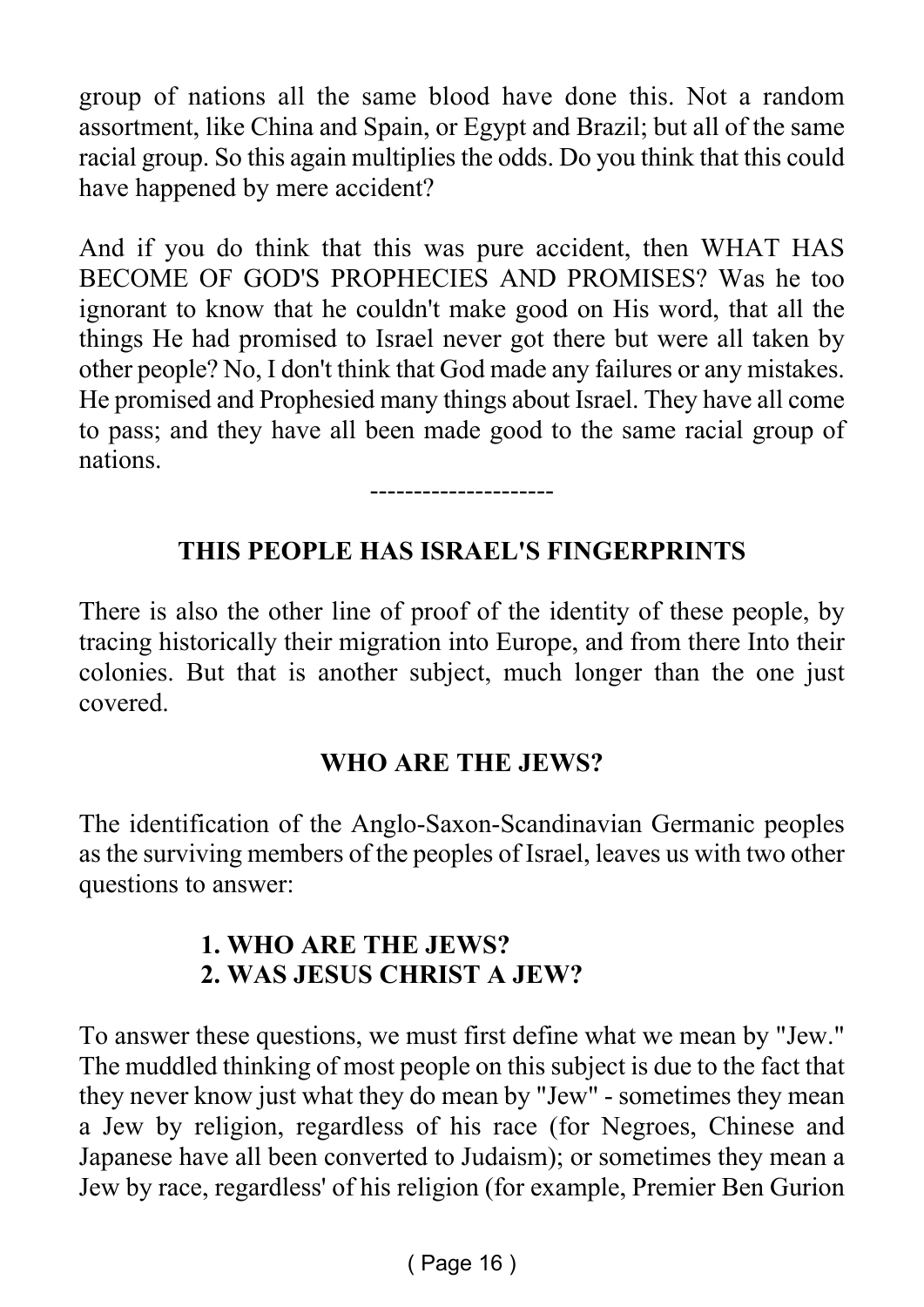of the Jewish nation in Palestine is a Buddhist by religion, though a Jew by race) - and usually people don't know which of these they do mean.

Since it can be answered quickest, let us first take the question - was Jesus Christ a Jew by RELIGION? The answer is clearly "NO." Jesus had the true religion of the Old Testament, found in the Law and the prophets: and He constantly rebuked the Jews for having abandoned this for Judaism under the Babylonian Talmud (which in His day was called "The Tradition of the Elders.") In Matthew 5:17-18, he said: "Think not that I am come to destroy the Law or the prophets; I am not come to destroy, but to fulfil; for verily I say unto you, till heaven and earth pass, one jot or one tittle shall in no wise pass from the Law till all be fulfilled.

Jesus constantly rebuked the Jews for their apostasy, for setting aside the Laws of God in favor of the Tradition of the Elders. This Talmudic Judaism was very different from the religion which we find in the Old Testament. The late Rabbi Stephen S. Wise, Chief Rabbi of the United States, expressed it so clearly that I cannot improve on his words. He said: "**THE RETURN FROM BABYLON, AND THE ADOPTION OF THE BABYLONIAN TALMUD, MARKS THE END OF HEBREWISM, AND THE BEGINNING OF JUDAISM**."

Since the true religion of the Old Testament was the religion of the real Hebrews (**NOT JEWS**), the learned Rabbi was quite right in calling it "Hebrewism" and noting that it came to its end when the Talmud (then called the Tradition of the Elders) was adopted; and that this W**AS THE BEGINNING OF A NEW RELIGION - "JUDAISM,"** (or **BABYLONIANISM.**)

So we read in Matthew 15:1-9: "Then came to Jesus Scribes and Pharisees which were of Jerusalem, saying, Why do Thy disciples transgress the Tradition of the Elders? For they wash not their hands when they eat bread. But he answered and said unto them Why do ye also transgress the commandment of God by your Tradition? Ye hypocrites! Well did Isaiah prophecy of you, saying this people draweth nigh unto Me with their mouth, and honoureth Me with their lips; but their heart is far from Me. But in vain do they worship Me, teaching for doctrines the commandments of men."' (The same incident is found also in Mark 7:5-13.) In John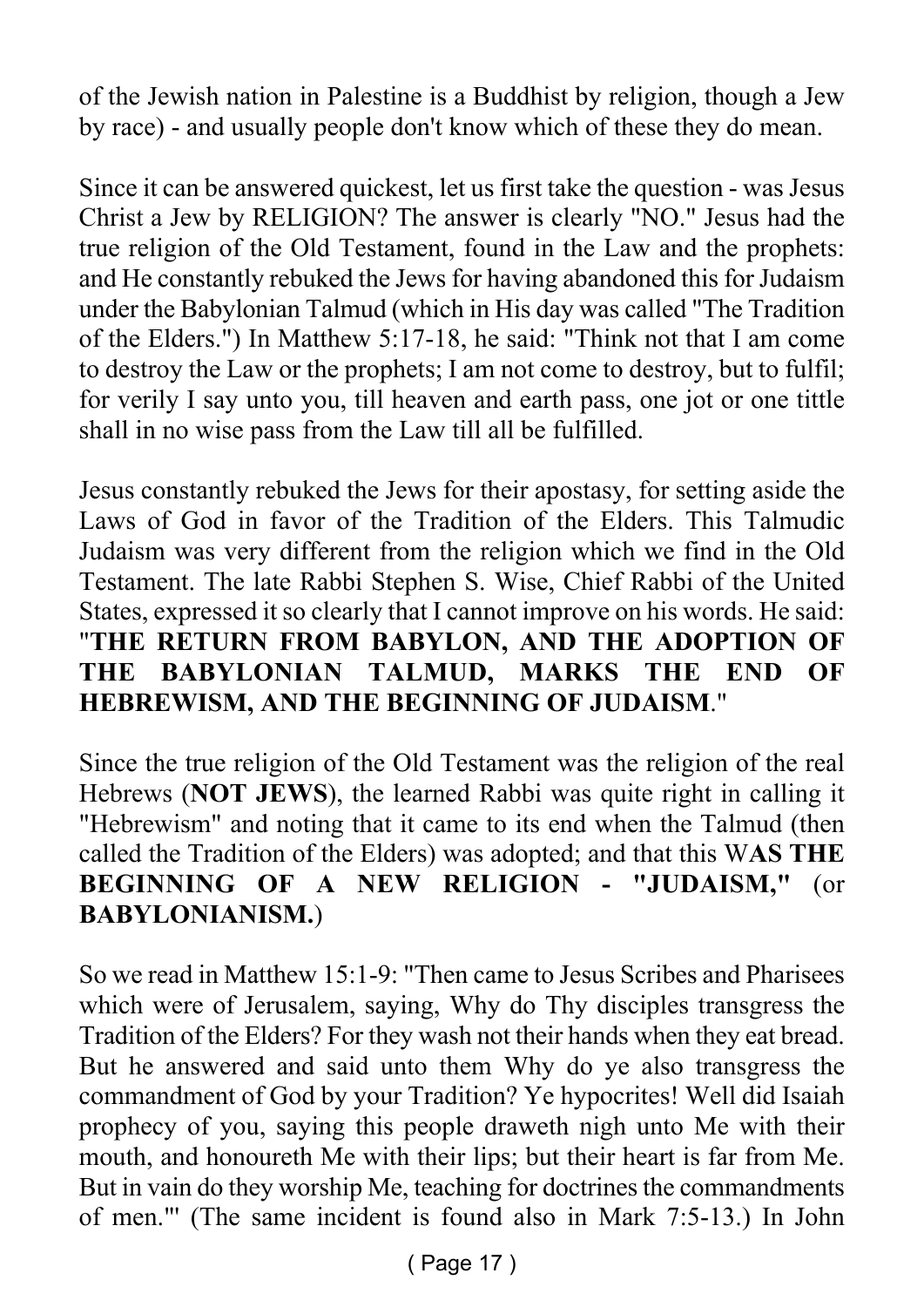5:37-46, Jesus told the Jews: "The Father Himself, which hath sent Me, hath borne witness of . . . Search the Scriptures: for in them ye think ye have eternal life; and it is they which testify of Me . . . For had ye believed Moses, ye would have believed Me: for he write of Me." Again, in John 8:54-55, lie said: "It is My Father that honoreth Me: of whom ye say that He is your God: yet ye have not known Him." In John 15:23, Jesus said: "He that hateth Me hateth My Father also." In the 21st Chapter of Matthew, Jesus summed up their position by saying that even the Tax Collectors and the harlots could enter the Kingdom of God before the Jews. Surely, Jesus Christ's entire ministry was a complete demonstration that He was not a Jew by **RELIGION.**

Was Jesus a Jew by RACE? To answer this, we must trace the racial ancestry of both Jesus and the Jews. Jesus Christ was a pure-blooded member of the Tribe of Judah-and no true Judahite was a Jew by race, as we shall see. Jesus ancestry is given in both Matthew 1 and Luke 3. Both of them show that He was a descendant of the Patriarch Judah, through one of his twin son Pharez; by His mother Mary, He came through the line of David, and Nathan, the brother of Solomon, as traced in the 3rd. Chapter of Luke. Jesus Christ was therefore a pureblooded Israelite, of the Tribe of Judah as Paul says in Romans 9:4-5.

Now, let us trace the racial descent of the Jews. First, let us note that the Jews were not - and are NOT - Israelites. Yes, I know that you have been taught that "Jew" and "Israel" as we shall see. Let us get the first proof of this from Jesus Christ himself. He stated plainly, in Matthew 15:24: 'I am not sent but unto the Lost Sheep of the House of Israel. "Therefore, He was sent to those who were of Israel - but not to others. Accordingly, when he sent his 12 disciples out to preach His gospel, Matthew 10:5-6 records that He told them this: "Go not into the way of the Gentiles, and into any city of the Samaritans enter ye not; but go rather to the Lost Sheep of the House of Israel." And He added, "Ye shall **NOT** have gone over the cities of Israel till the Son of man be come. (Matthew 10:23.) They could have gone over all the cities of Judea in a month; so it was obvious that the cities of Israel, to which he referred were the cities of the so-called Lost Tribes who had already entered Europe in their long migration. But take careful note of Jesus Christ's own words: "I am not sent but unto the Lost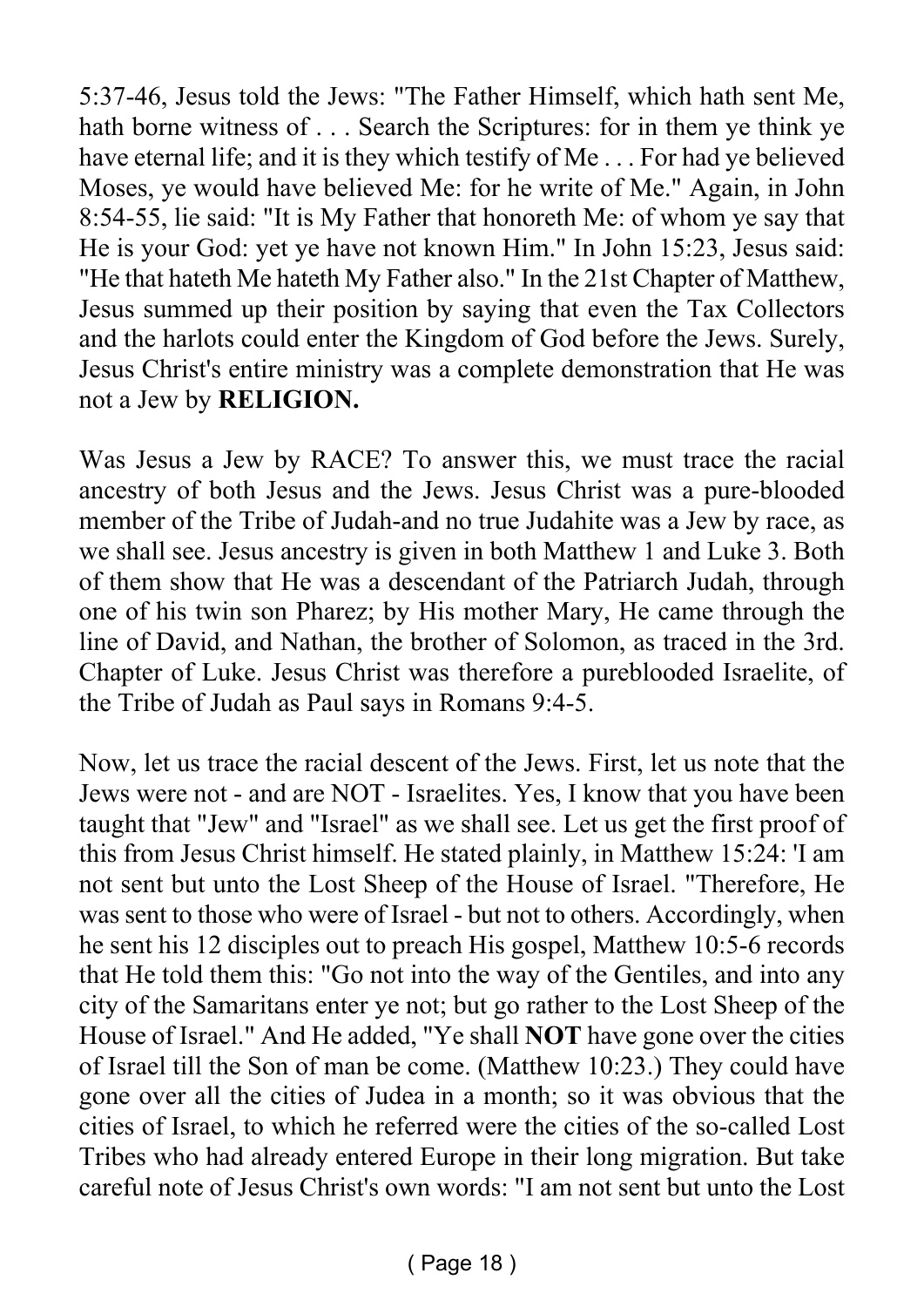Sheep of the House of Israel." If the Jews were any part of Israel then they would have been some of His sheep; but He says that they are not.

In the 10th chapter of John, Jesus says: "I am the good shepherd, and **KNOW MY SHEEP, AND AM KNOWN OF MINE**." But he tells the Jews - and it says "Jews" - "But ye believe not, **BECAUSE YE ARE NOT OF MY SHEEP,** as I said unto you. **MY SHEEP HEAR MY VOICE, AND I KNOW THEM, AND THEY FOLLOW ME.**" Note carefully those words: He does NOT say that the reason that the Jews are not His sheep is that they don't believe, and that they could become His sheep just by changing their minds: to the contrary, He says that the reason they don't believe is that **THEY ARE NOT OF HIS SHEEP:** He knows His sheep, and knows that the Jews are not of His sheep.

Since the Jews are not any part of any Tribe of Israel, then **WHO ARE THE JEWS?** Let's trace their ancestry. We find that the true line of His people must be kept free from mongrelization with the neighbouring Canaanite Accordingly, Genesis 24:3-4 records that Abraham took great pains to see that his son Isaac, should marry of only a woman of his own people likewise Genesis 27:46 -28:1 records that Isaac also required that his son, Jacob (the father of the Israelites) should also marry only within his own race line. This law had been obeyed for several centuries, to keep the race line pure. But one of the sons of Israel, the patriarch Judah, father of the tribe of Judah violated it by marrying a Canaanite woman, who bore him 3 sons, of whom only one, Shelah, survived and left descendants. (See Genesis 38:1-5.) This half-breed, mongrel line must be distinguished from Judah's pure-blooded descendants by his twin sons Pharez and Zarah. Judah fathered Pharez and Zarah by his daughter-in-law Tamar; although born out of wedlock, they were of pure, Israel stock on both sides; and from one of them, Pharez, Jesus Christ was descended. The descendants of these twins are the real tribe of Judah.

The half-breed son, Shelah, accompanied Judah into Egypt, and in the following centuries left many descend-ants. They were in the Exodus, and accompanied the armies of Israel into the promised land. (See Genesis 46:12 and Numbers 26:20.) However, they bred true to type: they were half-breed Canaanites, lacking the spiritual insight which God gave to his own people, so they remained idolaters, Baal-worshipers, In 1st Chronicles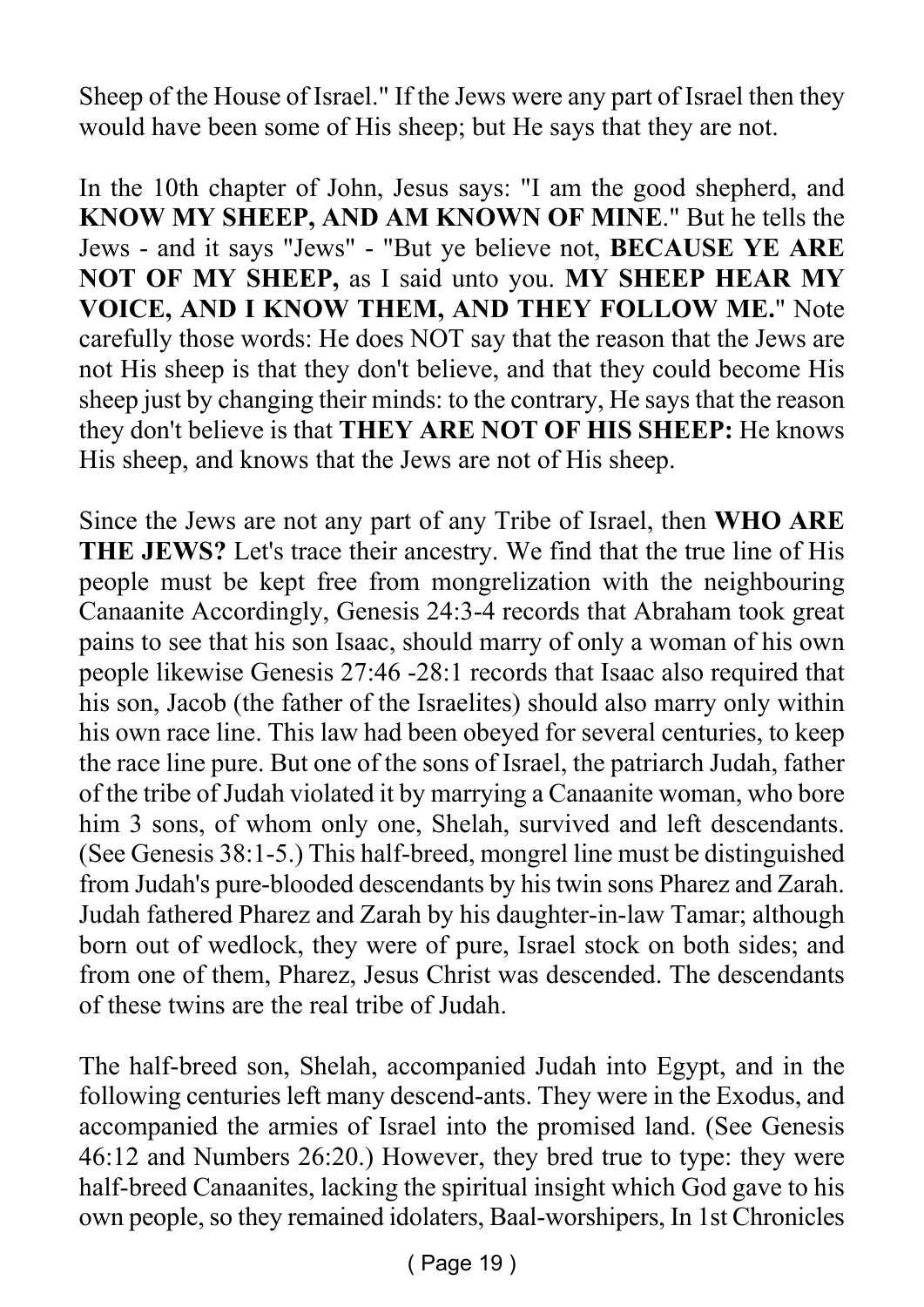4:21, you will find them referred to as "the House of Ashbea." "Ashbea" is a corruption of "Ishbaal" - "man of Baal" and shows that they were still idolaters, unable to perceive the God of Israel. So these Shelanites, half-breeds, formed one of the peoples of the land, who made up the Jews in the time of Jesus Christ.

Another alien racial group who became part of the Jews were the "mixed multitude" which Exodus 12:38 says left Egypt along with the children of Israel The Hebrew word here translated "mixed" is the word "EREB," meaning half-breed or mongrel. During the two centuries in Egypt, many had violated the divine law against race-mixing, and these were the result. On the Exodus, when the going became hard in the wilderness, the Bible records that this "mixed multitude" made a lot of trouble, and led some of the Israelites into rebellion. (See Numbers 11:4-6.) This mongrelized group was still in the land after the return from the Babylonian captivity; for we find them listed in Nehemiah 13:3 as still in the land, and still a source of trouble. They also were among the Jews in Christ's time.

Then there were the various Canaanite peoples who were still in the land, chief of whom were the Jebusites, the Hittites, the Hivites, the Perizzites, and the Amorites When the Israelites were about to enter the Promised Land, God gave them specific instructions to completely drive out or exterminate all of these Canaanites, saying: "When the Lord thy God shall bring thee into the land whither thou goest to possess it, and hath cast out many nations before thee, the Hittites, and the Gergashites, and the Amorites, and the Canaanites, and the Perizzites, and the Hivites, and the Jebusites, seven nations greater and mightier than thou; and when the Lord thy God shall deliver them before thee: **THOU SHALT SMITE THEM AND UTTERLY DESTROY THEM**; thou shalt make no covenant with them, nor show any mercy unto them . . . But of the cities of these people which the Lord thy God doth give thee for an inheritance, thou shalt save alive nothing that breatheth: but thou shalt utterly destroy them; namely, the Hitties, and the Amorites, the Canaanites, and the Perizzites, the Hivites, and the Jebusites: as the Lord thy God hath commanded thee." (See Numbers 33:50-56; Deuteronomy 7:1-6; 20:16-18.)

I know that it is fashionable among the "liberal" church members of today to look down their noses at God, and say, "I just can't believe in that cruel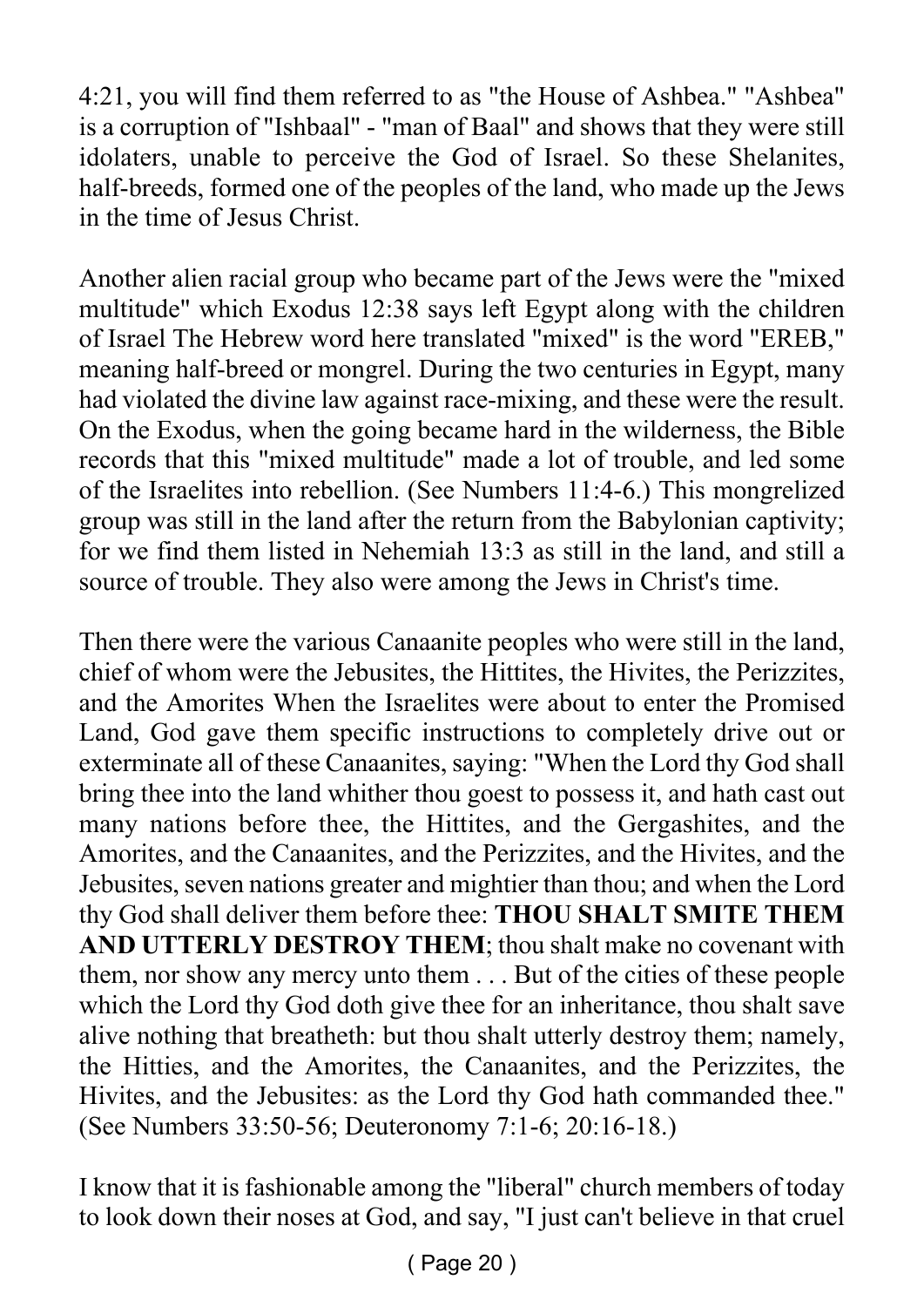God of the Old Testament." However, I think He will manage very well with-out their belief. He always was a good reason for what He does or tells us to do. The Bible never argues with you about the reasons for its rules, it just states the rule: but there is always a good reason, if you will look for it, For about 2,000 years, the Canaanites had worshiped Baal and Ishtar - the most immoral religion in the world, with the possible exception of some Hindu religions even today. Part of the worship of Baal and Ishtar consisted of the compulsory prostitution of all the women.

On certain festival days of the year, all the women of the village had to sit in the field outside the village gate: and any wandering camel-driver who came along could select the woman of his choice, hand her the coin which she must pay over to the temple, then take her aside and leave with her his syphilis or gonorrhoea, as the case might be. This funneled into Palestine the venereal diseases of all western Asia, Any Doctor can tell you that one infection of syphilis, not cured, can produce degenerative changes in the children for as many as four generations. But the Canaanites had been replenishing the disease with new infections every generation for 2,000 years; they were not physically, mentally, morally, or spiritually fit to marry or even associate with our people. Therefore, God warned the Israelites to exterminate them; if you do not, He warned them, you will have "integration;" your children will grow up with theirs as playmates, they will intermarry, until you become as badly polluted as they are, and I will have to destroy you as I am commanding you to destroy them.

But the Israelites are often soft-hearted and soft-headed. While they did exterminate the people of Jericho and a couple of other cities, the Bible records that they left most of the others alive, merely making them pay a heavy tribute tax. For example, the city of Jerusalem was inhabited by the Jebusites at the time the Israelites came in.

The Bible records that the Jebusites were neither killed nor driven out, but continued to live among the people of the Tribes of Judah and Benjamin. (See Joshua 15:63; Judges 1:21,27-35; and 19:10-12; and 2nd Chronicles 8:7-8.) Even after the people of the southern Kingdom of Judah returned from the 70 years captivity in Babylon, the Jebusites were still in the land, and some of the people were intermarrying among them. (See Ezra 9:1-2 and Nehemiah 13:23-29.) And the Bible records the same thing as to the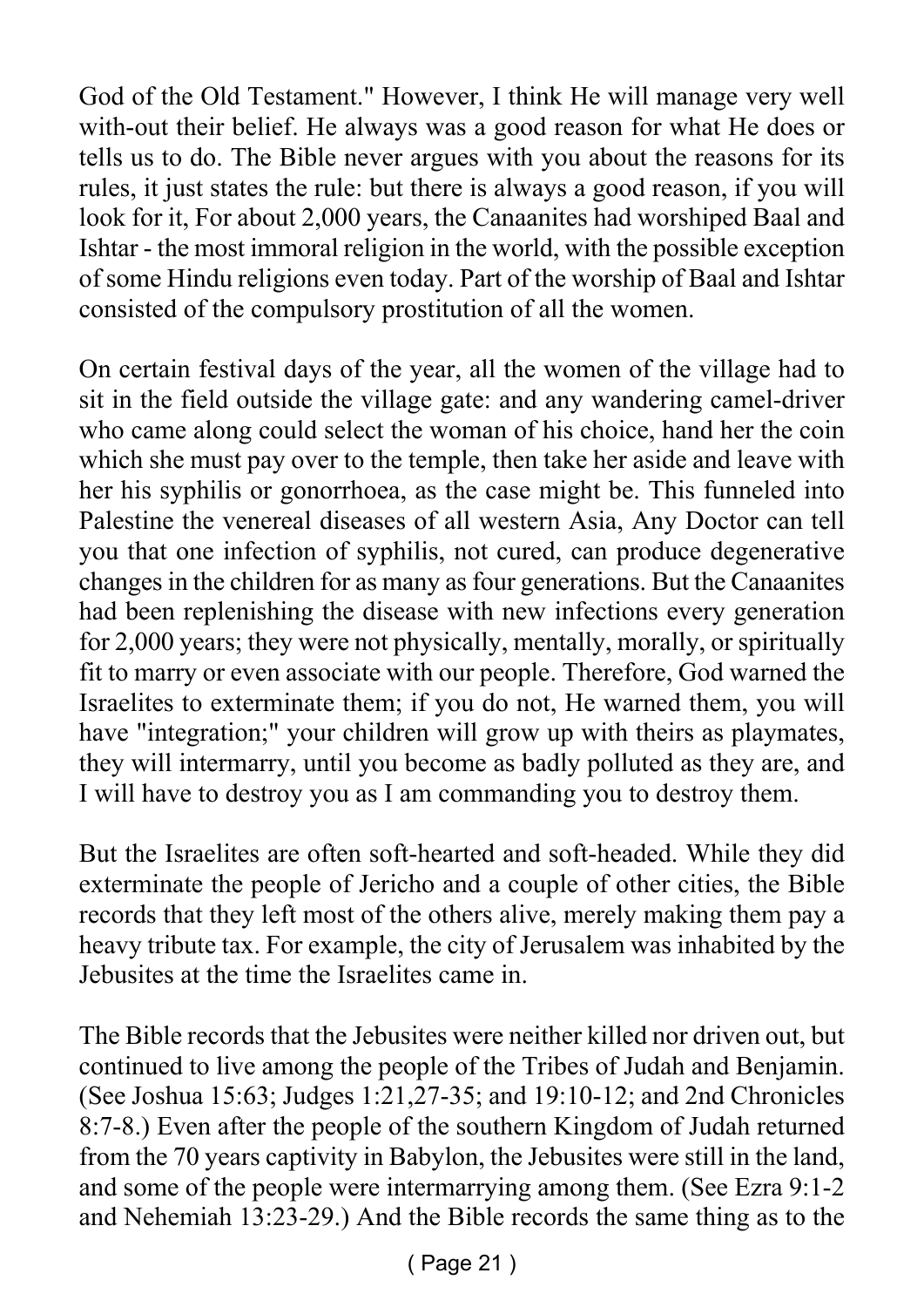other Canaanite peoples, Further proof of this is found in various places, such as Ezekiel 16:1-3: "Again the word of the Lord came unto me, saying, 'Son of man, cause Jerusalem to know her abominations, and say thus saith the Lord God unto Jerusalem; Thy birth and thy Nativity is of the land of Canaan; thy father was an Amorite. and thy mother an Hittite." God could not have said this truth-fully to any real Israelites: BUT He was NOT saying it to Israelites: He said it to the city of Jerusalem and her people.

They were in large part Canaanite Jews: and they had gained power in the manner by which Jews usually gain it: hence Jerusalem was becoming more and more corrupt, as most of the prophets record. They surrounded, and because the influential advisors of, the Kings of Judah: just as today they surround and are the principal advisors of our President, We find clear proof of this in Isaiah 3:8-9, where he says: "For Jerusalem is ruined, and Judah is fallen: because their tongues and their doings are against the Lord, to provoke the eyes of His glory. **THE SHOW OF THEIR COUNTENANCE DOTH WITNESS AGAINST THEM;** and they declare their sin as Sodom, they hide it not. Woe unto their soul I For they have rewarded evil unto themselves."

Now in China, where their rulers were Chinese you couldn't say that "the show of their countenance doth witness against them" - their faces would be just like those of the rest of the Chinese; and in Sweden, where their ruling class were Swedes, you couldn't say that their faces were witness against them, for they had the same kind of Swedish faces as the rest of the people had. But in Jerusalem, the faces of the Canaanite-Jebusite Jews identified them, "were a witness against them."

The true Israelites were not hook-nosed. The ancient kings of Egypt, Assyria, Babylon, and Persia were very vain about their military conquests, and left carved stone monuments telling how they captured this city and that one, killed so many people and enslaved the others, etc.; and on these monuments they usually had carved in the stone pictures of the captive people. Whenever they showed Israelites, the faces had straight noses and were generally of Anglo-Saxon type; but when they showed Canaanites, the faces were those of typical hook-nosed Jews. Therefore, the faces of the Canaanite-Jebusite Jews who had gained controlling power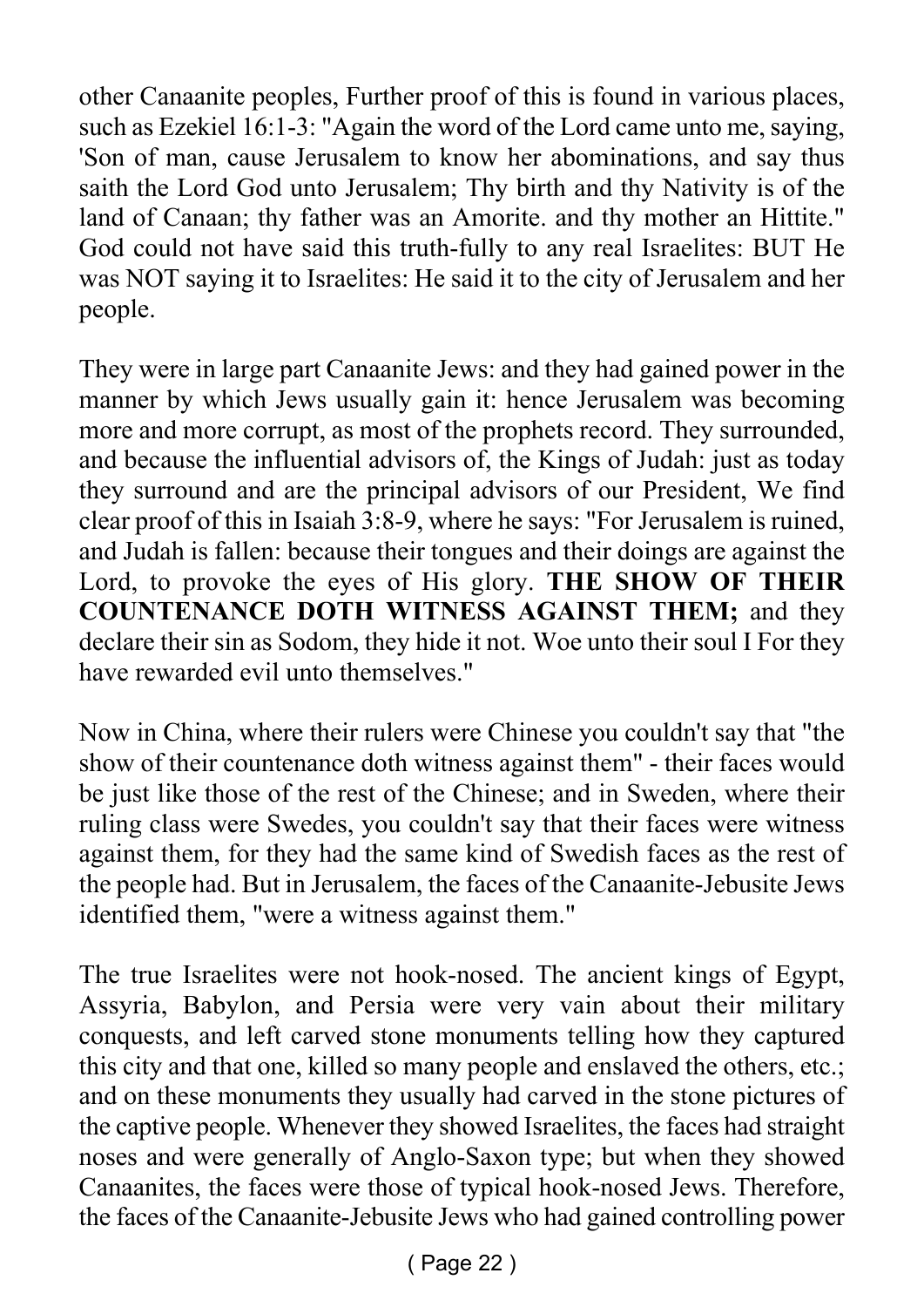as merchants, bankers, advisors of the King, the wealthy ruling class, identified them as separate from the real Israelites - "the show of their countenance doth witness against them." They had brought ruin upon the Kingdom of Judah. Now go back and read the many places where Isaiah, Jeremiah, and Ezekiel condemn the wickedness which was found in Jerusalem; don't you find the same conditions existing in New York, Chicago, Los Angeles, and Washington DC., where large numbers of the same people have gained power through their wealth?

So we find that there were still large numbers of Canaanites in the land, "integrated" with the real Israelites and Judahites, and bringing the lowering of standards which integration always brings: look at the City of Washington, DC. for example. Besides the Jebusites in Jerusalem, the Bible records that the other Canaanite peoples - the Hittites, the Hivites, the Perizzites, and the Amorites -were not exterminated or driven out, but merely conquered and made to pay a tribute tax, and left in the land to be integrated with the people and corrupt them. So these Canaanites were another element of the Jews in the time of Jesus Christ.

You will remember that when the people of Israel left Egypt, they were accompanied by a "mixed" - mongrel multitude. The same is true of the return of the remnant of the people of the Kingdom of Judah from their captivity in Babylon. The books of Ezra and Nehemiah record the return. They show that the total number who returned was 42,360; but they also show that among these were many who were not Israelites of any tribe; they were Babylonians who had come with them, in order to "get in on the ground floor" as the saying is; and they had even infiltrated into the priesthood. But it says that "these sought their register among those that were reckoned by genealogy, but they were not found:" When you add up the total of all these other elements listed in Ezra and Nehemiah, they equal 8,381 of these alien Babylonians - about 1/5 of all the people who returned from Babylon to Palestine. So they also formed another element of the Jews in the land of Jesus Christ's time.

One more, and we complete the list; that is the Edomites. You will remember that Esau and Jacob were twin brothers; but Esau was a man of such low character that we have God's own testimony, in Malachi 1:2-3: "Was not Esau Jacob's brother? saith the Lord: Yet I loved Jacob, and I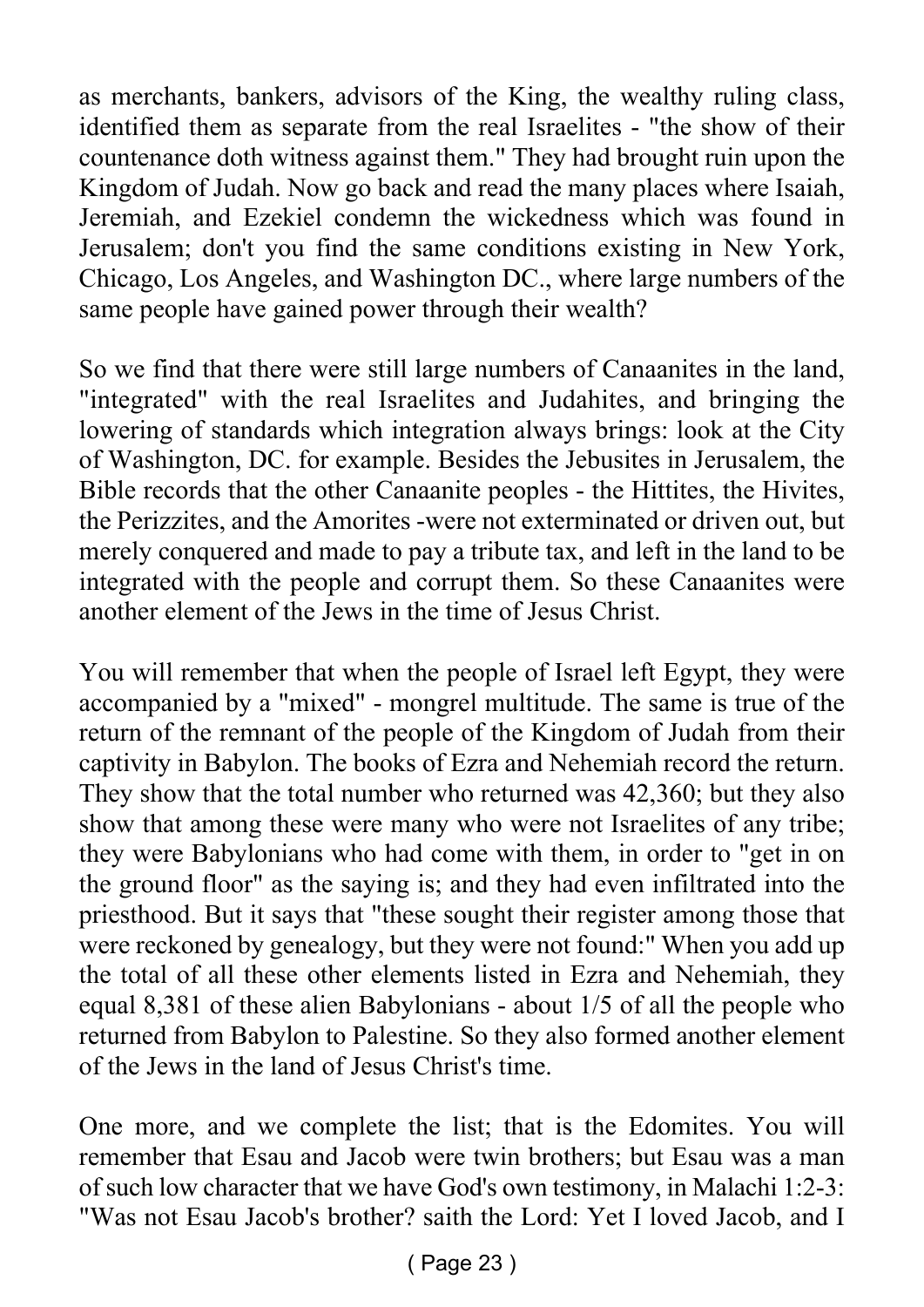hated Esau." Jacob kept the race-line pure, and God changed his name to Israel and made him the father of God's own chosen people, Israel. But Esau married two Canaanite wives and one Ishmaelite wife, and left only half-breed, mongrel children. (See Genesis 26:34-35; 27:46; and 36:2.) As his mongrel descendants could not marry into the true Semitic line, he moved out from among them, and went down to Mount Seir, the rugged range of mountains south-east of the Dead Sea, and this land was called "Edom" (or occasionally by the Grecianized form of the word, "Idumea"); thereafter, his descendants were called "Edomites." (See Genesis 33:16 and Genesis 36:1-9.)

There they had a long and troublesome history. Esau's grandson was Amalek, father of the Tribe of Amalek, who were such an evil lot that, in Exodus 17:14-16, God said that He would have perpetual war with Amalek until they were all destroyed. The Edomites constantly harassed tile southern portion of Israel until King Saul beat them off, about 1087 BC. But Saul disobeyed God's command to **EXTERMINATE** them, and for this disobedience, God deposed him as king, in favor of David. See 1st Samuel 15:1-26. But even David didn't exterminate them, and there was a long history of wars between Edom and Israel (later with Judah.) (You will find It in 2nd Kings, Chapters 8 and 14, and 2nd Chronicles, Chapters 20 and 25.) The whole book of Obadiah is devoted to God's condemnation of Edom's treacherous at-tack upon the Kingdom of Judah when Judah was being conquered by Babylon.

During the Babylonian captivity of Judah, the land lay practically empty; and during this period, the people of Edom, partly from opportunity and partly from pressure against them from the east, moved into the vacant southern half of the old Kingdom of Judah. (See article "Edom,"in Funk & Wagnall's New Standard Bible Dictionary, pages 198-199, and Scribner's Dictionary of the Bible, Vol. I, pages 644-646. From this new area, they continued to harass the little nation which returned from Babylon. By about 142 BC. the returned exiles of Judah won complete independence under the Maccabean line of Kings; and about 120 BC. John Hyrcanus, one of the Maccabean kings, conquered the Edomites. He, too, instead of exterminating them, took them into his kingdom, offering them full citizenship if they would give up their paganism and adopt the religion of Judaism. This they did, and from 120 BC. they were full citizens of the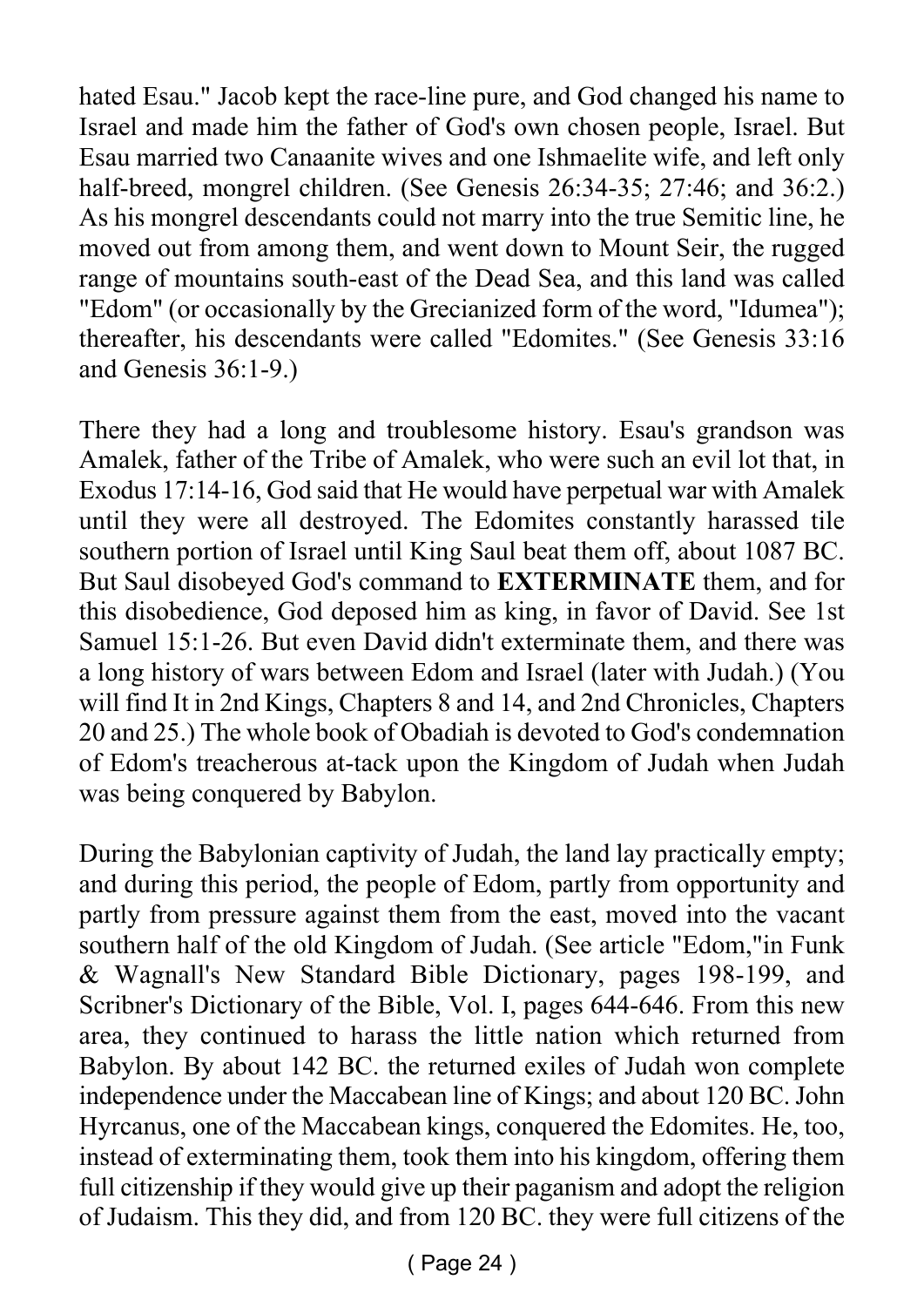kingdom. (See Josephus, "Antiquities of the Jews," Book 13, Chapter 9, and see also The Jewish Encyclopaedia, article "Edom," Vol. V, page 41.) By 69 BC. incompetent leadership and intrigue within the Maccabean monarchy, together with the rising power of Rome in western Asia, gave opportunity to Antipater (also called Antipas), an Edomite chieftain, founder of the Herodian family, to rise to power. By bribery, boldness, and military skill, he gained the favour of Rome, and the Romans made him Procurator (Governor) of Judea. His -son, Herod I, beginning as Governor of Galilee, used the same methods to secure appointment as King of Judea in 40 BC.; and by 37 BC. he had gained complete control of Judea. He maintained himself in power by extreme ruthlessness and by bribery, for which he taxed the people very heavily. (The New Deal, Raw Deal and Great Society are not so new, after all!) This is the same Herod who had all the little male children in Bethlehem murdered, trying to murder Jesus Christ.

His son Herod Archelaus, held the Governorship (the Romans didn't trust him with the crown) for ten years of astonishingly evil misrule, from 4 BC. to 6 AD.; after which the Romans convicted him of crimes and removed him: and thereafter Judea was governed by Roman Procurators (of whom Pontius Pilate was No. 6.) Nevertheless, the Romans left practically complete power of local government in the hands of the Herodian Edomites, who had complete control of the Temple and power to enforce all their local laws. (Remember how Pontius Pilate tried to get out of condemning Jesus Christ, telling the Jews: "Take YE Him, and judge Him according to YOUR law." (John 18:31.)

These Edomite Jews could say that Abraham was an ancestor of theirs, through Esau, as they did in John 8:33; but this Hebrew blood through Esau had been diluted to the vanishing point by 1700 years of marrying only people of Canaanite racial stocks. Therefore, Jesus Christ rebuked them for falsely claiming to be still of Abrahamic (and therefore inferentially of Israelite) lineage, for He told them, in John 8:44: "Ye are of your father the devil, and the lusts of your father ye will do. He was a murderer from the beginning, and abode not in the truth because there is no truth in him." You should very carefully observe the 8th chapter of John, verses 31-47. These were Jews to whom Jesus was speaking, and the Bible identifies them as Jews. In the Jewish Encyclopaedia, the article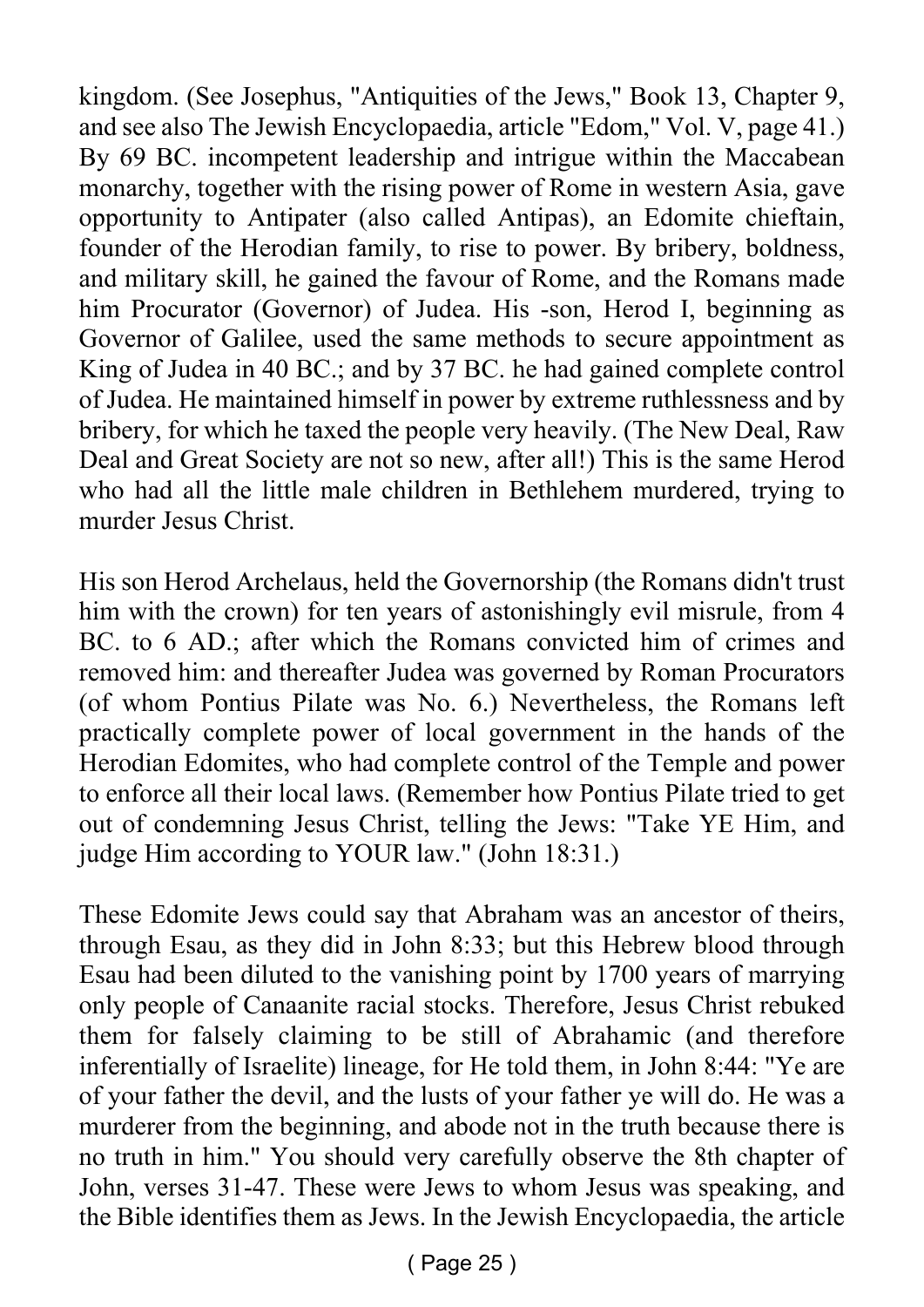on Edom concludes with the words "The Edomites today are found in modern Jewry."

#### **WAS JESUS CHRIST A JEW?**

Now, let us review for a moment what we have covered. We have seen that Jesus Christ was NOT a Jew by religion, for the Jews based their religion on the Babylonian Talmud, which was at that time called "The Tradition of the Elders," and Jesus Christ's whole ministry was one constant battle against the evils of Judaism. We have seen that Jesus Christ was a **TRUE ISRAELITE,** of the Tribe of Judah, **BY RACE**. And we have seen that the Jews of His time included the mongrel descendants of Shelah, the mongrel "mixed multitude" which followed the Israelites out of Egypt, the various Cananite peoples in Palestine, including the Jebusites, the Hittites, the Hivites, the Perizzites and the Amorites, NOW do you understand why Jesus Christ, who said that He was sent only to "the lost sheep of the House of Israel" told the Jews that "I know My sheep, and they know Me. **BUT YE** (the Jews) **BELIEVE NOT BE-CAUSE YE ARE NOT OF MY SHEEP, AS I SAID UNTO YOU. MY SHEEP HEAR MY VOICE, AND I KNOW THEM, AND THEY FOLLOW ME**" in the 10th chapter of John?

The tiny remnant of Judah and Benjamin which came back to Palestine from the Babylonian Captivity did leave some descendants in Palestine; but THESE were Jesus Christ's sheep, and He himself said He knew them, they knew Him, and they followed Him. All those in Palestine who became Christians were true members of the Tribe of Judah or the Tribe of Benjamin, but they were **NOT** Jews. And the Jews were not members of Judah, Benjamin, or any other Israelite tribe, for Jesus Christ Himself said they were NOT of his sheep.

Now we know who it was who constituted the Jews in Jesus Christ's time. If you want to bring it down to date, and find out who are the Jews in our own day, we must add one more racial element. Of course, the descendants of the Jews of Jesus Christ's day are among them: but there is also another element: the **KHAZARS**. These make up the Slavic Jews of today. Meanwhile, we must return to the Jews of Palestine for a few words. As you know, by AD. 68, the Romans had found the rascality of the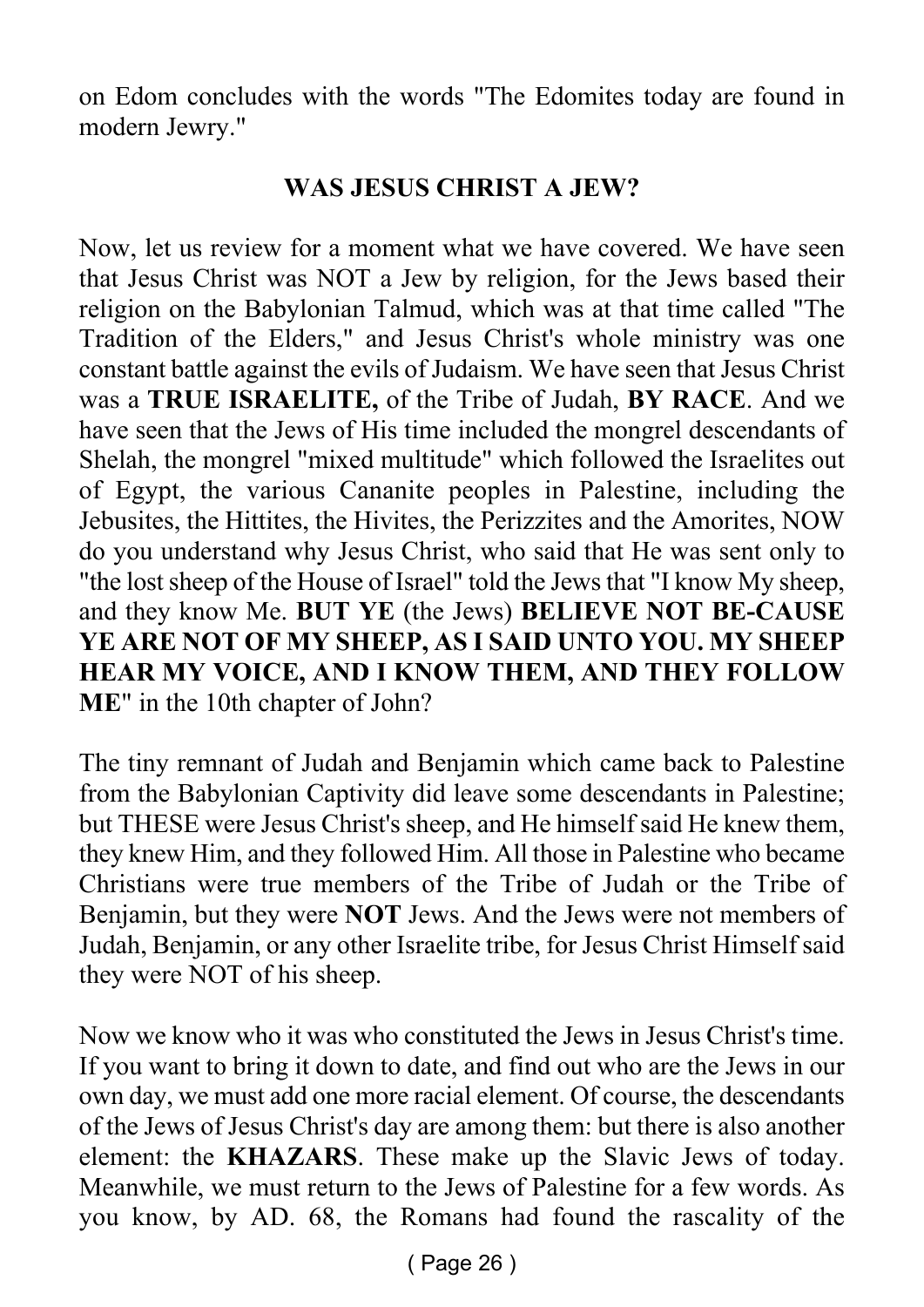Palestinian Jews so intolerable that they began the campaign which resulted in the fall of Jerusalem in AD. 70. The Jews were then expelled from Palestine, and most of them migrated in large numbers to what was then called Byzantium, later called Constantinople, and today is known as Istanbul, facing the Bosphorus, outlet of the Black Sea. Here, they again demonstrated the truth of the Bible's lesson, that **CONDUCT IS THE PRODUCT OF CHARACTER:** or in Jesus Christ's own words, "Ye are of your father the devil, and the lusts of your father ye will do."

By about the year 300 AD. their rascality had again become so intolerable that they were again expelled; and they moved northeast, into the Khazar kingdom.

About the year 150 AD. the Khazars, an Asiatic people related to the Turks, migrated westward from Central Asia, and established a great empire which covered what is today southwestern Russia, north of the Aral Sea, the Caspian Sea, and the Black Sea, including the Don and Dnieper Valleys and the Crimea. About 740 AD. Bulan, the Kagan or King of the Khazars, was converted to the religion of Judaism, together with some 4,000 of the most powerful nobility of the kingdom. In those days, it was not healthful for a subject to be in a religion in conflict with that of the king or with the baron on whose land he lived; so in due course, most of the Khazars became Jews by religion. In fact, it became part of the kingdom's constitution that no one but a Jew by religion could be king. The principal languages spoken were the Khazar (called "Yiddish" today) and Turkish.

During the great invasion by the Mongols under Genghis Khan, many of the Judaized Khazars were dispersed into what is now Poland and Lithuania. These Khazars, Jews by religion, constitute the Slavic Jews of today, those with names such as Minsky and Baranov and Moscowitz; (the latter often shortened to "Mosk") also, since much of the western part of this area has been at one time or another ruled by Austrian or Germanic peoples who brought in their own language, these Khazars also took Germanic names, such as Gold or Goldberg, Rosenberg, Eisler, and so forth. if you are wondering how they can be so much like the other Jews, historical documents written at the time the Khazar empire was at its greatest height refer to their tradition that their ancestors originally came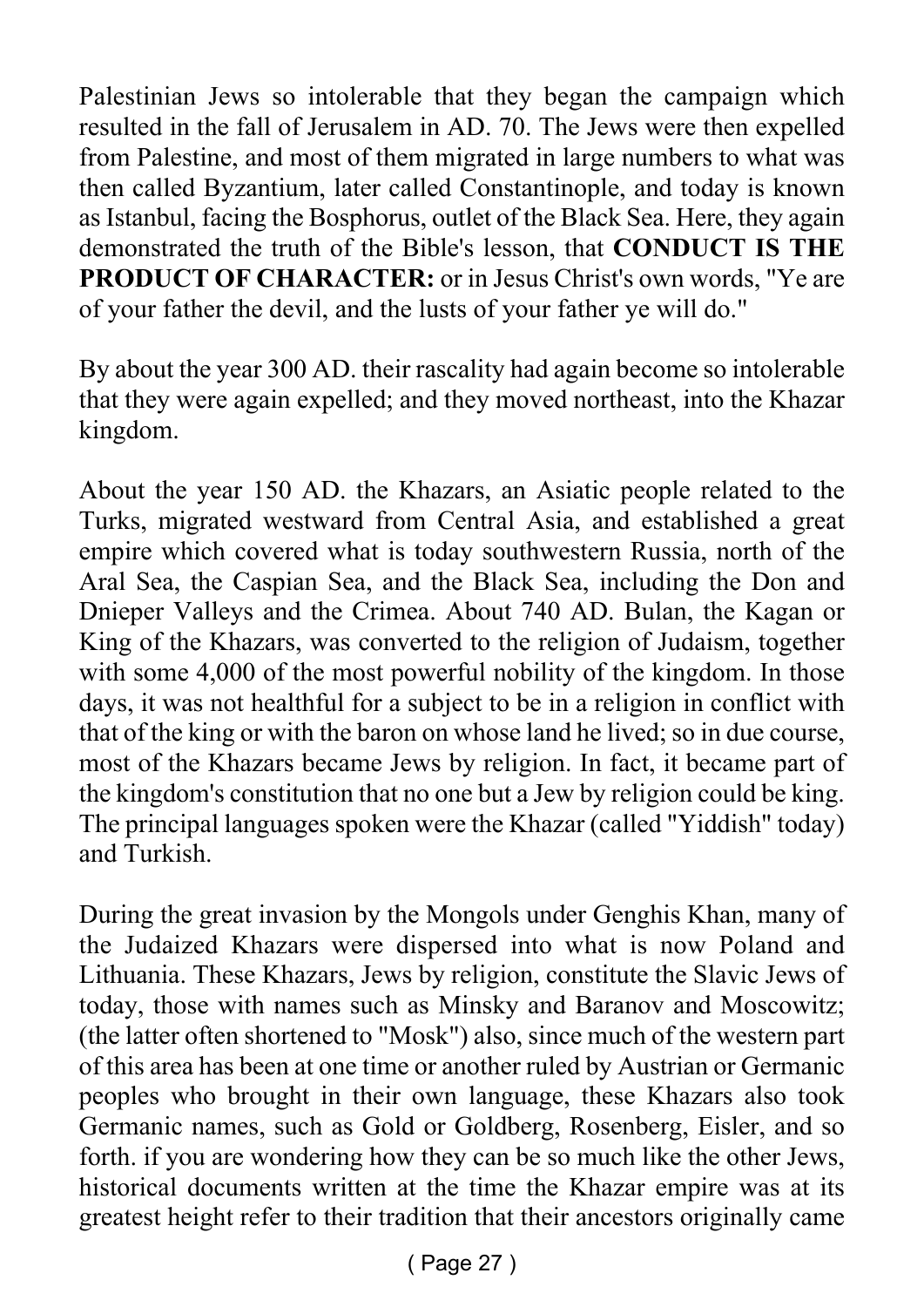from the region of Mt. Seir, which is Edom, the home of the Edomite Jews.

If you wish to look up further details, you will find brief articles on the Khazars in various encyclopedias such as the Britannica, the Jewish Encyclopaedia has 6 pages on it In some it is spelled "Khazar" and in other Chazar and even other variations. It is also discussed in "A History of the Jews", by Solomon Grayzel, and "A History of the Jews," by Prof. H. Graetz, both works being published by the Jewish Publication Society of America. The most thorough discussion of the whole problem is found in that magnificent bit of historical research, "The Iron Curtain Over America," by Col. John Beatty. Col Beatty is an Historian and Professor of History, whose works are used as text books in more than 700 colleges and universities. "Iron Curtain Over America" is one of the most thoroughly documented and accurate works ever put in print. It should be in the library of every patriotic American and good Christian.

Perhaps you are wondering, "Why does my Bible some-times speak well of the Jews? Such as Paul saying in Romans that "the gospel of Christ . . . is the power of God unto salvation to everyone that believeth; to the Jew first, and also to the Greek:" and in Acts, Paul saying that he was "a Jew of Tarsus.'' If you will look up these few instances in a good concordance, such as Strong's you will find that in each instance the translators have written the word "Jew" in English, where it was not used in the original Greek from which they MIS-translated it. In such in-stances, in the original Greek, the word used was "Ioudaios' which does not mean "Jew," but simply a "Judean," a person whose home is in the land of Judea, or southern Palestine. It has no religious connotation, and it has no racial connotation either; it is purely a geographic term, like "Californian."

A "Californian" could be white, black, brown or yellow by race; and he could be Christian, Jew, Buddist or atheist. So also a "Ioudaios" was merely a person who lived in Judea, where, as we saw, there were some few Israelites of the tribe of Judah and Benjamin; but there were far more Canaanite Jews, and also a general mixture of Romans, Greeks, Syrians, Egyptians, etc. It is true that Christian salvation was first offered in the land of Judea, hence to those who were living there, the Ioudaios; and later, as the Apostles traveled from city to city; it was soon offered to the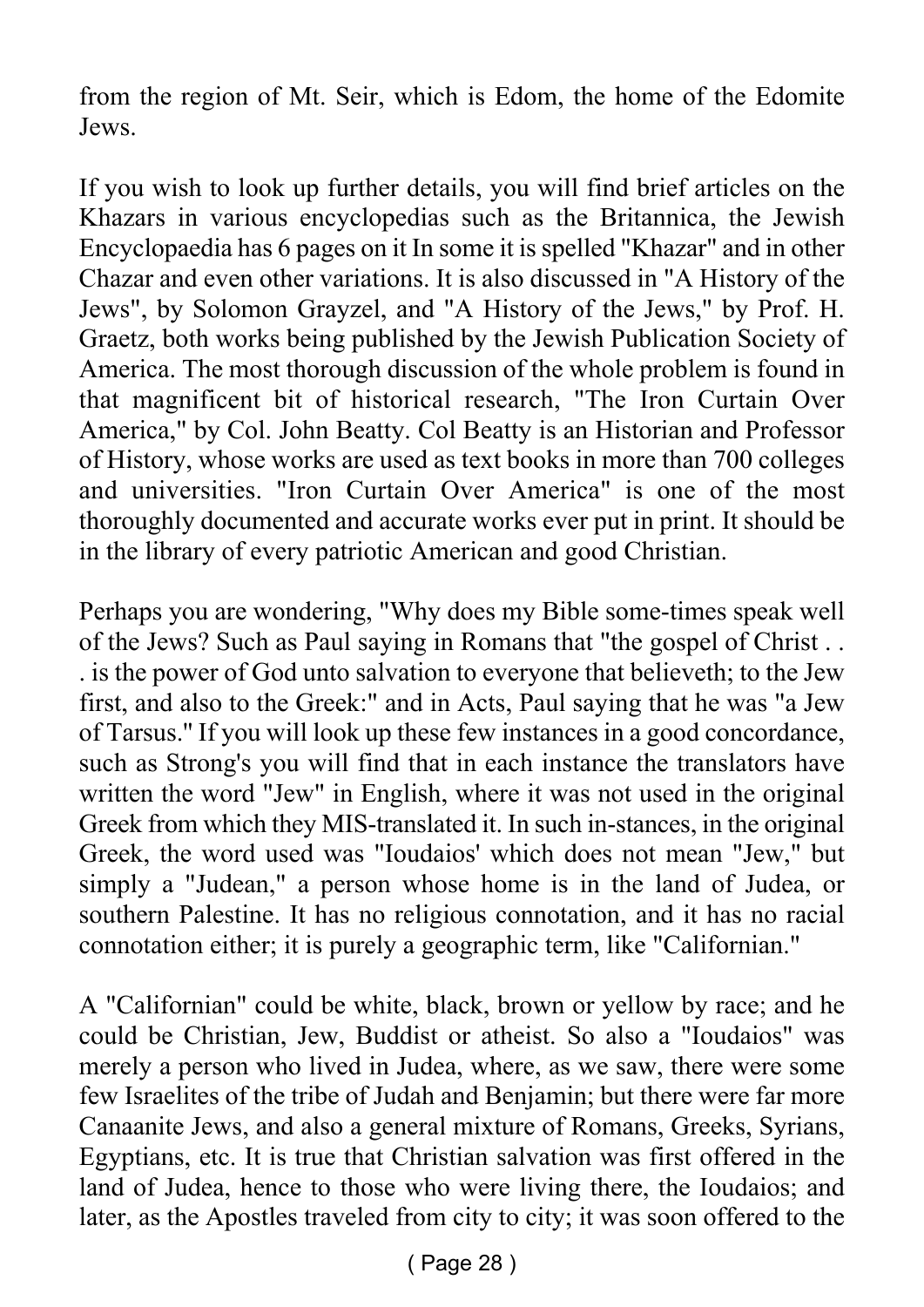Greeks. But it was never offered to the Jews as a preferred class, for you will remember that Jesus Christ taught only in hard-to-under-stand parables when there were Jews around, and explained them privately to His Disciples, explaining that He spoke among the Jews ONLY in parables "Lest at any time they should be converted, and their sins should be forgiven them." Both Matthew 13:10-15 and Mark 4:10-12 record this. Jesus was taking great pains to see that the Jews could not understand Christianity and be converted. He was preaching only "to the lost sheep of the House of Israel" the members of the Tribes of Judah and Benjamin, which He said were his sheep, who knew His voice, and followed Him. The Jews He rejected as the children of "their father, the devil."

Now to sum it up; the Jews are not, and never were any part of any tribe of Israel; they include various mixtures of Egyptians, Babylonians and Canaanites, the Edomites, and - later - the Khazars. Christ was a pure-blooded Israelite of the Tribe of Judah, without any Jewish ancestry; and He was NOT a Jew by religion.

Now think this over carefully; the group of nations which we loosely group under the term "Anglo Saxon," (including the people of the British Isles, the Scandinavian nations, nearly all of Germany, Holland and some few of the people of France and Belgium, with the closely-related people found in Austria, some of the Swiss, Czechs, some of the Hungarians, North Italians, and Spanish, and their descendants now living in the United States, Canada, Australia, and South Africa) are the living descendants of the Israel of the Bible, blood brothers of our Saviour, Jesus Christ!

If you are descended from these, the true "people of the Book," - "the Lost Sheep of the House of Israel" - accept gladly the Salvation and Leadership of your Risen Saviour and King, the Lord Jesus Christ. You are called as Israelite Christians to stand up for righteousness and decency in the home, the church, the community, the nation, and the world, as Jesus directed, ". . . teaching them to observe all things whatsoever I have commanded you . . ." Don't you appreciate your Ancestry, your Salvation, and your Calling? That truly is YOUR HERITAGE.

—–––––––––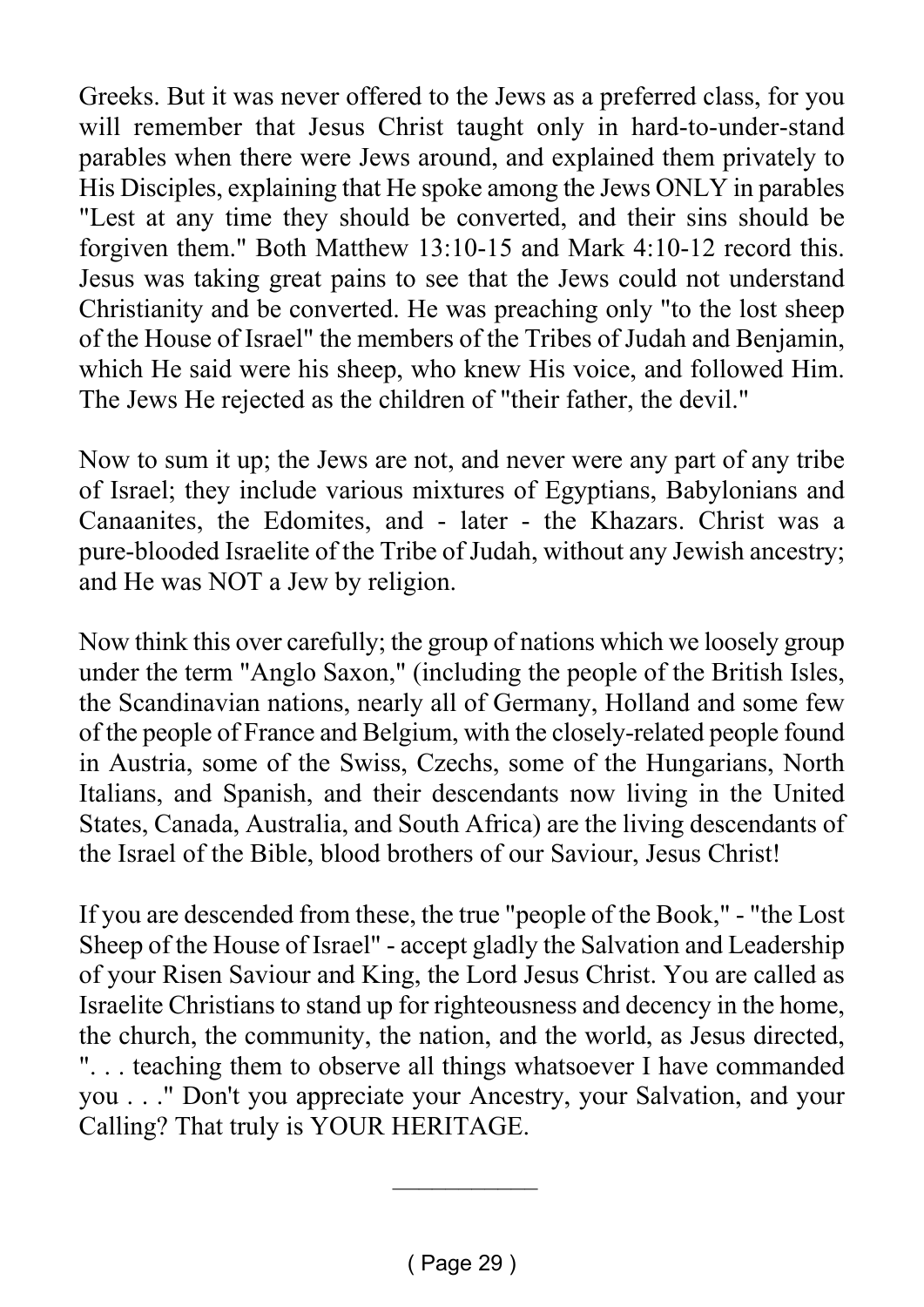#### **WHO ARE THE GENTILES?**

It is unfortunate that most people have so many mistaken ideas about their religion, due largely to the many mistranslations of words in the commonly-used King James' Version of the Bible. One of these mistaken ideas is that most of the people of the United States and Western Europe - in fact, nearly all the Christians in the world - are "Gentiles". You hear many of them - even clergymen, who should know better - say, "I'm just a Gentile, saved by grace." I think it is high time that we learned something about one of the most mis-used words, "Gentile."

First, you might be surprised to know that there is no such word in the Bible, in its original languages. Oh yes, I know that you are now riffling the pages of your King James' Version, looking for some of the many places you will find "Gentile" in it. But I said that there is no such word in the Bible **IN ITS ORIGINAL LANGUAGES**. The word was put into it by translators, who changed the wording of the Bible centuries after the last book in the Bible was written. If you are a good Christian, you will surely agree with me that what the prophets originally wrote in the books which make up our Bible was inspired by God.

It was correct as the prophets wrote it. But not one of them wrote in English, remember, because no such language as English existed until many centuries after the prophets lived. It was written in Hebrew, as to the Old Testament; and the New Testament was originally written in the language which Jesus Christ spoke, Aramic, a Semitic dialect somewhat similar to, but not the same as, Hebrew. But Aramaic was not generally understood outside of Western Asia; so when Christianity began to spread into southern and southeastern Europe, the New Testament had to be translated into a language which was widely used in Europe. Greek served this purpose nicely, for it was understood by well-educated men over nearly all of Europe.

Therefore, the New Testament was first translated into Greek. Protestant English-language translations of the Bible, today, are nearly all translated from Hebrew manuscripts of the Old Testament and Greek manuscripts of the New Testament. So, let's start at the beginning, with the Old Testament. The word "Gentile" is not even once used in any Hebrew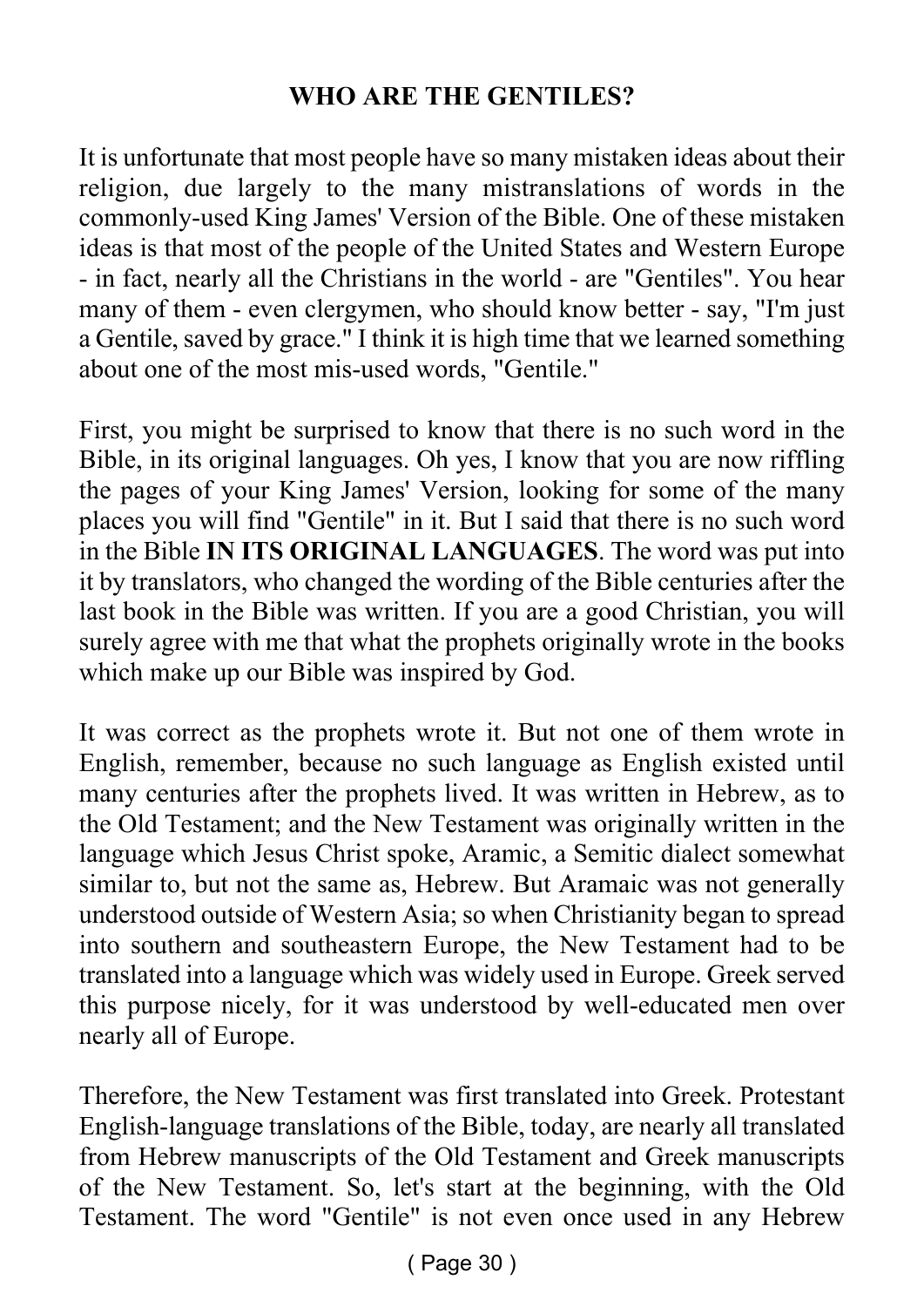manuscript of the Old Testament, for the good reason that there is no such word in Hebrew, nor any word which corresponds to it. Everywhere you find the word "Gentile" used in the Old Testament, it is a mistranslation of the Hebrew word "Goi," which means "**NATION**". The plural form of it is "**GOYIM"**. Since it means "nation," why didn't they translate it correctly? Sometimes they did; but for the most part, they translated it to fit the official doctrines of the church of their day, no matter what violence that did to the true meaning of the word. The church hierarchy had long since determined what its doctrines should be: and if the Bible didn't agree with them, so much the worse for the Bible. Men were still being burned at the stake for heresy, in those days: and "heresy" meant any religious idea which differed from the official doctrines proclaimed by the Bishops. So the translators did the best the Church would allow them to. Let's take some examples.

In Genesis 12:2, God said to Abram, "I will make of thee a great nation". In Hebrew, God said "I will make of thee a great **GOI.**" It would have been too silly to translate this "I will make a Gentile of you," so they correctly translated it "nation". Again Genesis 25:23. Rebekah was pregnant with the twins, Esau and Jacob; and while still in her womb, the unborn children were struggling against each other; so she wondered at this, and asked of God what was the meaning of this? God said to her, "Two **GOYIM** are in thy womb." Certainly God was not telling her, "You are an adulteress, pregnant with two Gentile children, when your husband is not a Gentile." God said "Two **NATIONS** are in thy womb," and that is the way it was translated: but it is that same word, "**GOYIM**", which elsewhere they generally translate as "Gentiles."

Now let's take some examples from the New Testament. Here the word mistranslated "Gentile" is nearly always the Greek word, "**ETHNOS**" which means just exactly "**NATION**", the same as the Hebrew word "**GOY**". Luke 7 begins with the incident of a Roman Centurion who appealed to Jesus Christ to heal his servant who was sick unto death. The Elders of the Jews praised him to Jesus, saying "He loveth our **ETHNOS**, and hath built us a synagogue". These Jews would never praise anyone for loving the Gentiles; and the Centurion would not have built a synagogue for Gentiles. So, to avoid complete absurdity, the translators were forced to translate **"ETHNOS**" correctly, as "**NATION**". Again, in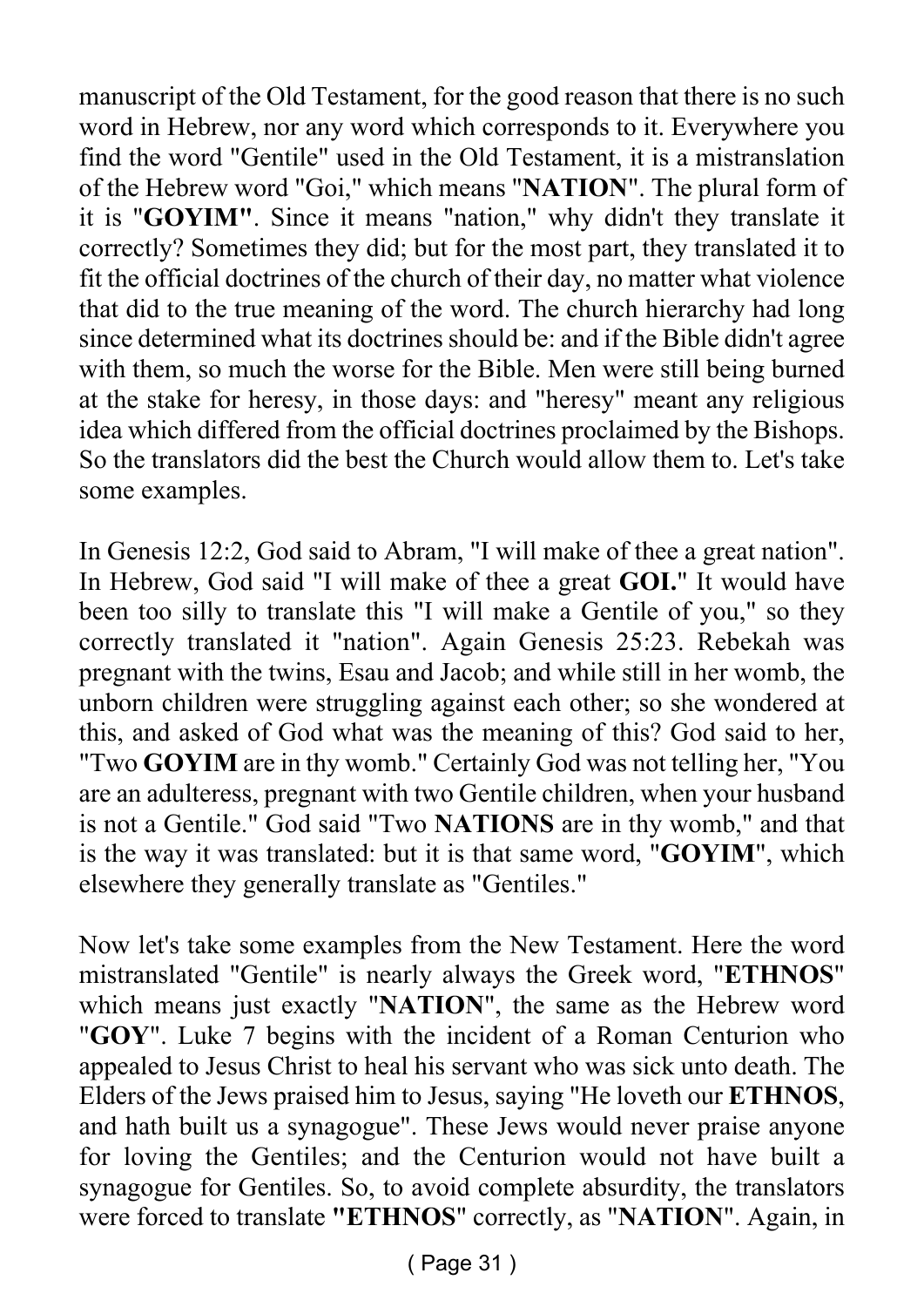John 11:50, we find that the Jewish High Priest, Caiaphas, was plotting with the chief priests and Pharisees, to murder Jesus Christ; and Caiaphas told them, "it is expedient for us that one man should die for the people, and that the whole ETHNOS perish not." Nothing could have pleased this evil Jew more than for all the Gentiles to perish - using the word "Gentile" as we do today. Therefore, the translators had to translate "**ETHNOS**" correctly, as "nation." Yet in many other places they mistranslate it "Gentile".

The Greek word "**ETHNOS**"means simply "nation", nothing more or less. It has no pagan, or non-Israel, or even non-Greek connotation. The Greeks distinguished between Greeks and all non-Greek peoples, whom they called "Barbarians". All educated men of that day knew this, and the Apostle Paul was a very well-educated man, who was quite familiar with the Greek language and its idioms. He recognized this distinction in Romans 1:14, where he said, "I am debtor both to the Greeks and to the Barbarians". Paul, therefore, never wrote the word "Gentile" in any of his Epistles.

What does this word "Gentile" mean, and from what is it derived? It is derived from the Latin word "**GENTILES**", which means "**ONE WHO IS NOT A ROMAN CITIZEN**." If you use the word correctly, then you would have to say that Jesus Christ and his twelve disciples were all Gentiles, because none of them was a Roman Citizen. Only Paul could say that he was not a "Gentile," because in the 22<sup>nd</sup> chapter of Acts, Paul says that he was a Roman citizen by birth.

How, then, is it used at present when The speaker means to say that someone is non-Jewish? About the fourth century AD., its use was loosely extended to cover more than its original meaning. It was applied especially to those who were heathen, pagan; it became a term for those who were neither Christian nor Jewish, for Christians and Jews were generally called just that, (Christian; or Jew). But this was centuries after the last book in the New Testament had been written.

The word "Gentile" was never used by the writer of any book of the Old Testament, because none of them bad ever heard it, as they had never come in contact with Rome. It was not used by the writer of any book of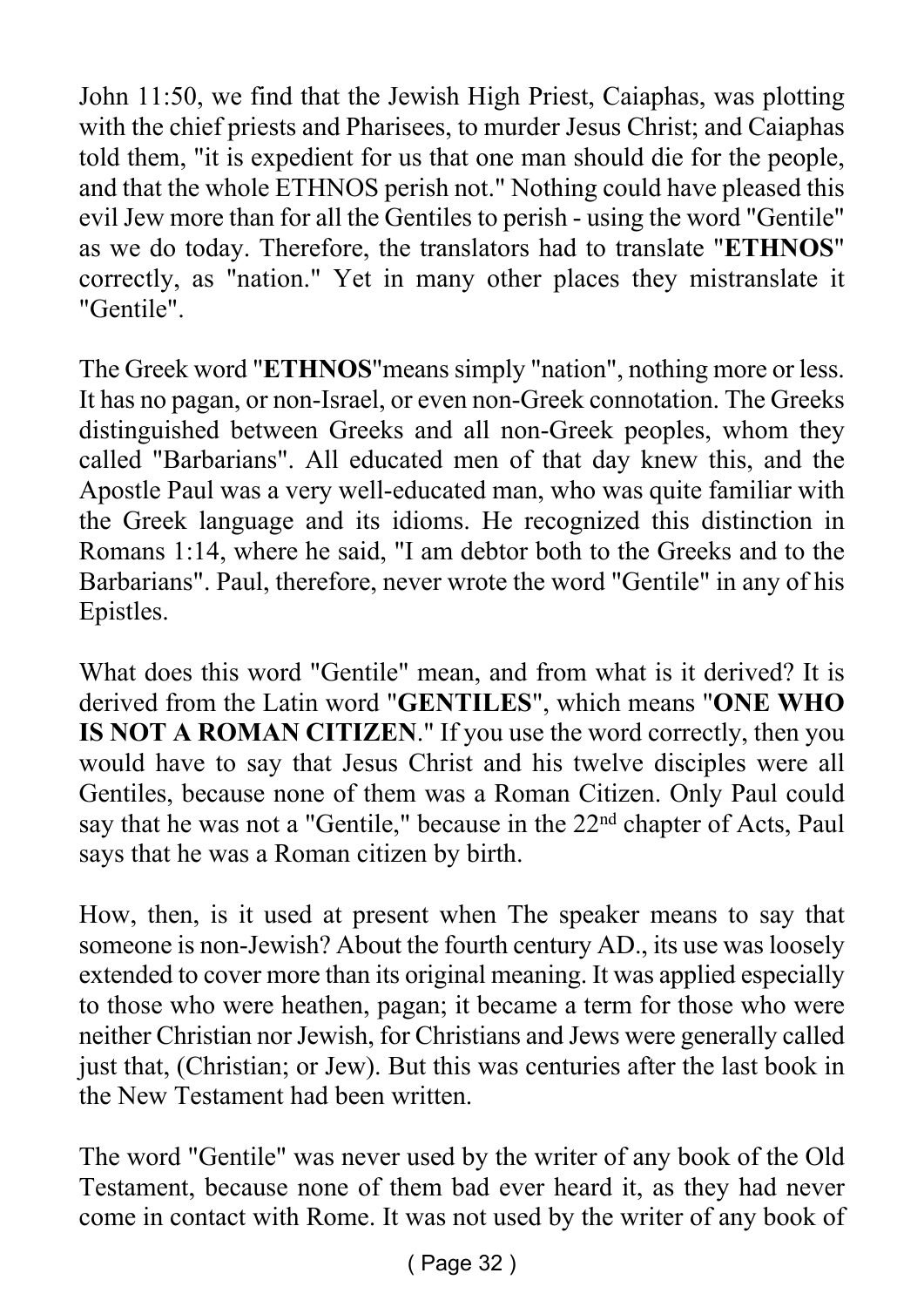the New Testament, for there is no such word in the Hebrew, Aramaic or Greek languages. They did not borrow the word from the Latin, for if you will look up every place it is used in your King James' Version, you will see that it is never used in the correct sense, to say that someone is not a Roman citizen; and that is the only meaning it had, the only way anybody used it, in those days. It was put in by the translators in an effort to make the Bible say what the Translators thought it should have said. Therefore, it has no authority at all.

In short, wherever you see the word "Gentile" in the Bible, remember that the correct word is "nation," "race," or "people". Sometimes it is used when speaking of **ISRAEL** nations or the **ISRAELITE** race, as we have seen in the examples I have given you in other instances, the context will show that it is being used of a nation which is non-Israelite. Only the context in which it is used will show you which meaning to give it. When used of non-Israelite race perhaps "Gentile is as good a word as any, for we seam to have no other in general use. But never be deceived by reading the word "Gentile" in your Bible, for its only correct meaning is "nation" or "race."

#### **SUPPOSE WE ARE ISRAEL, WHAT DIFFERENCE DOES IT MAKE?**

What would you say to me, or of me, if you knew I had discovered that I was the heir to vast estates, great wealth, power and responsibility, and that, instead of rejoicing in the great privilege and turning to the work with all its great issues, I simply said "Well, and what if I am the heir; what difference does it make?" I know what you'd think, even if you didn't say it.

Yet, when we show from the Bible, and from history and archaeology that the Anglo-Saxon and kindred peoples are the modern descendants of the House of Israel, to whom God has pledged with His oath so many great privileges and blessings, many say indifferently "what difference does it make?"

They want only personal salvation. Now the man who has the blessing of personal salvation is the recipient of a marvellous gift of God in Jesus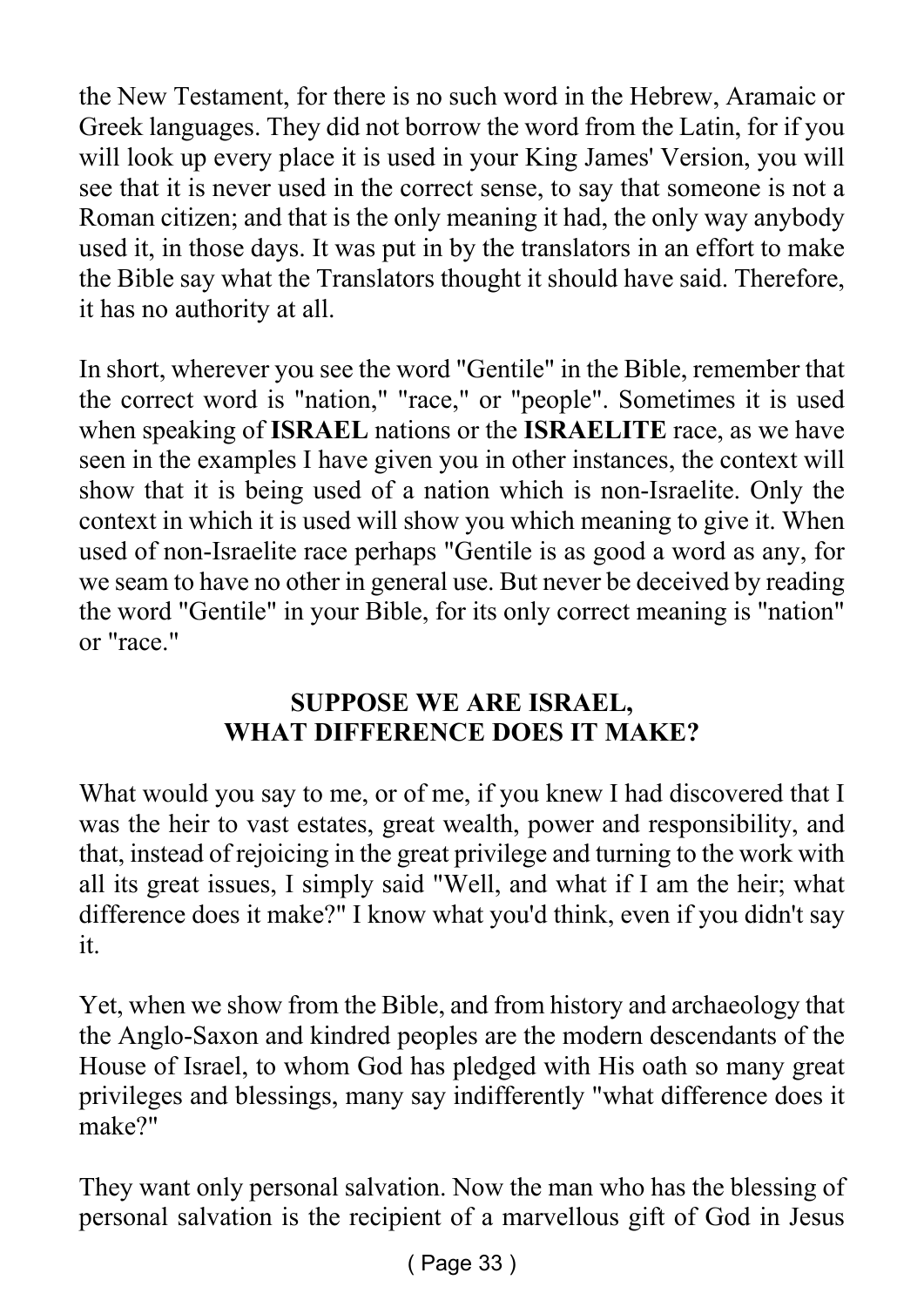Christ. But that doesn't warrant his despising and rejecting the other God given birthright - the birthright of race.

The Bible, as given by God, is a complete whole. It stands or falls in one piece. It declares the whole counsel of God and it required nothing short of the whole book to declare it. Otherwise, much of it would not have been written. It is not for man to go through the Book sorting and picking, deciding what he wishes to accept and then say about the rest, "what difference does it make?" To do so is the height of presumption.

God, in His wisdom, chose Israel to be used by Him in His great plan for the transformation of a lost world. He wrote a large portion of the Bible to tell us about Israel's part in that plan. Allowing ample space in the Bible for the presentation of the Gospel to the individual, God wrote about five-sevenths of the Book as his message to the nations. And related to almost every phase of this revelation, is the great nation Israel, promised by God to Abraham.

Infidel critics are busy all the time knifing the Scriptures, cutting out a bit here and a bit there - but the "what difference does it make" folks throw away five sevenths of the Bible in one lump. Five-sevenths is a lot of Bible to scrap!

Actually the Israel Truth is the key which opens up the Bible from the first promise made at the Fall, until Jesus delivers up the finished Kingdom to the Father. It may be likened to a spiritual thread which runs through almost every chapter of Bible history, every doctrine, symbol, promise and covenant. The thread which, when found, makes possible the unravelling of most of the mysteries of the Word. This is why the people who see this truth have declared the Bible to be a "new book;" consistent, harmonious and satisfying to mind and soul.

Centuries ago God made an unconditional, irrevocable, covenant with Abraham to increase and preserve his posterity throughout all generations. And now, here we are, the many nations of Israel, right here on the planet after almost 4,000 years - doing the work he said Israel would do. Psalm 105:8 says: "He remembers his covenant forever, the word he has commanded, to a thousand generations: The covenant he made with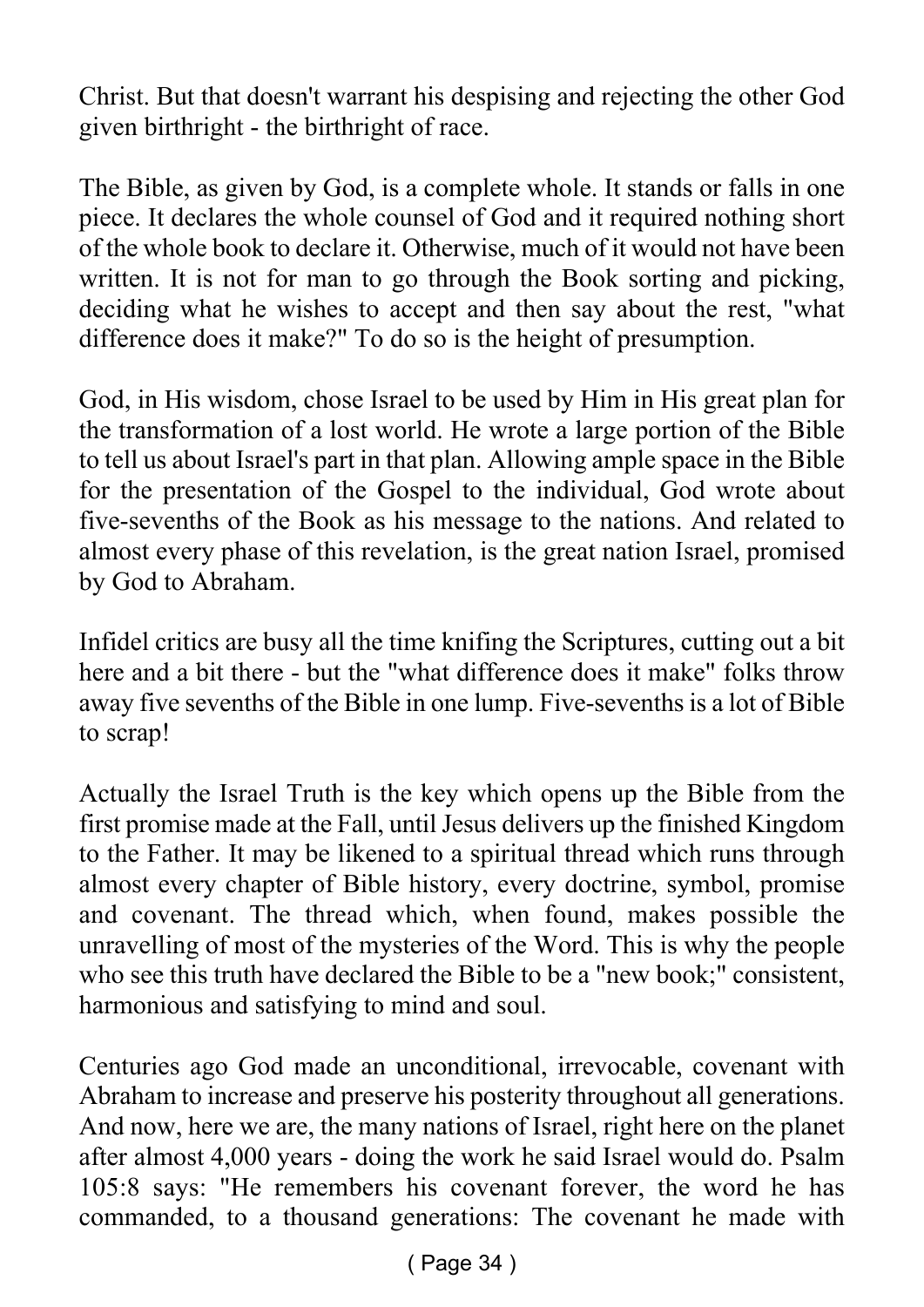Abraham, and his oath to Isaac. For he confirmed it to Jacob as a statute, To Israel as an eternal covenant."

The writers of the four Gospels constantly call attention to God's faithfulness to Abraham. The Apostles, every one of them, gloried in it: but you say "what difference does it make?"

It made quite a difference to Esau who despised his birthright of race. Afterwards he found no place for repentance, though he sought it with tears. The birthright of race made quite a difference to Ishmael, the son of the bond woman, Hagar. The birthright of race also make quite a difference to the sons of Keturah.

"Suppose we are Israel", then we are the descendants of Abraham through Sarah, Isaac and Jacob. There is a world of difference in the blessings of race, country, enlightenment and opportunity bestowed upon the descendants of these than that which was bestowed upon the others. Does the fact that a man is saved eternally, preclude the possibility of his appreciating the civil blessings which he enjoys under the Abrahamic covenant in these Israel countries? A short stay in the lands of the dictators would show the difference and be quite convincing.

In Isaiah 51:2, God says "Hearken unto me, ye that follow after righteousness, ye that seek the Lord: look unto the rock whence ye are hewn, and to the hole of the pit whence ye are digged. Look unto Abraham your father, and unto Sarah, that bare you: for I called him alone, and blessed him, and increased him." "Ye that follow after righteousness", are certainly the Christians and we see that God wants them to see that they are Abraham's seed.

In Genesis 17:7, God says, "I will establish my covenant between me and thee and thy seed after thee in their generations for an everlasting covenant, to be a God unto thee, and to thy seed after thee." Can it be possible that it means nothing to the believer to be chosen of God as an heir of that covenant, which in all of its ramifications, God unfolds through the remainder of the Scriptures?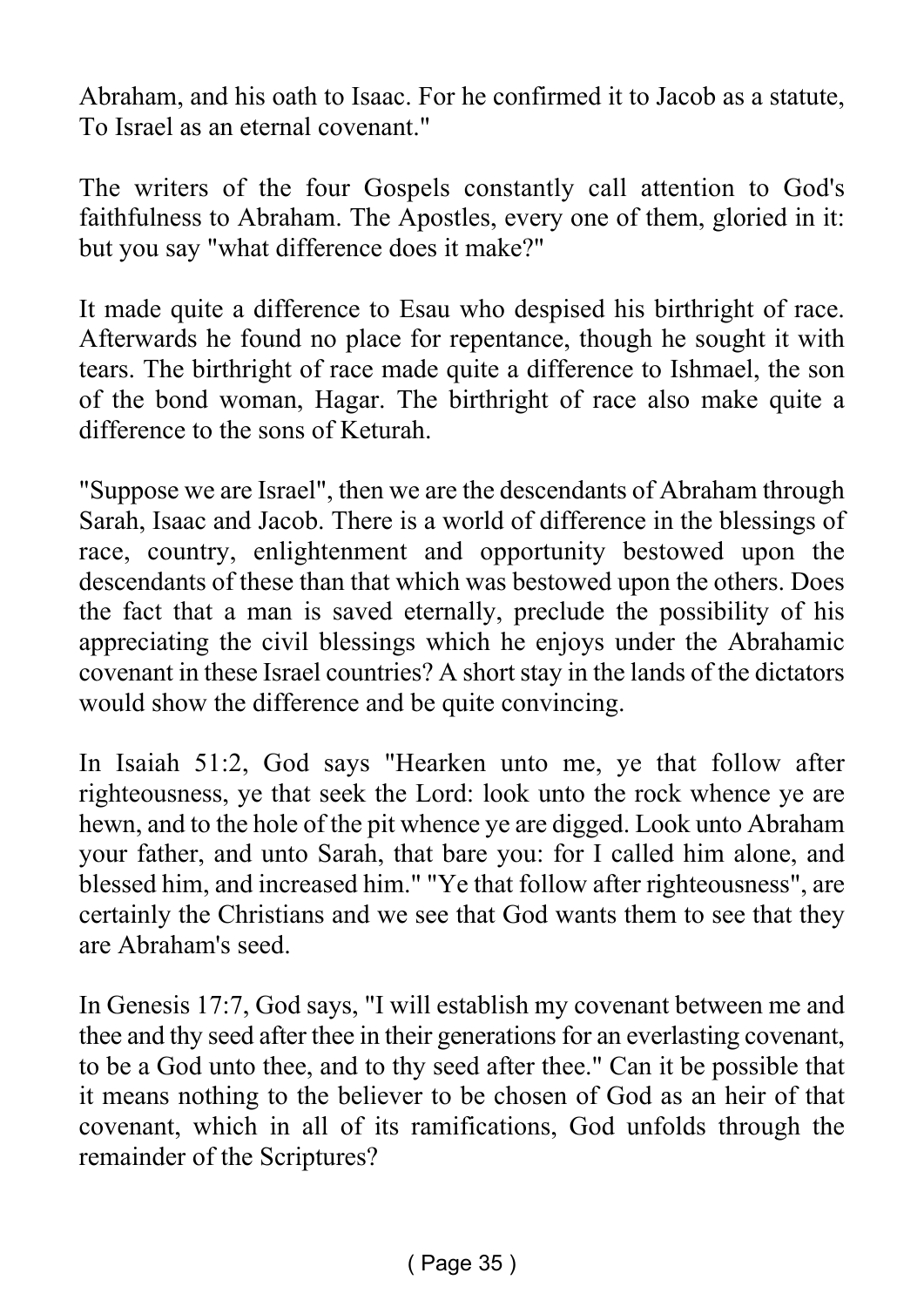"Suppose we are Israel", then we are members of the Kingdom of God on earth. He established that Kingdom at Sinai. Constituting that Kingdom was twelve tribed Israel. Matthew 21:43 tells us plainly that He took the Kingdom from the Jews and turned it over to a "nation." The Greek word is "ethnos". Don't tell me it was given to a church - for the Greek word for church is "*ekklesia*". That nation was to bring forth the fruits of the Kingdom. Those fruits are both political and religious.

True to Christ's assignment, the Israel nations lead the world in evangelistic work, missionary work, Bible translation, publication and distribution. The United States and the British Commonwealth holds the record for 90% of this work.

It is not good Bible Christianity to hug the covenant of grace so close to our heart and that we have no room for God's covenant of race. That spurns the honours conferred by God. It does not require much research to find many texts in which God reveals the exalted position given to his chosen race. A few of them are:

"But now thus saith the Lord that created thee, O Jacob, and He that formed thee, O Israel, for I have redeemed thee, I have called thee by thy name, thou art mine . . . Since thou wast precious in my sight, thou hast been honourable and I have loved thee." Isaiah 43:1,4

"Thou didst separate them from among all the people of the earth, to be thine inheritance." I Kings 8:53

"For the Lord hath chosen Jacob unto himself, and Israel for a peculiar treasure." Psalm 135:4

"For thou art a holy people (meaning set apart), the Lord thy God hath chosen thee to be a peculiar people unto himself above all the nations that are upon the earth." Deuteronomy 7:6

Note the honours conferred: He chose them, redeemed them, claimed them for his own, separated them, calls them precious, his peculiar treasure, his special people, his inheritance above all the peoples on the earth. Think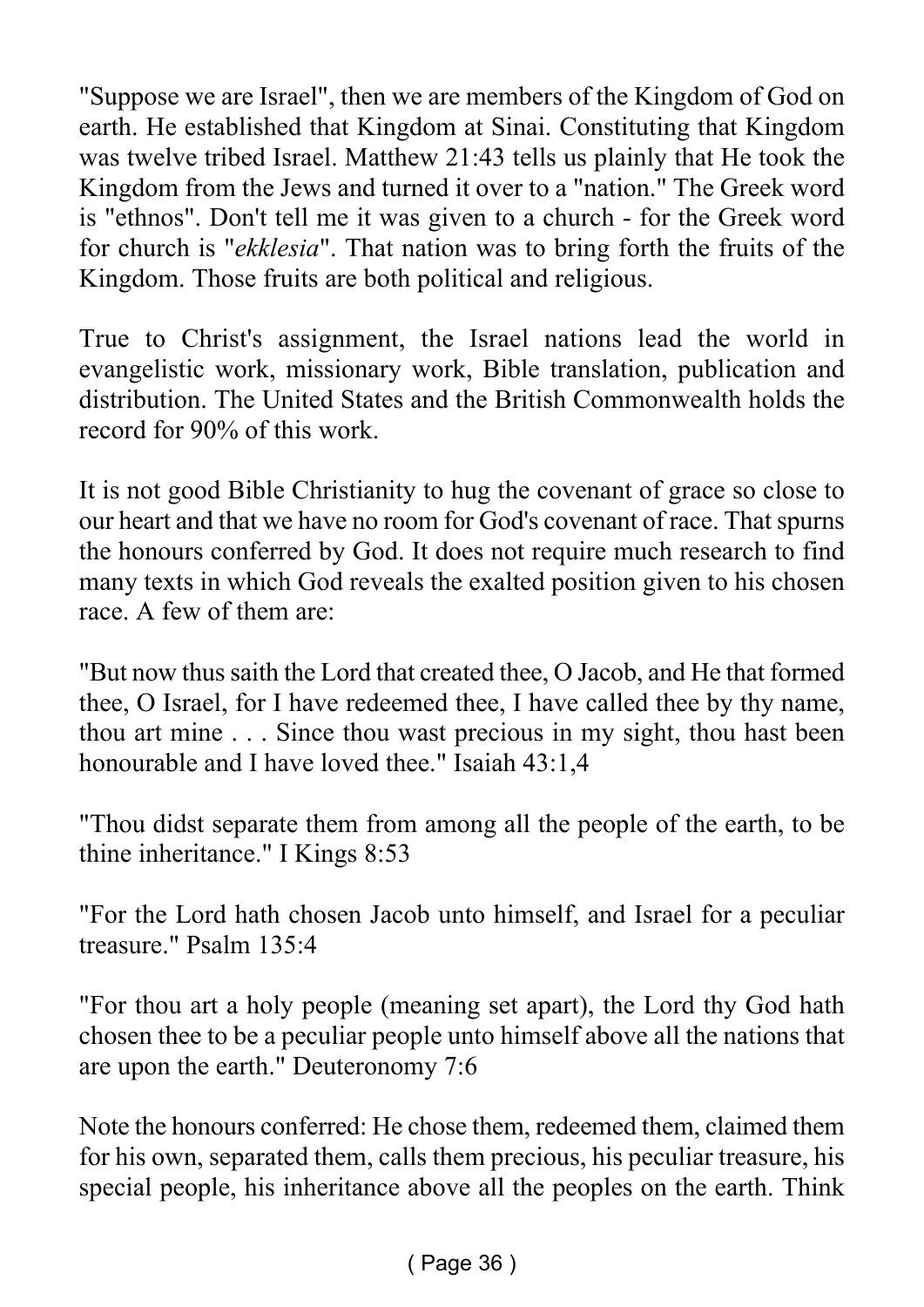of any believer reading all of that and then turning upon his heel and saying "suppose we are Israel: what difference does it make?"

It rejects God's comfort for the last days. God was anxious that His Israel people should have a clear vision of all that was to come to pass in these trying times, and consequently, sent prophet after prophet, telling of world conditions which we would experience in our day. But right along with the cataclysmic upheavals foretold, there is always a word of cheer, consolation and encouragement to his people Israel. He wanted us to have the benefit of knowing what He is doing in the world, what the world events actually mean, how He is going to make it all work out to the good of His people Israel, and through all that is happening bring in the Kingdom of God on earth. The Kingdom of God on earth is the one theme of the Bible. It is the theme Jesus preached. In Romans 15:8 Paul tells us that Jesus Christ came to confirm the promises made unto the fathers.

What is the worth of our identity with Israel? It proves God to be unchangeably faithful. It proves the Bible to be literally and historically true. It proves that God is working today, as the prophets have all foretold he would, in and through and for his people Israel - who are the Anglo Saxon, Scandinavian and Germanic peoples. Lastly, but by no means least, it proves that Jesus Christ did what he came to do, confirm the promises made to the fathers.

#### **HISTORIC PROOF OF ISRAEL'S MIGRATIONS**

In my lecture called **"ISRAEL'S FINGERPRINTS"**, I have sketched briefly for you some of the Bible's evidence that the Anglo-Saxon, Scandinavian and Germanic people of today are the living descendants of the ISRAEL of the Bible. This evidence was in the form of many Bible prophecies of Israel's future which have been accurately fulfilled by these nations, and by no others. If the people who have actually done all the things which God said Israel would do, and who have received the exact blessings which God said He would give to Israel - if they are not Israel, how could God be so greatly mistaken? No, God was not mistaken: He knew what He would do, and for whom He would do it; and by making good all His prophecies and promises, He has identified these nations as Israel.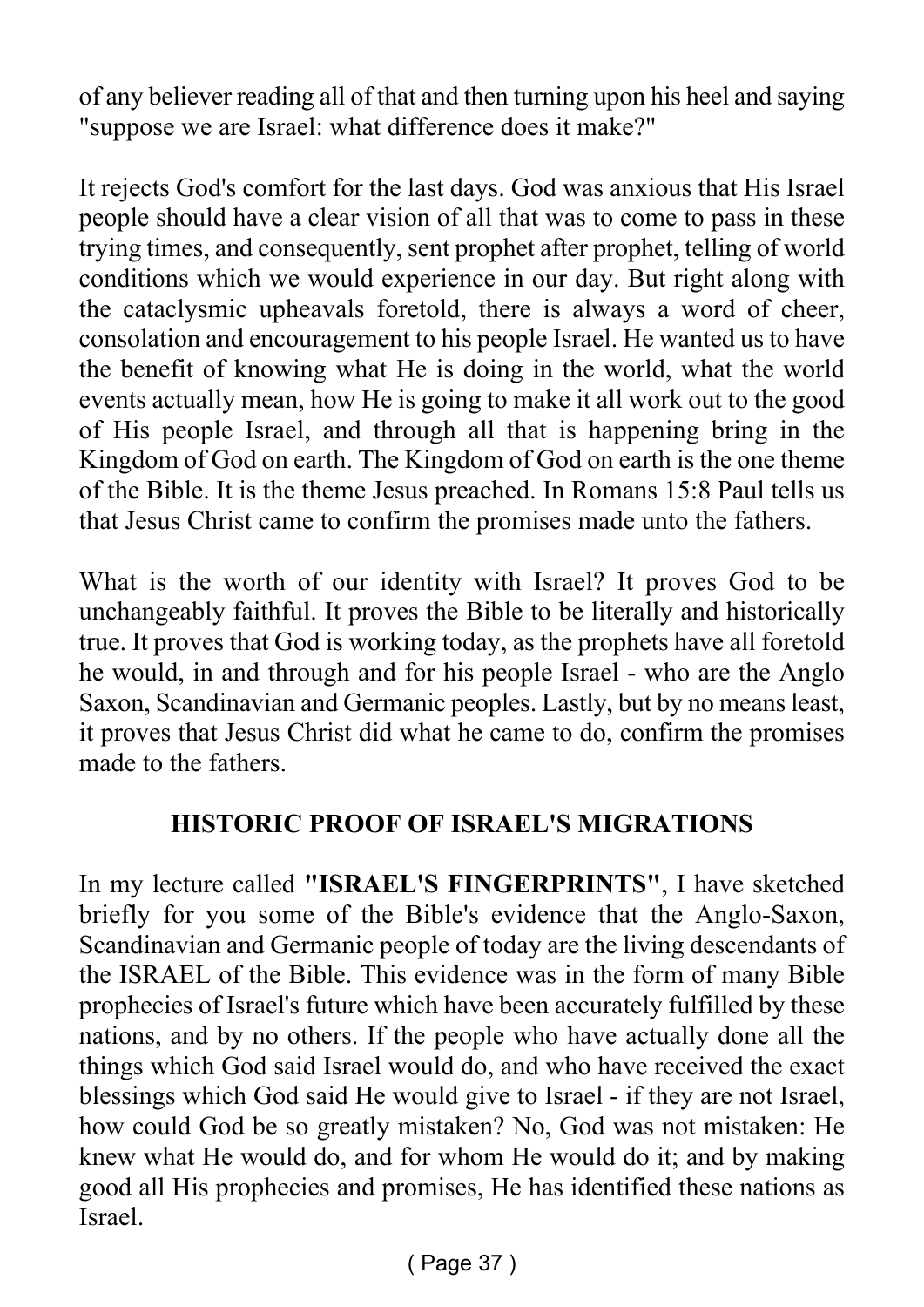But there are some people who won't believe God, and will not accept His identification of these nations. In fact, one clergyman with whom I discussed this, minister of a church in this county, wrote to me demanding to know "what other historians of the time, in what books, chapters and verses, record their migration into Northern and Western Europe and the British Isles?" He is but one of many sceptics who ask this; and to these sceptics, the answer is, "Yes, various historians of those centuries have traced various steps of this migration." What I propose to do for you now is to race this migration historically. Remember that, within the time limits which must necessarily be fixed on such a talk as this, I can only "hit the high spots" - you know how large a library can be filled with history books, so I can't quote them all verbatim. But I will have time enough to show you that the historians have traced this migration from Israel's old Palestinian home into their European homes as the Anglo-Saxon, Scandinavian and Germanic peoples. Not under their old names, of course but that, also is the fulfilment of God's prophecy that He would "call His servants by another name," and surely you now know that the Bible identifies Israel - and only Israel - as God's servants.

The migration of the Israelites covered about 12 centuries, during which time they were mentioned by various historians, writing in different languages, during different centuries - and therefore mentioned under different names. Even today, if you were to read a London newspaper, a Paris newspaper, and a Berlin newspaper, all dated about the end of 1940, you would find that the British newspaper said that in that year France was invaded by "the Germans," the French newspaper said that the invasion was by "les Allemans;" and the German newspaper said that the invasion was by 'der Deutsch" - yet all three were talking about the same people and the same invasion. Likewise, we must not be surprised to find that the Israelites were given different names in the Assyrian, Greek and Latin languages. Likewise, even in the same language, names change from century to century, just as today we never speak of "Bohemia", as it was called only a century ago, but only of "Czechoslovakia."

You remember that the original 12 - tribed nation of Israel broke up into two nations upon the death of king Solomon, about 975 BC. The northern 2/3 of the land, containing ten Tribes, kept the name "Israel," while the southern 1/3, containing the Tribes of Benjamin and Judah, with many of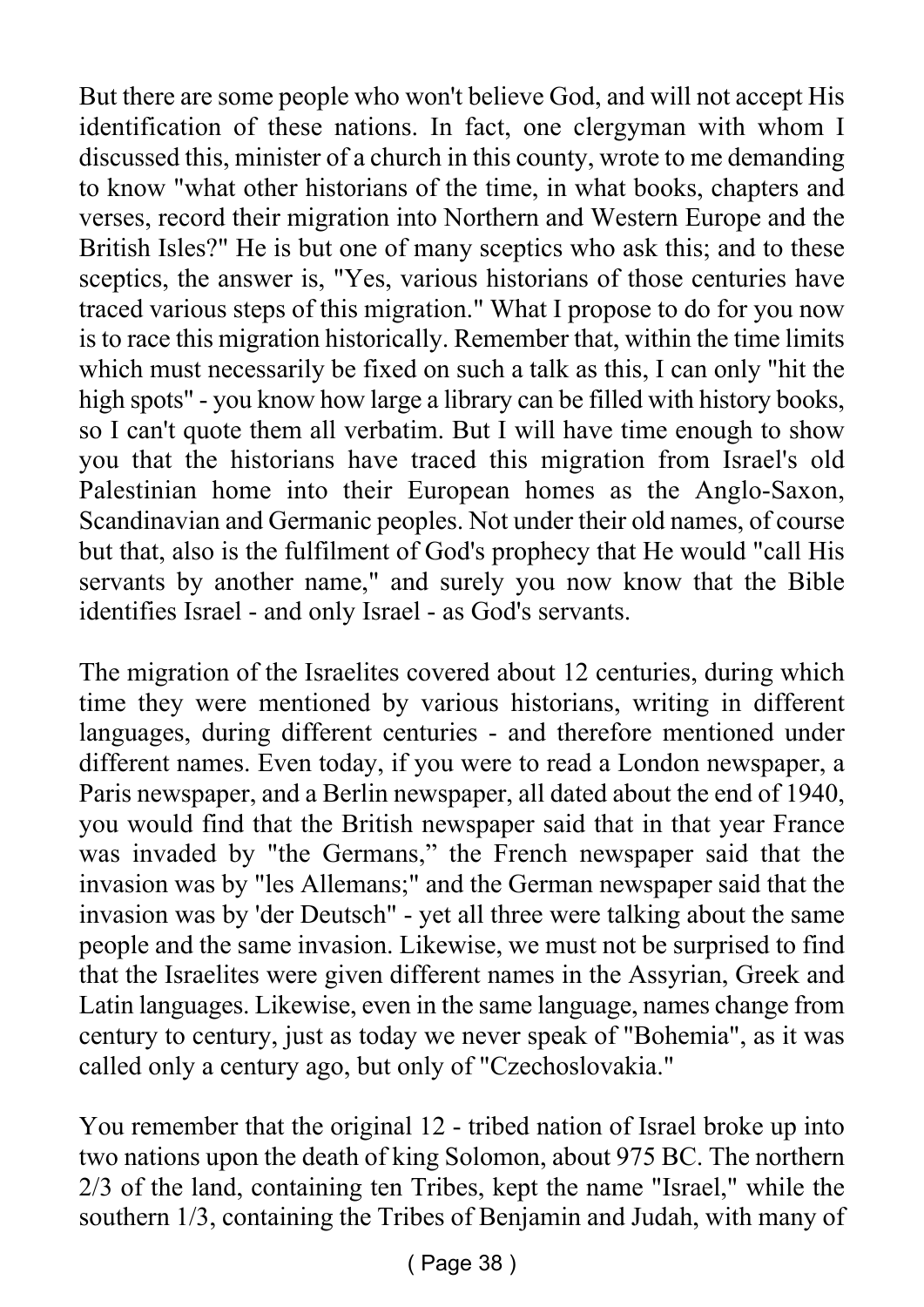the Levites, took the name of "Judah" after the royal Tribe. From that time on, they kept their separate existence until they were finally merged into a vast migration, as we will see.

Most of the kings of the 10 tribed northern kingdom of Israel were distinguished more for their wickedness than for any ability. However, OMRI, who reigned from 885 to 874 BC., was a vigorous and able king - although as wicked as the others - and his reign was regarded among the other nations of western Asia as the foundation upon which the national identity thereafter rested. The languages of that day spoke of a family, a Tribe, or even a whole nation as a "house" or household. If you have read your Bible much, you must surely remember God's many references to the "House of Israel" or "House of Judah" - meaning, in each case, the Kingdom of Israel or the Kingdom of Judah. But the phrase was also used in those days to refer to a nation as the "House" of a great king who ruled it. The Assyrians, among others, began calling the 10 tribed Kingdom of Israel "the House of Omri". In Hebrew, "house" was "bahyith" or "bayth" - in English usually spelled BETH and pronounced "BETH". In the related Semitic language of Assyrian, this was "BIT". The Hebrew "OMRI" was in Assyrian sometimes written "HUMRI", sometimes "KUMRI."

With this preface in mind, let's start tracing the Israelites from their Palestinian homeland, in the Assyrian conquest and deportation. In II Kings 15:29 we read, "In the days of Pekah, king of Israel, came Tiglath-Pileser, king of Assyria, and took Ijon and Bel-beth-maachah and Janoa and Kedesh and Razor and Gilead and Galilee, all the land of Naphtali, and carried them captive to Assyria." In 1st Chronicles 5:26 it says, "And the God of Israel stirred up the spirit of Pul, king of Assyria, and the spirit of Tiglath-Pileser, king of Assyria, and he carried them away, even the Reubenites and the Gadites and the half-tribe of Manasseh, and brought them unto Halah and Habor and Hara and to the River Gozan, unto this day."

Confirmation of this is found in inscriptions of Tiglath-Pileser which archaeologists have dug up and are in our museums today. One of these says: "The cities of Gala'za (probably Assyrian for Galilee), Abilkka (probably Assyrian for Abel-beth maacha), which are on the border of Bit-Humna and the whole land of Naphtali in its entirety, I brought within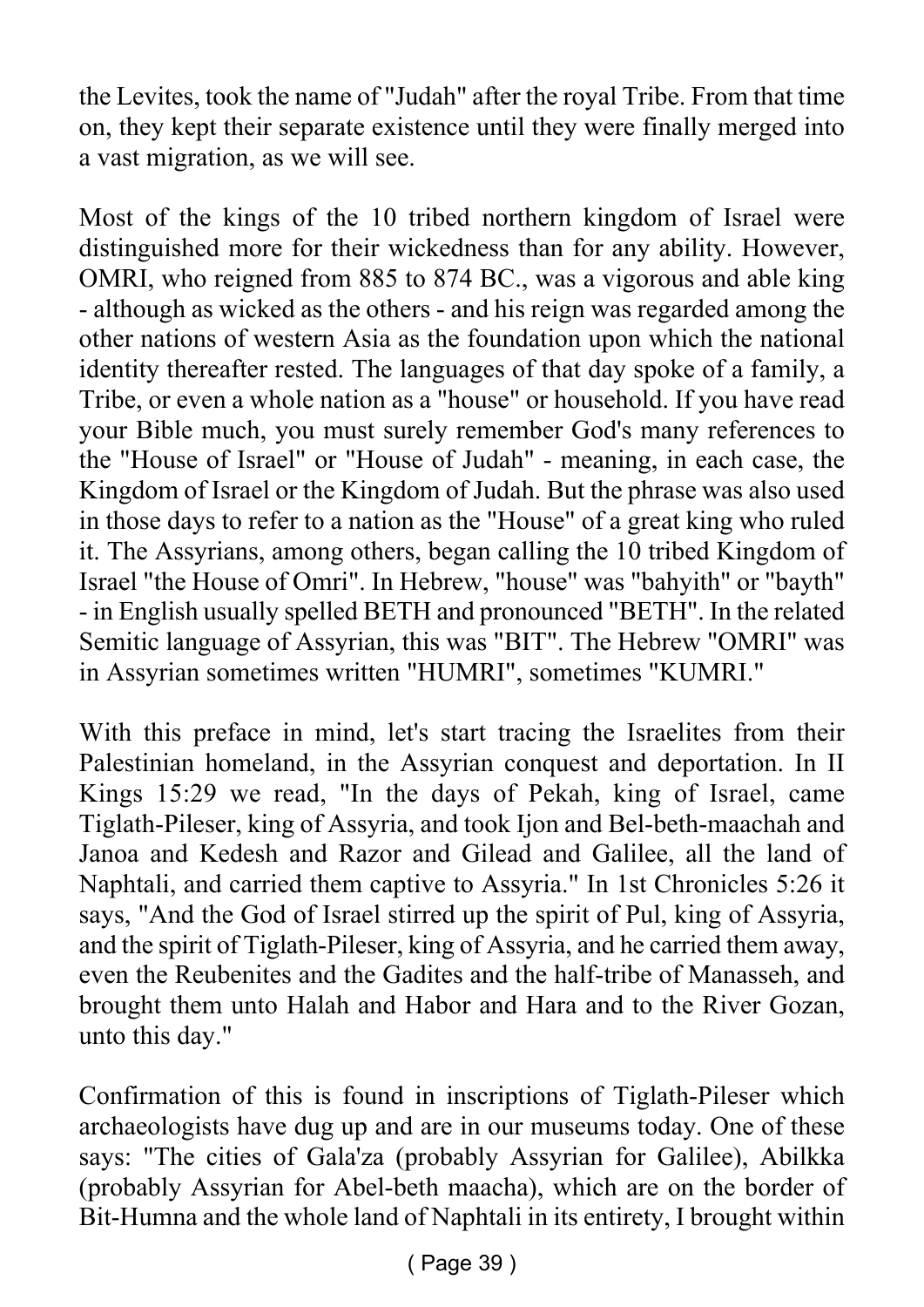the border of Assyria. My official I set over them as governor. \*\* The land of Bit Humna \*\* all of its people, together with all their goods, I carried off to Assyria. Pahaka their king they deposed, and I placed Ausi as king."

In confirmation of this change of kings, we read in II Kings 15:30, "And Hoshea the son of Elah made a conspiracy against PEKAR son of Remaliah and smote him and slew him, and reigned in his stead."

The conquest thus begun in the northeastern and northern parts of the kingdom about 740 BC. worked southward, down to the heavily-fortified capital city of Samaria, which was captured about 721 BC. Another king of Assyria reigned, by that time. 2nd Kings 18:9-11 records it as follows: "And it came to pass in the 4th year of King Hezekiah (of Judah), which was the 7th year of Hoshea, son of Elah, King of Israel, that Shalmanezer, King of Assyria, came up against Samaria and besieged it. And at the end of 3 years they took it, even in the 6th year of Hezekiah, that is the 9th year of Hoshea, King of Israel, Samaria was taken. And the King of Assyria did carry away Israel unto Assyria, and put them in Halah and in Habor by the River of Gozan, and in the cities of the Medes." We know that king Shalmanezer died toward the latter part of this siege, and the final conquest and deportation were carried on by his successor, King Sargon II. In confirmation of this, an inscription of Sargon II says, "In the beginning of my reign, the City of Samaria I besieged, I captured. \*\*27,280 of its inhabitants I carried away."

The deportation of a whole nation naturally took a considerable period of time. The journey had to be organized, with adequate supplies for each convoy on each stage of the journey, and proper organization of the places selected to receive them. We know that Sargon II did not hold "the cities of the Medes" east of the Zagros mountains until a few years after 721 BC., so about 715 to 712 BC, is the correct date for the deportation to Media. The places to which Israel was deported by the Assyrians can be summed up in brief as constituting an arc or semi-circle around the southern end of the Caspian Sea.

This deportation took in the entire population of the ten northern Tribes constituting the nation of Israel. From this point on, the separation into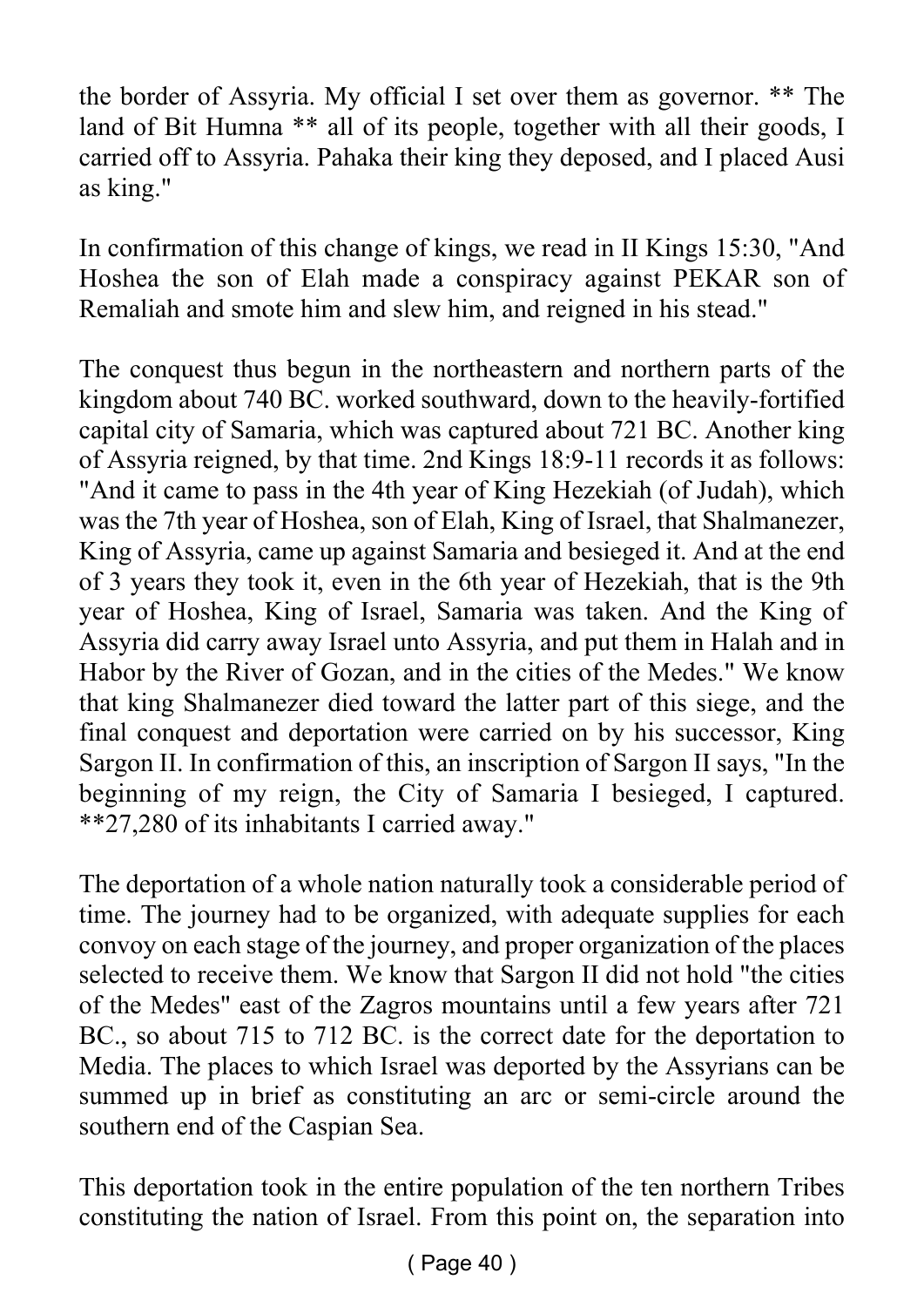Tribes is apparently most, and it is as a nation that the Kingdom of Israel moved into its Assyrian captivity.

This left the other 2 tribes still living in the southern Kingdom of Judah. Assyria and Egypt were the two giant empires of that day, each seeking domination over all the smaller and weaker nations. Assyria had driven Egyptian influence out of western Asia, back to the continent of Africa, and had made all the smaller nations surrounding Judah into vassal states paying heavy tribute to Assyria. The brutal arid rapacious character of the Assyrians made them no friends, and their vassal states were always hopefully looking for any means of escape from Assyrian power. Egypt kept the hope of revolt alive by offers of military assistance to those who would rebel against Assyria. The death of a king seemed the most opportune time for revolt, since his successor would need time to get his power organized, and might even face some competition at home for his throne, Therefore, when king Sargon II of Assyria died, about 705 BC., revolts began in western Asia, the Kingdom of Judah under king Hezekiah taking part in it, in the hope of military aid from Egypt (although the prophet Isaiah warned that the revolt would fail).

The new king of Assyria, Sennacherib, set about recovering his empire; one rebellious city after another was reconquered, with the hideous cruelty characteristic of Assyria; and in 701 BC., Sennachenib's huge army invaded the kingdom of Judah; midway through it, they paused briefly to defeat the Egyptian army, then moved on to besiege Jerusalem. None of the smaller cities of Judah were able to resist. 2nd Kings 18:13 and Isaiah 36:1 say that "In the 14th year of King Hezekiah, Sennacherib came up against all the fortified cities of Judah, and captured them."

Then followed the siege of Jerusalem, which was ended when the angel of the Lord killed 185,000 Assyrian soldiers in on~ night, and Sennacherib gave up the siege and fled back to his own land. In confirmation of this, Sennacherib's own record of this says, "I then besieged Hezekiah of Judah, who had not submitted to my yoke, and I captured 46 of his strong cities and fortresses, and innumerable small cities which were round about them. with the battering of rams and the assault of engines, and the attack of foot-soldiers, and by mines and breaches made in the walls. I brought out therefrom 200,150 people, both small and great. \*\*Hezekiah himself, like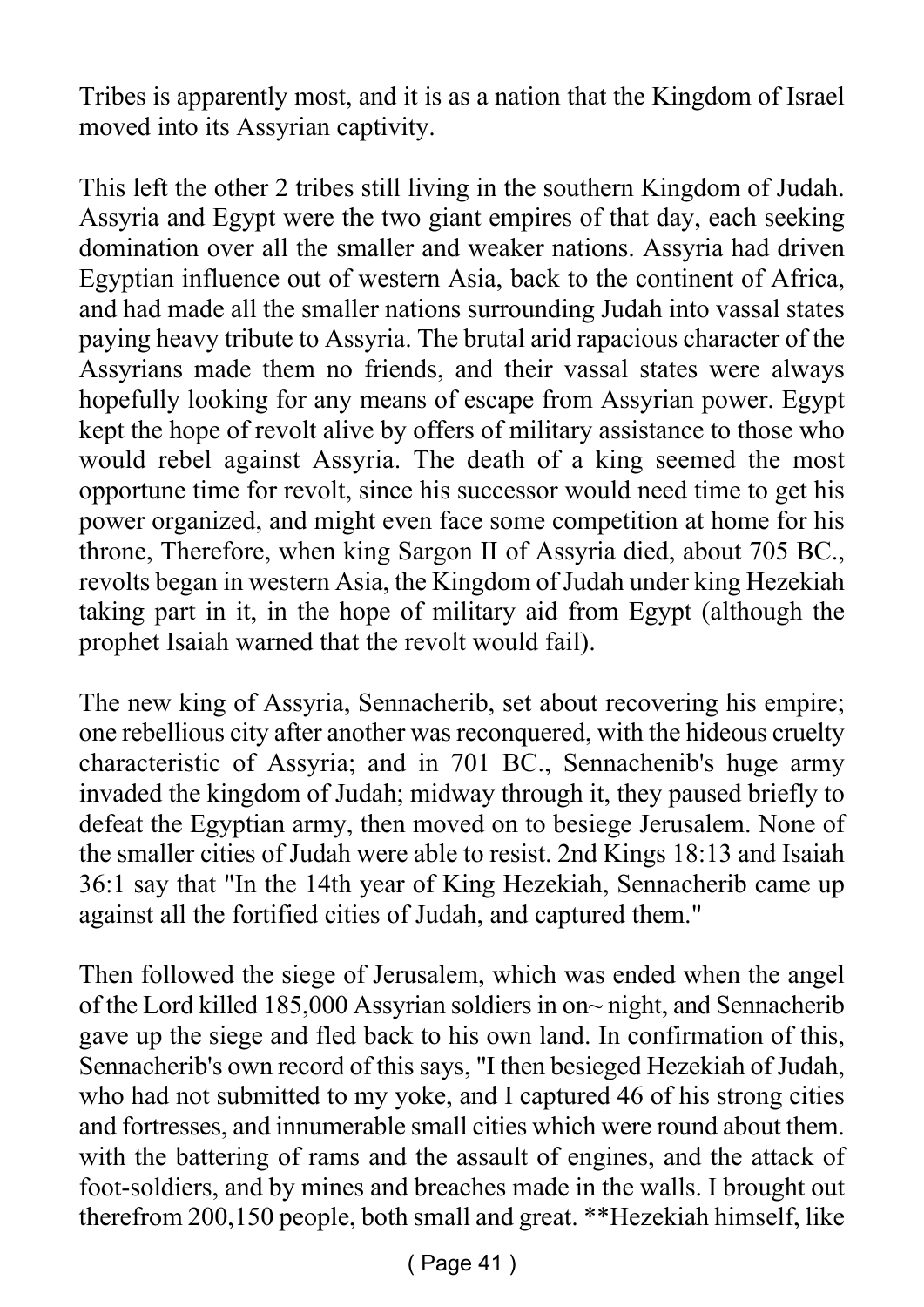a caged bird, I shut up within Jerusalem his royal city." Ancient kings were boastful of their victories,but never of their defeats: so king Sennacherib tactfully fails to state how the siege of Jerusalem ended. But he does confirm the capture of all the other cities of Judah, and the deportation therefrom of 200,150 people.

Remember that all the people of the 10 northern tribes were already settled around the south end of the Caspian Sea, in the Assyrian deportation of Israel; now to them was added a large portion of the 2 southern Tribes of Benjamin and Judah; so that the Assyrian deportation included all of the ten Tribes and a substantial representation from the other 2. These were the people who became your ancestors and mine, when they moved into Europe.

Over the years, the increasing numbers of the Israelite tribes expanded northward along both sides of the Caspian Sea. They were not basically city-builders but farmers and herdsmen. Probably in the earlier part of their stay here,the Assyrians sternly discouraged the building of cities, which would naturally be fortified centres of resistance. As they were moved into this area, herded along as prisoners, robbed of all their belongings, they had to make themselves brush shelters or booths where they stopped for any length of time, Here in the southwest our Indians call such a brush shelter a "wickiup''; the Hebrews called it a "soocaw'' applying the name also to a tent. It was the only house a nomad owned. The plural of "soocaw" was "succoth". Gradually this was slurred over into "Scuth", used of a ten-dweller or nomad, and finally became "Scythian."

The great carving on the Behistun Rock made about 516 BC. carried inscriptions showing the many different nations who were tributary to King Tarius I of Persia. These inscriptions were written in Old Persian. in Median, and in Assyrian. Thev showed that among these were a Scythian nation called in Assyrian and Babytonian "Gimiri", which means "The Tribes From "Gimiri" was derived the name of the "Cimmerians", who settled somewhat to the north and into the Ukraine. But the Behistun Inscriptions also stated that these people were called "Sakka" in Persian and Median. Already the later names are beginning to evolve.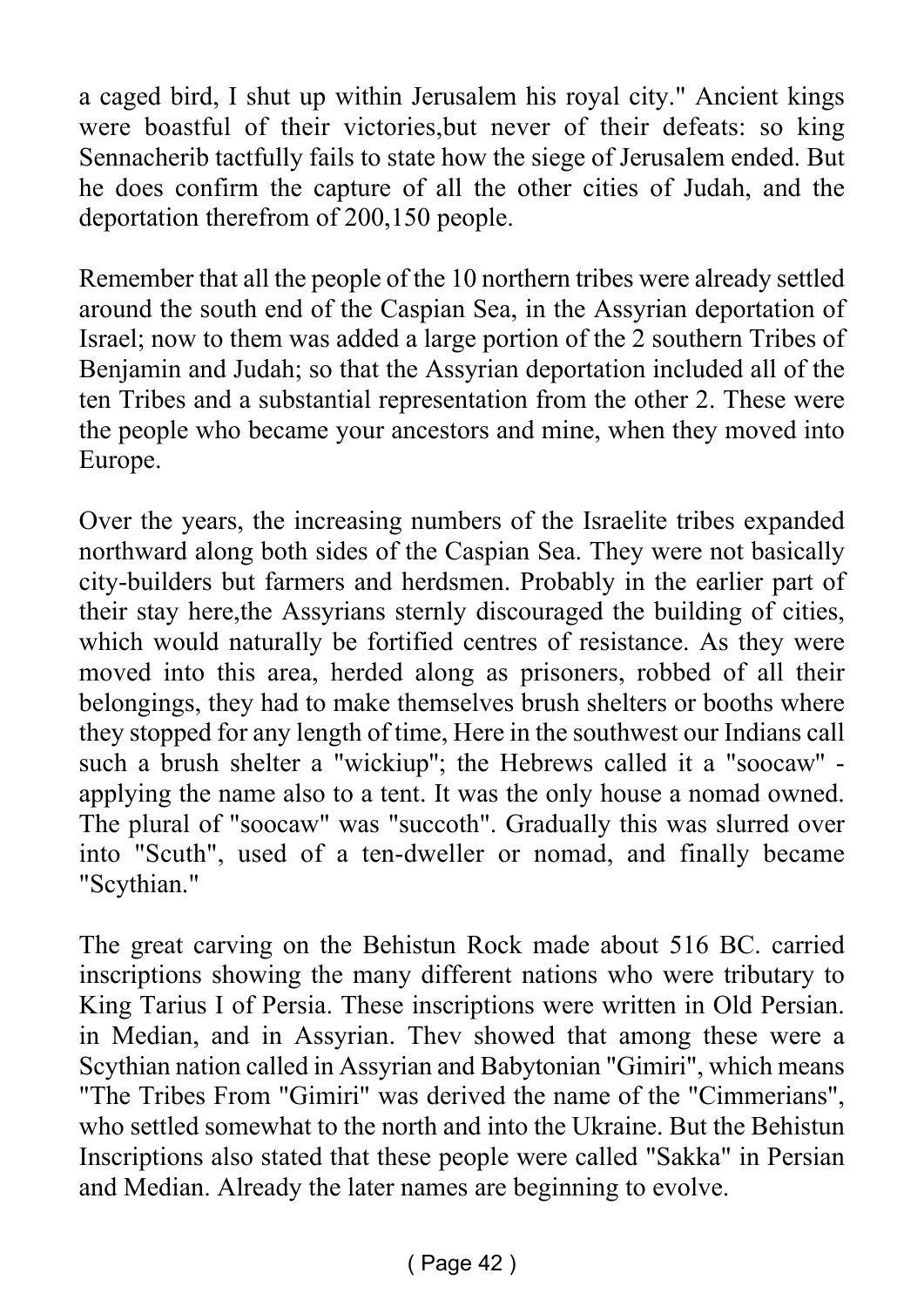The great Greek historian HERODOTUS, who lived from 484 to 425 BC., and who is generally called "The Father of History", speaking of these people, says, "The Sacae, or Scyths, were clad in trousers, and had on their heads tall, stiff caps, rising to a point. They bore the bow of their country and the dagger; besides which they carried the battle-axe or sagaris. They were in truth Amyrgian Scythians, but the Persians called them Sacae, since that is the name which they give to all Scythians." Incidentally, some of the magnificent carved walls of the ancient ruins of the Persian palace at Persepolis show illustrations of those Sacae, in their trousers and pointed caps, bringing tribute to the Persian king.

We are now getting further clues to these people. Herodotus says that the Scythians or Sacae first appeared in that land in the seventh century BC., which is the same period in which the Tribes of Israel were settled there by their Assyrian conquerors. Their use of the battle-axe as a weapon is a carry-over from their history as Israel. In Jeremiah 51:20 God says of Israel, "Thou art My battle axe and weapons of war, for with thee will I break in pieces the nations, and with thee will I destroy kingdoms". We will see later that the name evolved from SAKKE to SAXON; and it is noteworthy that the battle-axe was the great weapon of the Saxons.

These Scythians or Sacae lived up to God's description of Israel as His battle axe and weapons of war. They became a military people of great power, who did much to break up ancient nations. The Greek geographer and historian, STRABO, who lived between 63 BC. and about 21 AD.,says: "Mostof the Scythians, beginning from the Caspian Sea, are called 'Dahae Scythae' and those situated more towards the east, 'Massagatae' and 'Sacae'; the rest have the common name of 'Scythians', but each tribe has its own peculiar name. The Sacae had made incursions similar to those of the Cimmenans and Treres, some near their own country, others at a greater distance. They occupied Bactriana, and got possession of the most fertile tract in Armenia, which was called after their own name, Sacasene. They advanced even as far as the Cappadocians, those particularly situated near the Euxine Sea (Today called the Black Sea), who are now called 'Pontici.'"

This was but the early part of their expansion, however. when a century had elapsed since their deportation to this land of Scythia, they had grown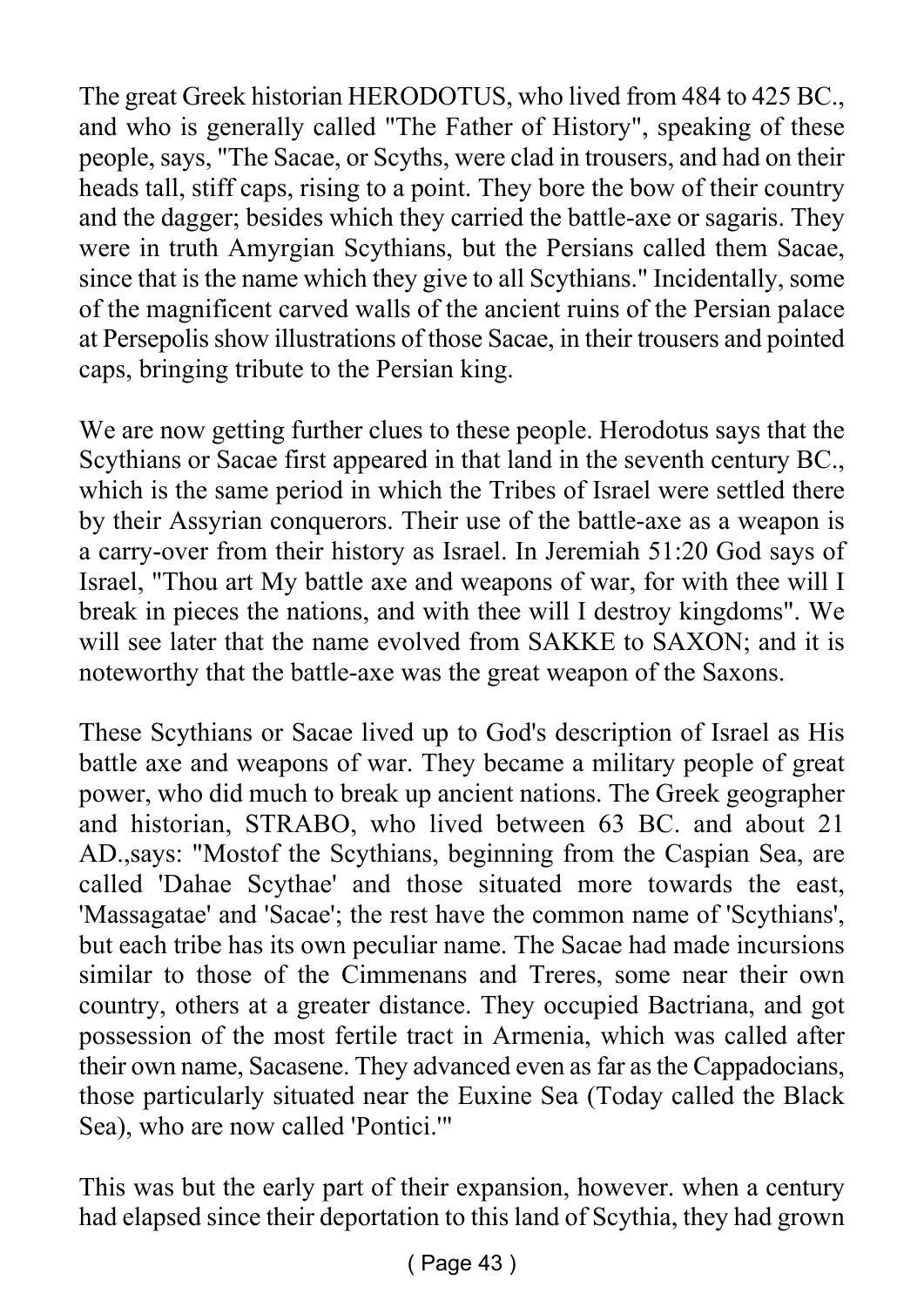strong enough to begin the long series of harassing wars against their conquerors, the Assyrians. They lacked the strength to capture the powerfully fortified group of cities about the Assyrian capitol; and in turn, their nomadic habits made it easy for them to retreat before a too-powerful Assyrian army. But generations of this constant warfare wore down the Assyrians, "bled them white", so that when the Medes finally overran Assyria and captured Nineveh in 612 BC., their victory was a fairly easy one against the exhausted Assyrians.

From this point on, I could refer you to just one historical work which fully traces the Scythians on to their settlement in England as the Anglo-Saxons. "A History of the Anglo- Saxons", by Sharon Turner does a magnificent job of this. As most of you know, I am a lawyer by profession: and a lawyer soon learns to distinguish between the man who actually knows the facts and the man who is merely repeating hearsay that is, gossip and rumour he has heard from others - and how do we know whether these others actually know what they are talking about? Unless a man has seen the occurrence with his own eyes, his ideas on the subject are no better than the accuracy of the information he has received. Now no historian living in our times can have any personal knowledge of what happened 2,000 years ago, so his writings can be no better than the source material he has obtained from people who lived and wrote at a time when accurate information could still be had. Most modern history books are based on rather scanty documentation from any sources, as it is so much easier for one historian to copy from another. But Sharon Turner's "History of The Anglo-Saxons" is one of the most thoroughly documented historical studies ever produced, and its reliability is beyond question. He traces the Anglo-Saxons cf Britain back to the Scythians; unfortunately, he doesn't go the one step further and trace the Scythians back to Israel; but we can do that from other sources.

But let us go back to the Scythians, as the people of Israel became known in the land to which they were deported. Diodorus Siculus, a Greek historian who lived in the times of Julius and Augustus Caesar, says this: "The Scythians anciently enjoyed but a small tract of ground, but (through their valour) growing stronger by degrees, they enlarged their dominion far and near, and attained at last to a vast and glorious empire, At the first, a very few of them, and those very despicable for their mean origin, seated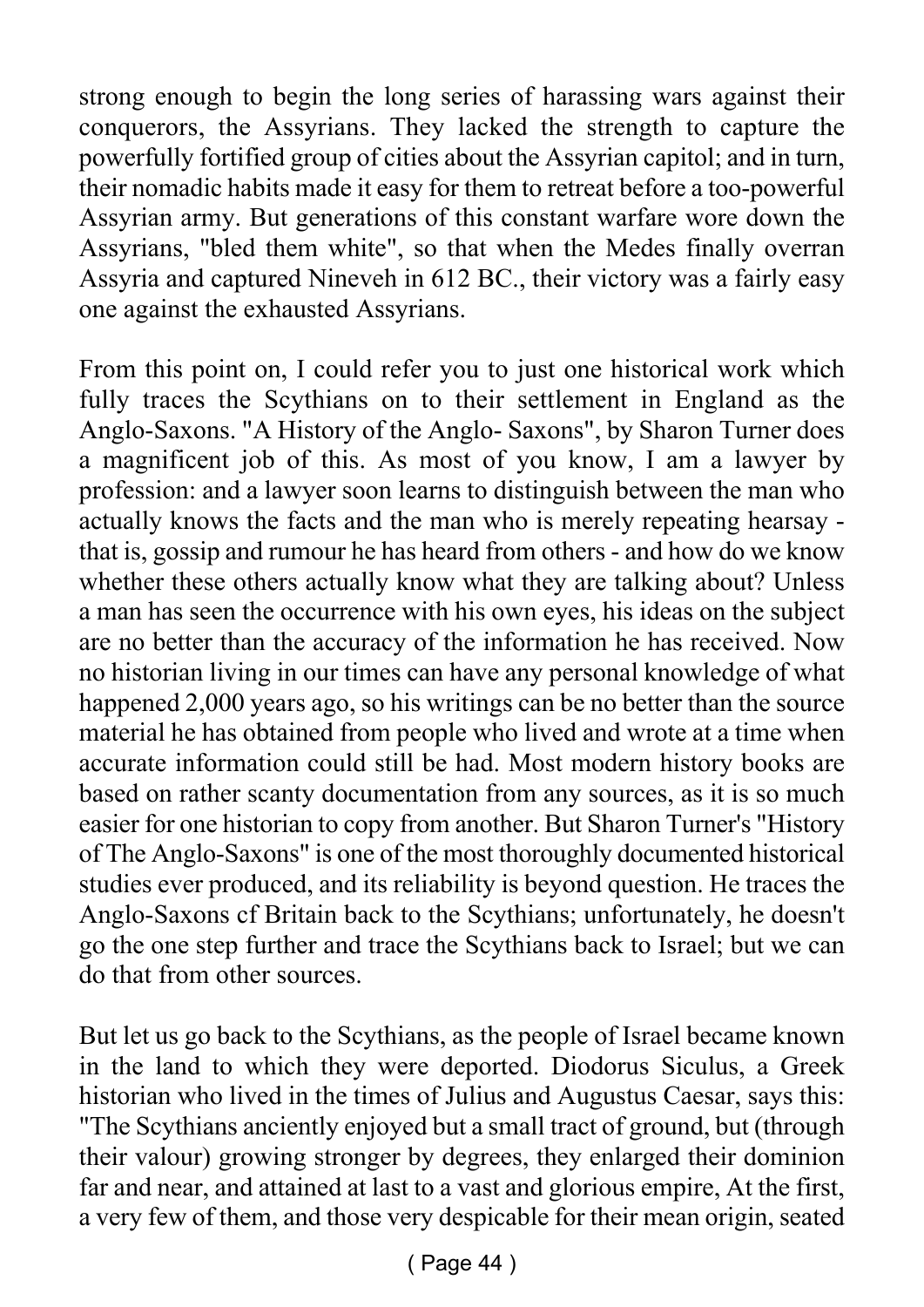themselves near to the River Araxes. Afterwards, one of their ancient kings, who was a warlike prince and skillful in arms, gained to their country all the mountainous parts as far as to Mount Caucasus. Sometime afterwards, their posterity, becoming famous and eminent for valour and martial affairs, subdued many territories. Then turned their arms the other way, they led their forces as far as to the River Nile, in Egypt."

Other historians record that **BLOND SCYTHIANS** made an expedition against Palestine and Egypt about 626 BC. The town of Scythopolis, in the Jordan valley, is named for a settlement made on this raid. But to continue with Diodorus Siculus, he says, "This nation prospered more and more, and had kings that were very famous; from whom the **SACANS** and the Massagetae and the Arimaspians, and many others called by other names derive their origin. Amongst others, there were two remarkable colonies that were drawn out of the conquered nations by those kings the one they brought out of Assyria and settled in the country lying between Paphlagonia and Pontus; the other out of Media, which they placed near the River Tanais which people are called Sauromatians."

Note how God's destiny for these people worked. They would not leave behind any pockets of their people in the lands where their conquerors had settled them; but when they had gained great power, they came back and picked up any who remained, taking them into the migrating mass. Likewise, history records that they raided Babylon, after its overthrow by the Medes and Persians, carrying off with them such of the people of Judah and Benjamin as were not going back to Jerusalem.

Even in early times, before the final mass movement into Europe, the Scythians had begun their march to their new homelands, where some of them had already arrived before the beginning of the Christian Era. Pliny the Elder, a Roman historian who lived from 23 to 79 AD., says this: "The name 'Scythian' has extended in every direction, even to the Sarmatae and the GERMANS; but this ancient name is now only given to those who dwell beyond those nations, and live unknown to nearly all the rest of the world. \*\*Beyond (the Danube) are the peoples of Scythia. The Persians have called them by the general name of Sacae, which properly belongs only to the nearest nation of them. The more ancient writers give them the name of Aramii (Arameans). The multitude of these Scythians is quite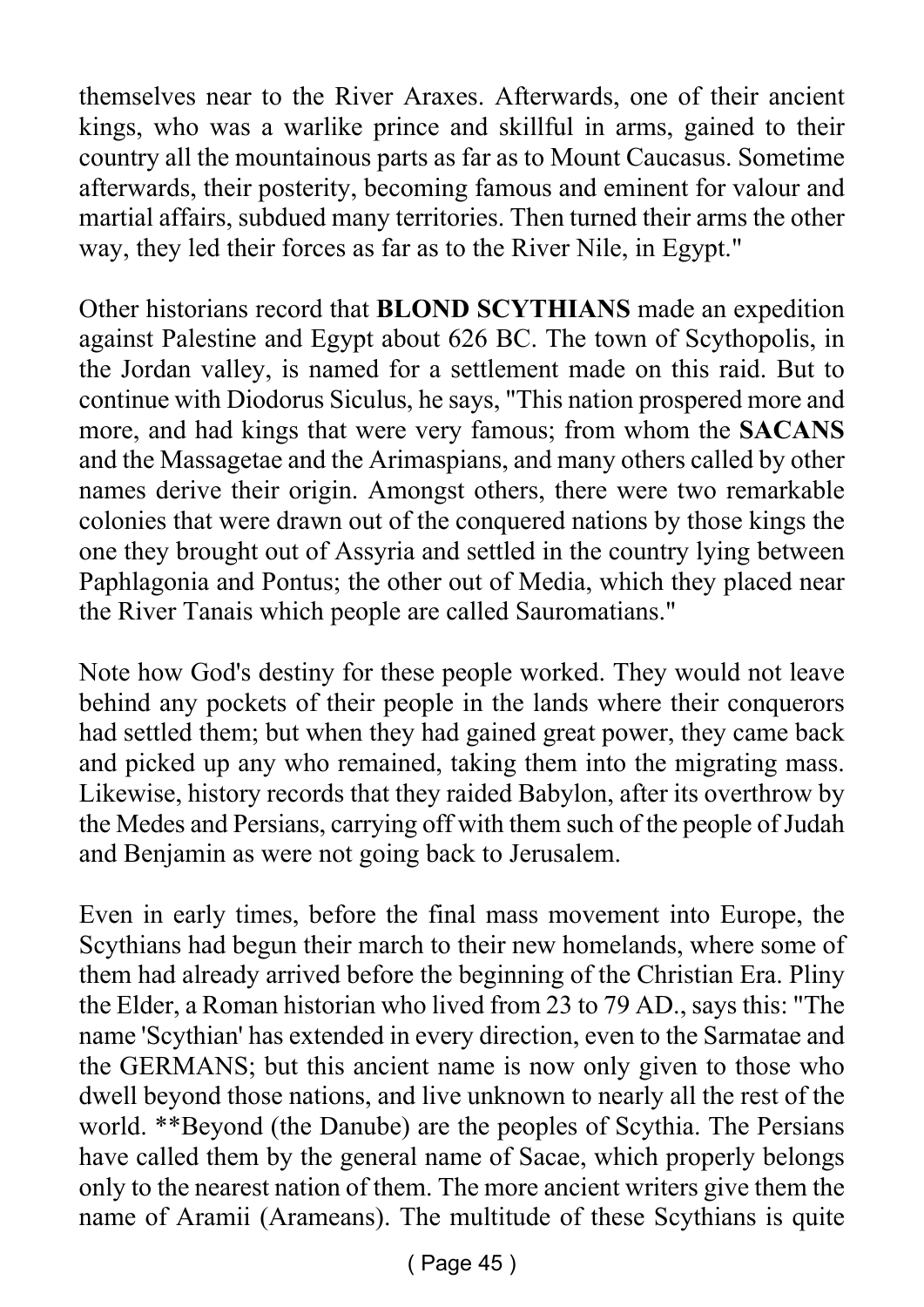innumerable; in their life and their habits they much resemble the people of Parthia (Persia). The Tribes among them that are better known are the Sacae, the Massagetae, the Dahae, " etc.

Others have noted this early migration into Germany. For example, Herodotus mentions a migration and settlement of a people he calls the Sigynnoe, who them selves claimed to be colonists from Media, and who migrated as far as the River Rhine. (Remember that among the places the Israelites were resettled were "the cities of the Medes"?)

Also note that Pliny the Elder said that "The more ancient writers give them the name of Aramii" - that is, "Aramean", in modern language called "Syrian." In Deuteronomy 26:5, every Israelite was commanded to confess and sojourned there with a few, and became a nation, great, mighty and populous." Hence, such ancient writers could correctly identify the Israelite Scythians as "Arameans", for they had come from a land which was part of Syria.

Among the Tribes of the Scythians, the Massagetac attracted the notice of all the ancient historians, by their numbers and warlike ability. Those who described them in more detail divided them into the Massagetac and Thyssagetae; and the "getae" part of the name soon evolved into "Goth"; the Massagetae were the Greater Goths and the Thyssagetae were the Lesser Goths. Thus we already find among the Scythians names we can identify as the people who later conducted the great migrations into Europe. The Goths, as we know, were later called "Ostrogoths," meaning "East Goths," and "Visigoths," meaning "West Goths."

But to go back a few centuries, the Sacae were allies of the Medes and Persians in the attack upon Babylon, in 536 BC. Remember that God had said that Israel was "My Battleaxe and weapons of war; for with thee will I break in pieces the nations, and with thee will I destroy kingdoms." So God had used Scythian Israel to maintain constant war against Assyria for nearly a century, until Assyria was too weakened to resist the Medes and Persians; then God used Scythian Israel, the Sacae, to help in the conquest of Babylon, when its time had come. Later, King Cyrus of Persia was foolish enough to try to conquer his former allies, the Sacac; but he was killed in the battle. King Darius also tried to conquer them, but they being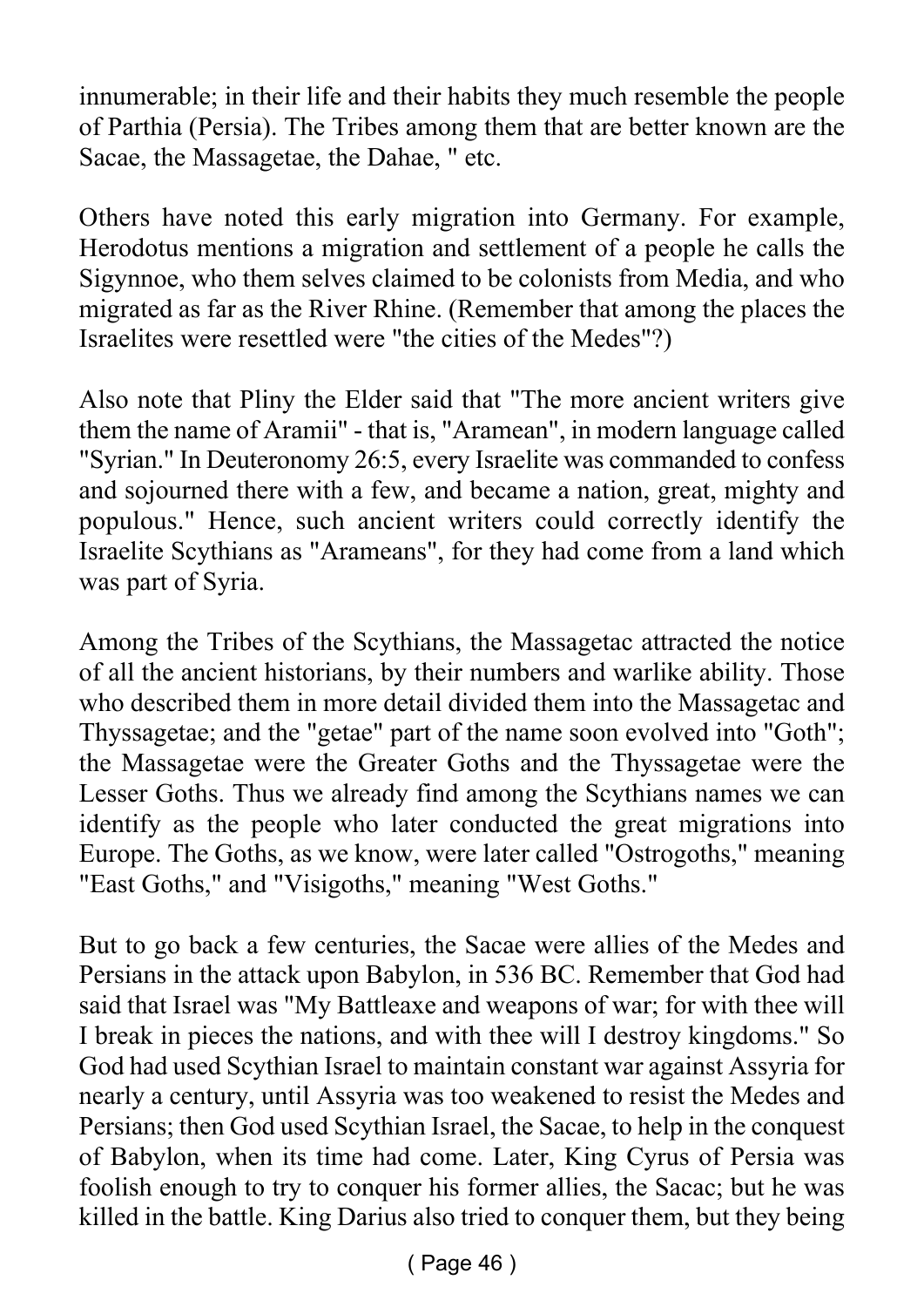a nomadic people, retreated before his massive armies until he gave up and retired.

Professor George Rawlinson says that the original development of the Indo-European language took place in Armenia - which, you will remember, was at that time occupied by "Scythian" Israel. Certainly from these people we can trace the introduction of this language into Europe. This powerful and increasingly numerous people thereafter spread further north, both east and west of the Caspian Sea. To the west of it, they penetrated into the Volga and Don River Valleys as the Sauromatians and the Royal Scyths, nomadic peoples.

To reach these lands, they had come up through the Caucasus Mountains by a great pass which is today occupied by the Georgian Military Road. Perhaps the Communists have changed the name of this pass in recent years, but from ancient times until without our own lifetimes this pass was known as "The Pass of Israel." The white Race of Europe is often called "Caucasian" because the ancestors of many of them did thus come out of the Caucasus Mountains.

When Alexander the Great began his great marauding expedition across western Asia and as far as India, he had to skirt the edge of the lands held by the Scythians. In his limitless vanity and ambition, he wanted also to conquer them; but it is recorded that their ambassadors said that they would never surrender to him; that they were nomadic peoples who, if they could not resist, could retreat indefimtely before his armies; and they had no wealthy cities for him to occupy and loot. Alexander invaded their lands long enough to fight one severe battle with them, defeating the Scythians forces he met; but this was evidently just as a lesson to them not to attack the flanks of his forces, for he led his forces out of their territory and never returned to the attack.

Remember that Israel is "God's battle axe and weapons of war." They had already weakened Assyria, and as allies of the Medes and Persians had helped overthrow Assyria and Babylon. They had beaten off attempts of the Persians to conquer them. In the article "Scythians", Chambers Encyclopaedia (1927) records that "The Scythians, after about 128 B.C. overran Persia, routed several Persian armies, and levied tribute from the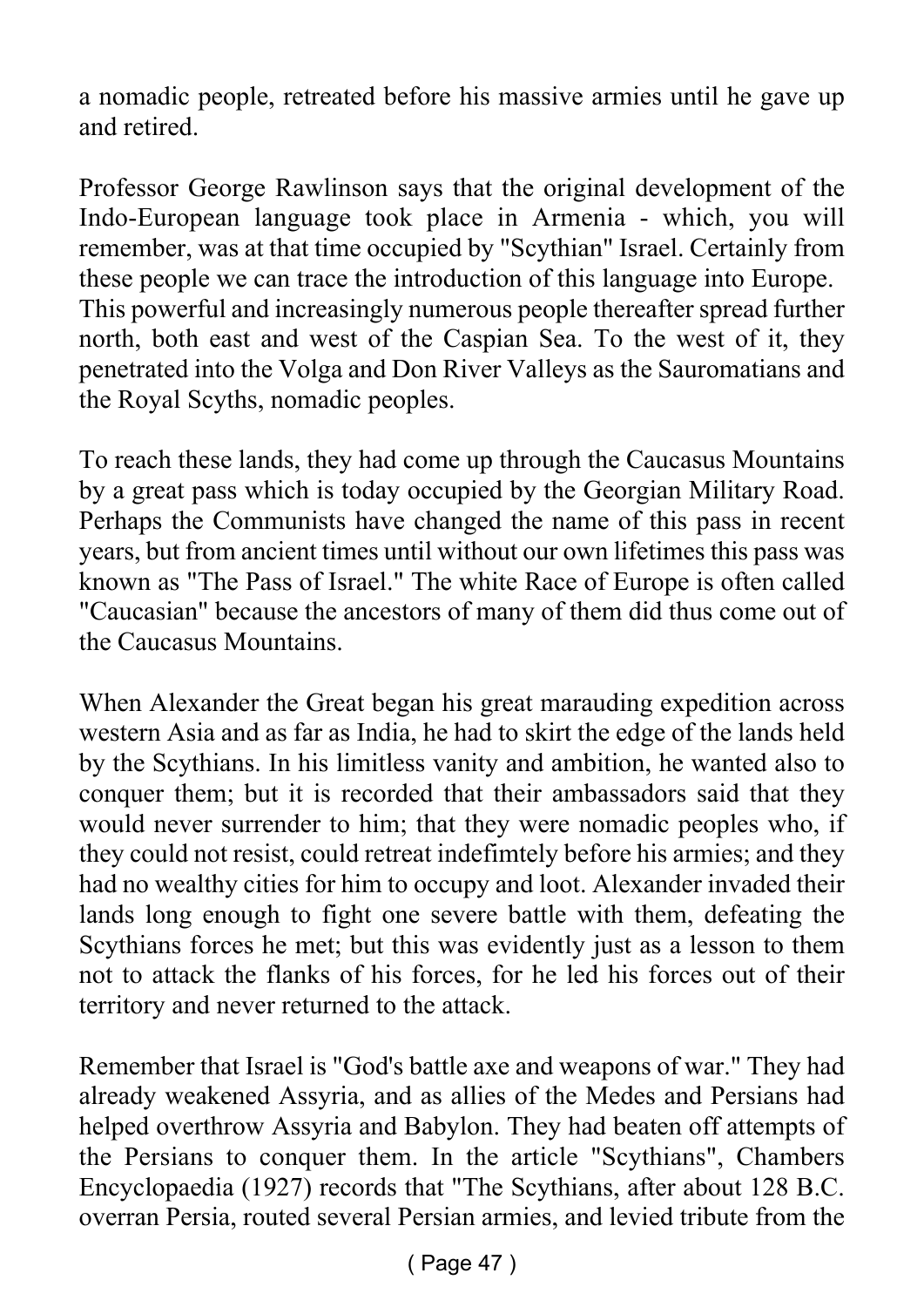Persian kings. During the first century before and the first century after Christ, hordes of Scythians, having overthrown the Bactrian and Indo-Greek dynasties of Afghanistan and India, invaded northern India: and there they maintained themselves with varying fortune for five centuries longer. "The Jats of India and the Rajputs have both been assigned the Scythian ancestry." Madison Grant writes that "Ancient Bactria maintained its Nordic and Aryan aspect long after Alexander's time, and did not become Mongolized and receive the sinister name of Turkestan until the seventh century (AD.). "The Saka were the blond peoples who carried the Aryan language to India."

A land so vast, and not the original home of the Israelite Scythians, but already having some inhabitants when they were settled there, must of course show varying types of people. The Nordic or Aryan Israelite Scythians conquered these other races. while some speak of a Mongoloid type found in some parts of Scythia, ancient writers pretty well agree that the dominant Sakka or Massagetae Scythians were a Nordic people. Dr. Hans Gunther, professor at Berlin University, in his "Racial Elements of European History," published in the 1920s, says: "The investigations into the traces left behind them by that wide-spread Nordic people, the Sacae (Scythians), with its many tribes, are well worthy of attention. It had been living on the steppes of southeastern Europe, and spread as far as Turkestan and Mghanistan, and even to the Indus. The ancient writers, such as Polemon of Ilium,Galienos, Clement of Alexandria, and Adamantios, state that the Sacae were like the Kelts and Germans, and describe them as ruddy-fair. The Scythian tribe of the Alans are also described as having a Nordic appearance. Ammianus (About A.D. 330-400) calls them, 'almost all tall and handsome, with hair almost yellow, and a fierce look.'"

We have seen that the names of the Massagetae and the Thyssagetae evolved into Goths, the Ostrogoths (or East Goths) and Visigoths (or West Goths). The historian Ptolemy, who died about 150 AD., mentions a Scythian people, descended from the Sakae, by the name of **SAXON**S, who had come from Media. Albinus, who lived in the first century BC., also says, "The **SAXONS** were descended from the ancient Sacae in Asia, and in process of time they came to be called **SAXONS**." Prideaux reports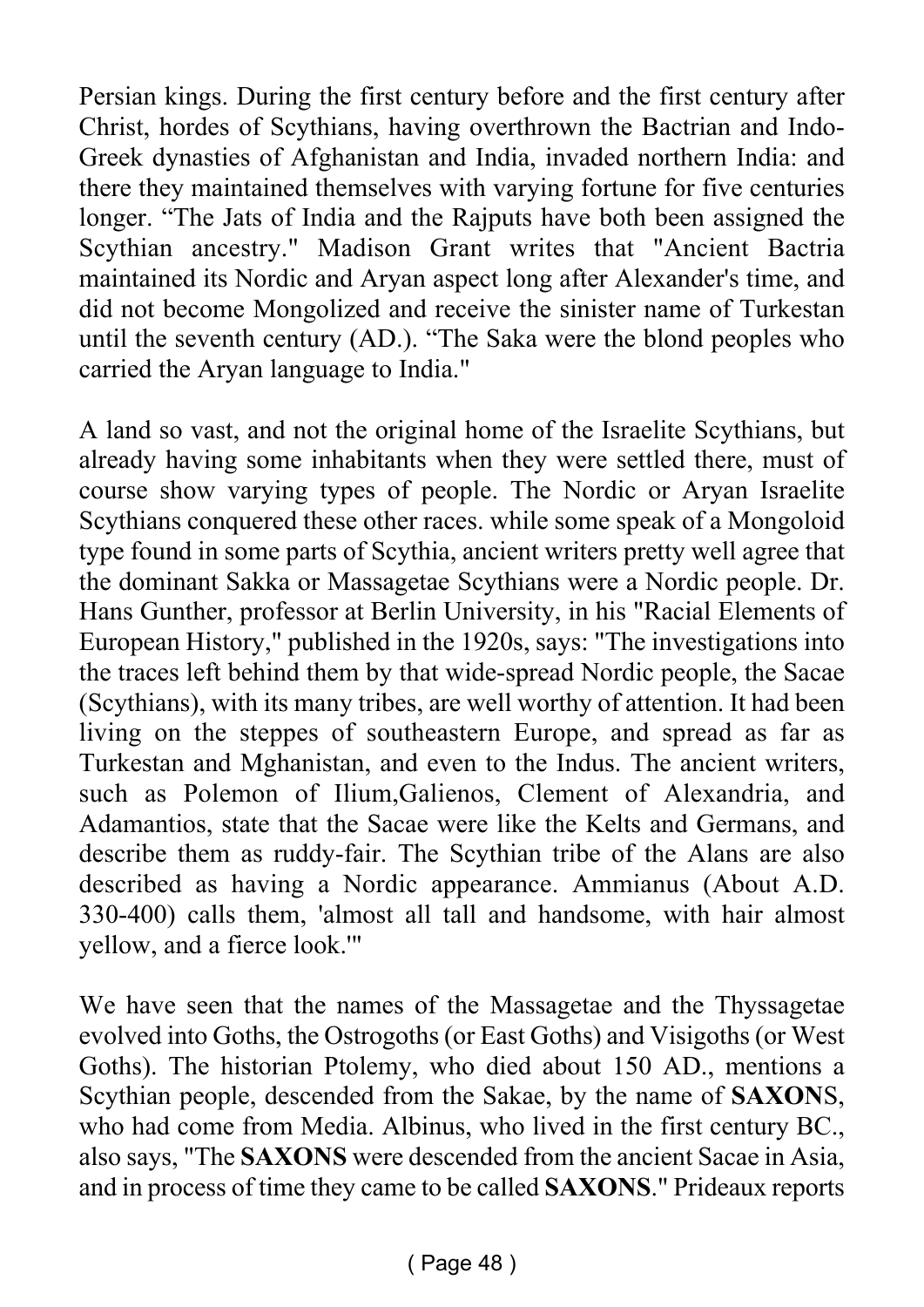that the Cimbrians came from between the Black and Caspian Seas, and that with them came the ANGLI.

We are now well into established European history. By the beginning of the 4th century AD., many of the Goths were already Christians. In the 4th century there were several collisions between Visigoths and Rome, and in 410 the Visigoths became the masters of Italy and captured Rome. Later, they moved on into Southern France and northern Spain where they settled permanently. The Ostrogoths settled in what is modern Hungary about 455 AD.; under Theodoric the Great, they conquered Italy about 493, and set up an Ostrogoth kingdom in Italy, which, however, was short-lived. Their descendants are the fair-skinned and blond Italians of northern Italy. But the Goths had ended the Roman Empire: "God's battle axe" again destroying the kingdoms of the Babylonian order of empires. The Angli and the Saxons moved up the Danube Valley and settled in Germany and along the Baltic shores, as is well known; and from there, the Jutes, Angles and Saxons colonized England after the Roman legions were withdrawn in AD. 408.

Actually, the earliest waves of migration penetrated to the farthest edges of the European continent - partly because they could move through nearly empty lands, without meeting any peoples strong enough to effectively resist them, partly because they were pushed farther by the later waves of Israelite migration coming behind them. Hence, we find the settlement of the Scandinavian Peninsula pretty well completed before the arrival of the Jutes, Angles and Saxons along the southern shore of the Baltic Sea.

The Tribes which settled along the shores of the Baltic were a great maritime people - as some of the Israelites had been1 even when still in Palestine, and as God had prophesied. The Jutes, Angles and Saxons came from within the Baltic Sea, but their ocean-borne raids on England were heavy and continuous; later, by invitation of the British, they settled along the eastern shores, in East Anglia, Mercia, Northumbria, Sussex, Wessex, Essex, and Kent.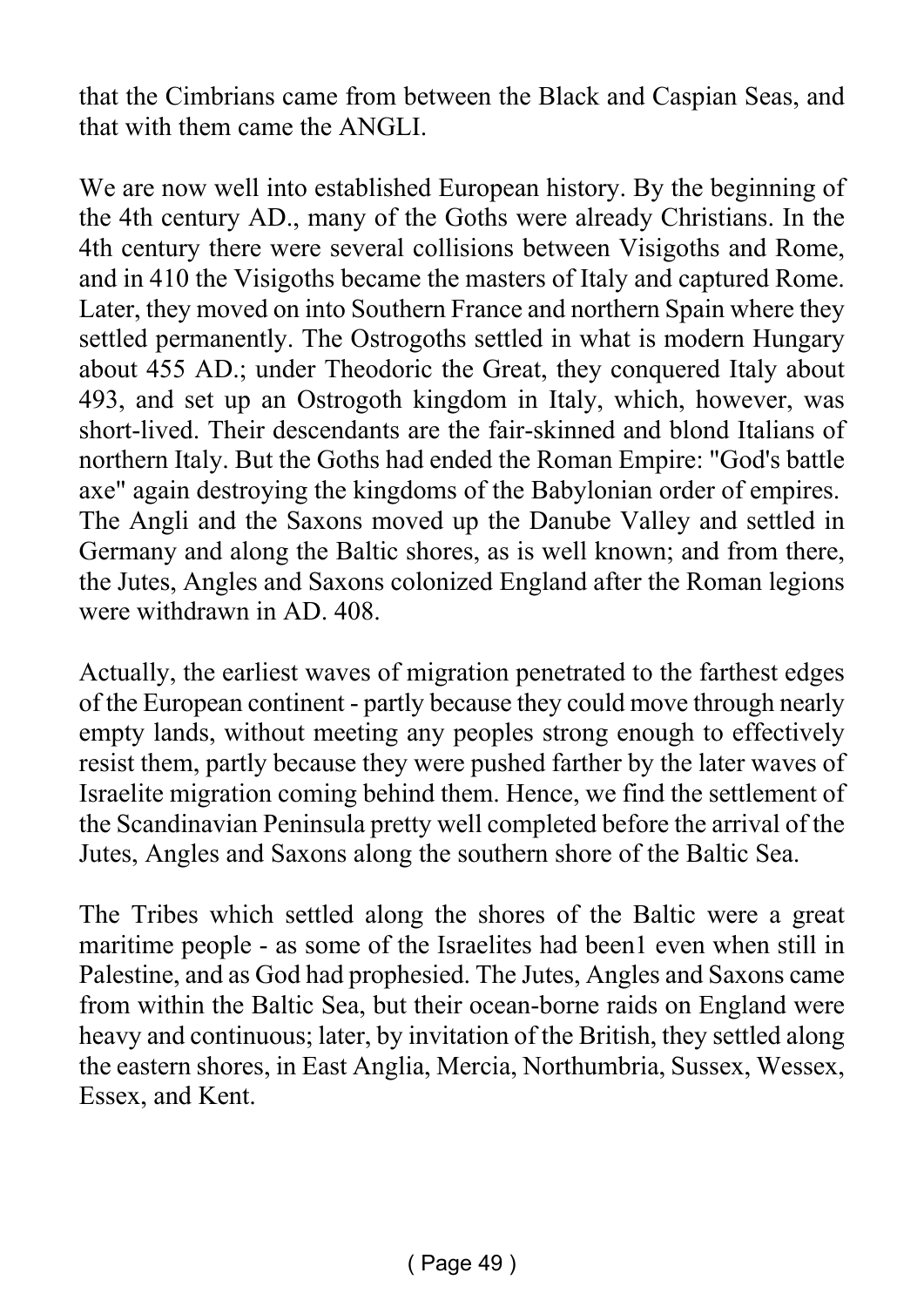William the Conqueror invaded England in 1056, with the Normans; they were actually Norse Vikings who had settled on the coast of France in the province of Normandy: "Norman" being really derived from "Norseman." So we see that the migrations of Israel, first into Scythia, expanding there, then gaining the names of Goths, Angli and Saxons, and under those names moving into their present European homelands, is a well established historical fact. There is also the fascinating story of the early migrations by sea, but that is another subject in itself.





The above PowerPoint presentation is available at Pastor Eli's website:

### www.anglo-saxonisrael.com

Parts 1 - 6 plus a short introduction can now be viewed or downloaded the latest addition part 6 covers the German people in relation to the migrations of the Tribes of Israel.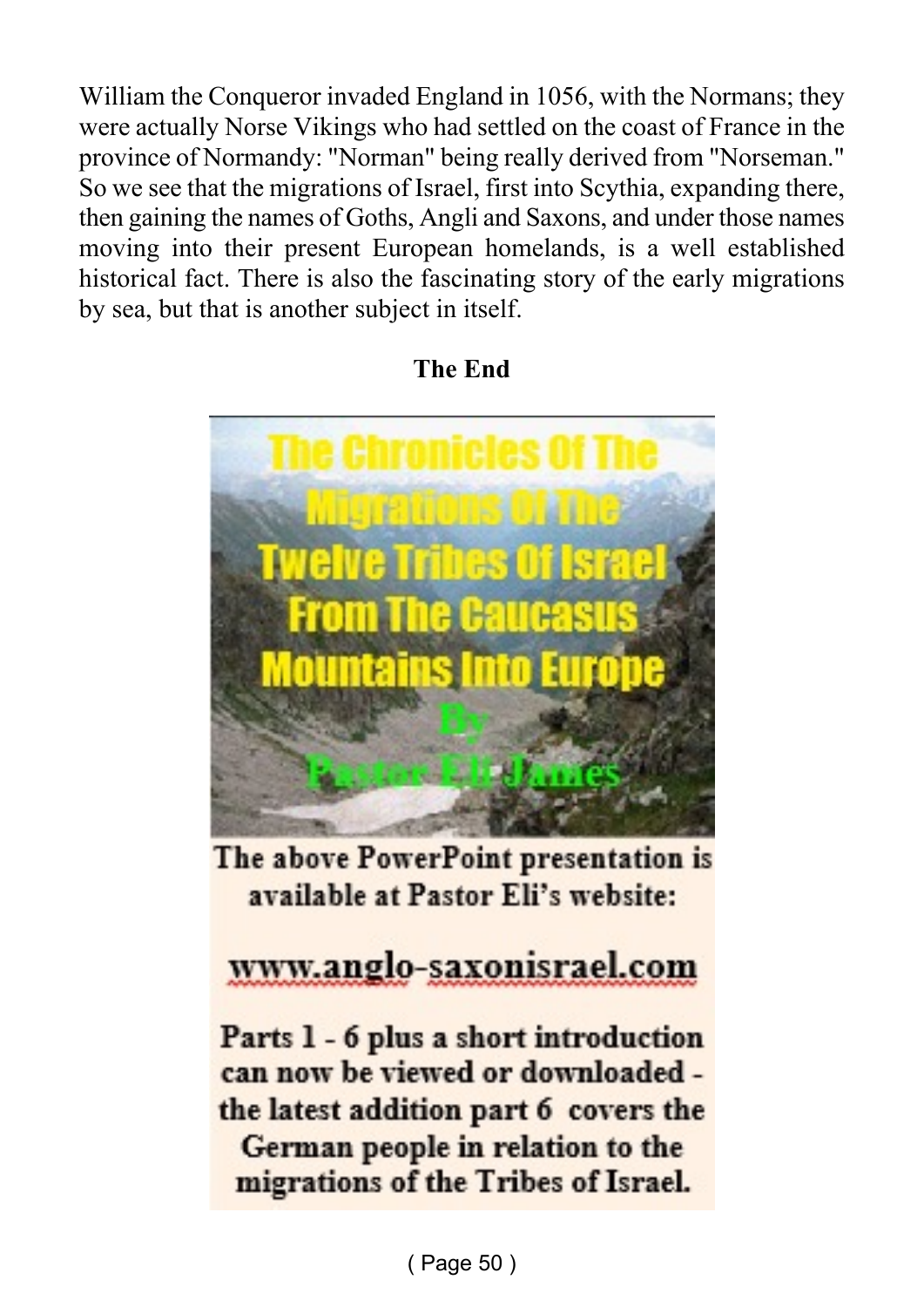## Bertrand L. Comparet



1901-1983

**ULLEADING** these most<br>interesting discussions one<br>will quickly recognize that<br>the author is an ardent student of the **PON READING** these most interesting discussions one will quickly recognize that Bible and particularly eschatology or the study of the prophecies of the things which have already taken place, the things that are now taking place, and the things that are yet to take place in the future. He is an ordained minister. His studies in this area of thought extend back over a

period of thirty years.

One will quickly appreciate also the straight forward manner of factual presentation and logical thinking. This is due to his professional training and occupation as a well-recognized Attorney at Law. He not only writes in a clear, convincing style, but is distinguished in the pulpit, on the lecture platform, and over the air for his clarity of thought and profound logic.

Bertrand L. Comparet is a native Californian, born in San Diego. He was graduated from Stanford University with the degree of Bachelor of Arts and Juris Doctor. He was admitted to the California Supreme Court or California Bar in 1926 and by the United States Supreme Court in 1956. From 1926 to 1932 he was a Deputy District Attorney in San Diego County and from 1942 to 1947 was Deputy City Attorney for the City of San Diego.

A f t e r  $\frac{1}{k}$  that time he was in private law practice.

Quite  $\mathbf{A}$  obviously, he is a tried and true Christian and a loyal and patriotic American, a believer in a Sovereign America under Constitutional government.